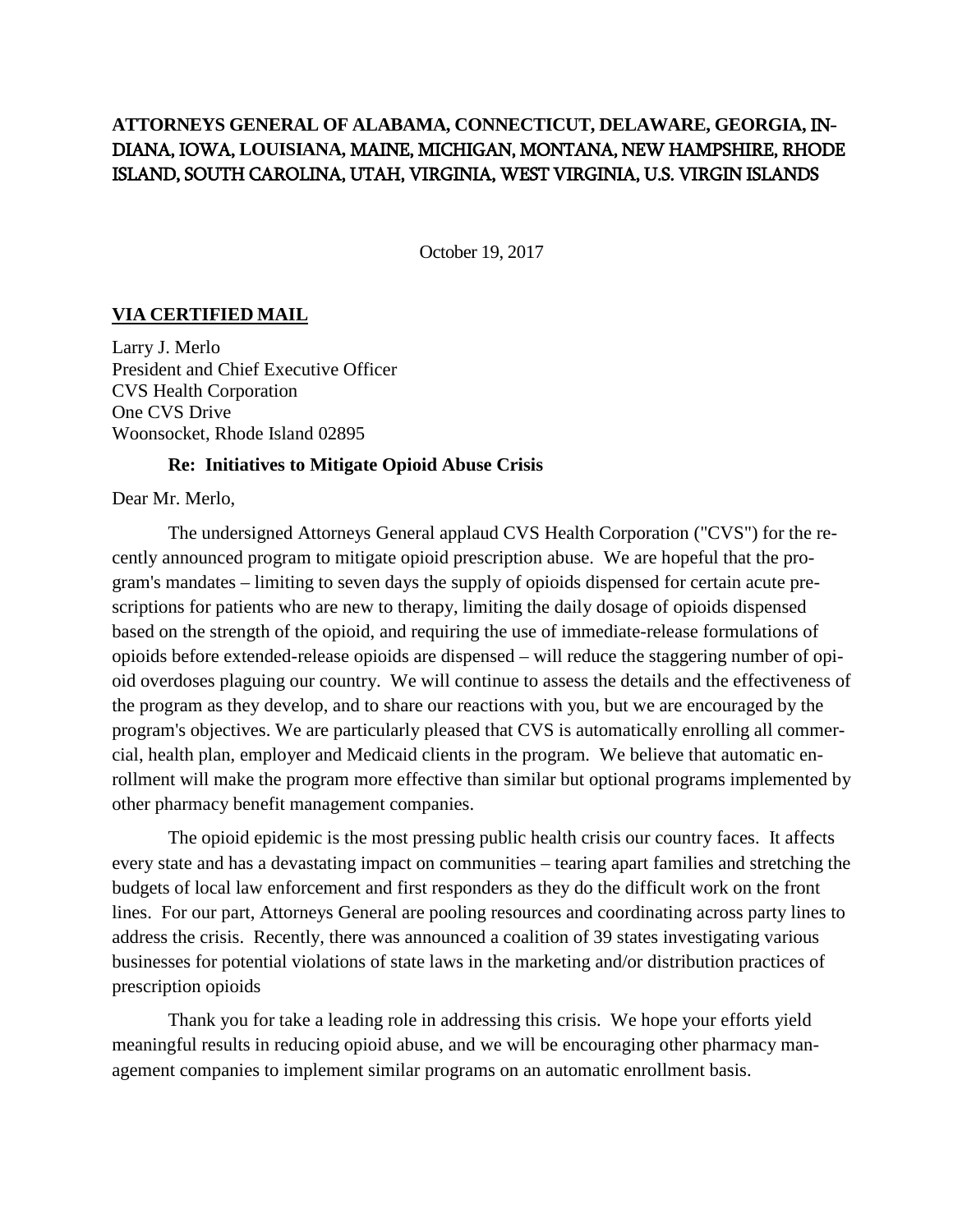Larry J. Merlo October 20, 2017 Page 2

George Jepsen *Connecticut Attorney General*

Steve Marshall *Alabama Attorney General*

Matt Denn *Delaware Attorney General*

Curtis T. Hill *Indiana Attorney General*

at of puts

Janet Mills *Maine Attorney General*

Tim Fox *Montana Attorney General*

lmartin  $leq l$ ut./

Peter F. Kilmartin *Rhode Island Attorney General*

Sean Reyes *Utah Attorney General*

PATTUCK MOMSer

Patrick Morrisey *West Virginia Attorney General*

Jeff Landry *Louisiana Attorney General*

Marki

Mark Brnovich *Arizona Attorney General*

Whena

Christopher M. Carr *Georgia Attorney General*

Tom Miller *Iowa Attorney General*

wette

Bill Scheutte *Michigan Attorney General*

Gordon MacDonald *New Hampshire Attorney General*

Wilson

Alan Wilson *South Carolina Attorney General*

Marr R. Henny

Mark R. Herring *Virginia Attorney General*

Thurde Earl Warner

Claude E. Walker *U.S. Virgin Islands Attorney General*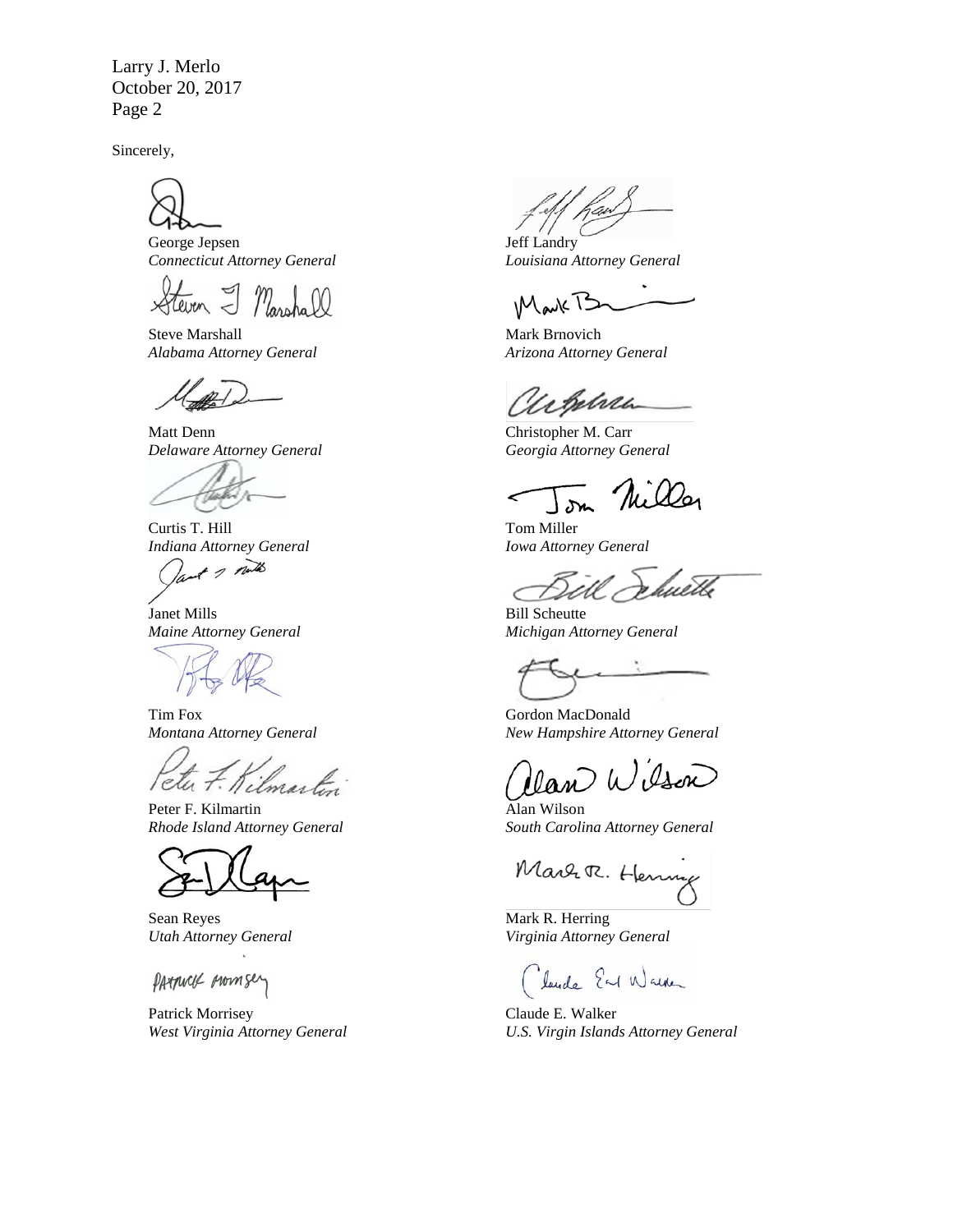# **ATTORNEYS GENERAL OF ALABAMA, CONNECTICUT, DELAWARE, GEORGIA,** IN-DIANA, IOWA, **LOUISIANA,** MAINE, MICHIGAN, MONTANA, NEW HAMPSHIRE, RHODE ISLAND, SOUTH CAROLINA, UTAH, VIRGINIA, WEST VIRGINIA,WASHINGTON D.C., U.S. VIRGIN ISLANDS

October 19, 2017

## **VIA CERTIFIED MAIL**

David S. Carlin President Benecard Services, LLC 3131 Princeton Pike Building 2B, Suite 103 Lawrenceville, NJ 08648

## **Re: Initiatives to Mitigate Opioid Abuse Crisis**

Dear Mr. Carlin,

The undersigned Attorneys General write to urge Benecard Services, LLC, ("Benecard") to implement a program, similar to the program recently announced by CVS Health Corporation ("CVS"), to mitigate opioid prescription abuse. Specifically, the Attorneys General urge Benecard, through its pharmacy benefit management division to (1) limit to seven days the supply of opioids dispensed for certain acute prescriptions for patients who are new to the therapy, (2) limit the daily dosage of opioids dispensed based on the strength of the opioid, and (3) require the use of immediate-release formulations of opioids before extended-release opioids are dispensed.

In the last two decades, opioid prescribing rates have increased nearly three-fold, from 76 million prescriptions in 1991 to approximately 207 million prescriptions in 2013. Since the expansion of Medicaid, some states have seen the number of opioid prescriptions double. This type of dramatic increase in prescriptions is of grave concern and could be attributed to fraudulent activities.

Opioids – both prescription and illicit – are now the main driver of drug overdose deaths nationwide. According to the Centers for Disease Control and Prevention, opioids were involved in 33,091 deaths in 2015, and opioid overdoses have quadrupled since 1999.

The opioid epidemic is the most pressing public health crisis our country faces. It affects every state and has a devastating impact on communities – tearing apart families and stretching the budgets of local law enforcement and first responders as they do the difficult work on the front lines. For our part, Attorneys General are pooling resources and coordinating across party lines to address the crisis. Recently, there was announced a coalition of 39 states investigating various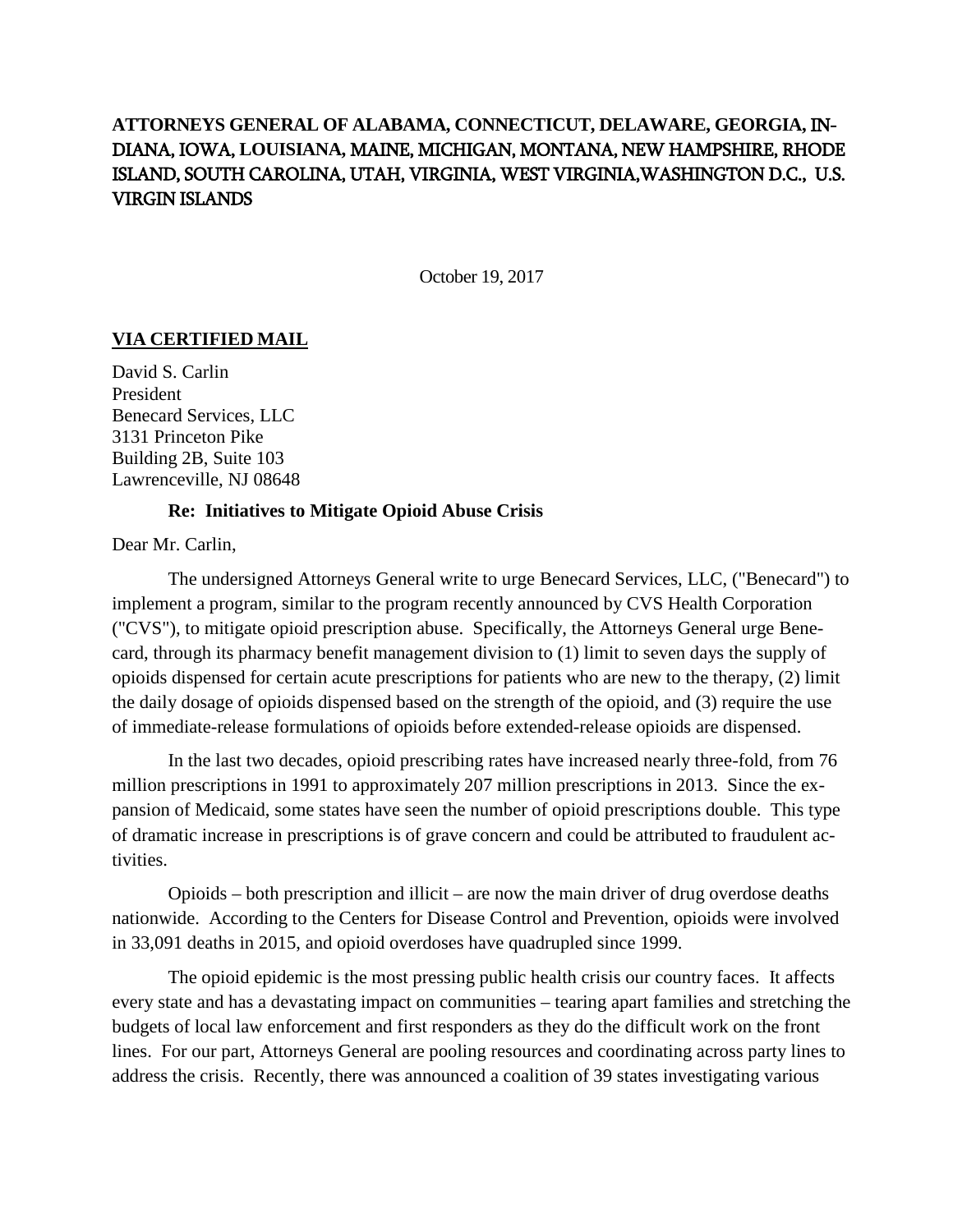David S. Carlin October 20, 2017 Page 2

businesses for potential violations of state laws in the marketing and/or distribution practices of prescription opioids.

We are encouraged, however, by measures that pharmacy benefit management companies have implemented on their own initiative to mitigate the crisis. CVS's recent announcement is a significant and noteworthy example. In addition, we were pleased to note that Express Scripts launched a program under which new opioid users were limited to seven-day prescription filling, daily dosages were limited in many instances requiring dosage limitations, as well as other measures. According to reports, analysis of 106,000 patients in a year-long pilot of the program showed a 38 percent reduction in hospitalizations and a 40 percent reduction in emergency room visits, compared to a control group.

The program announced by CVS resembles the Express Scripts pilot program, but it appears to be more preventive by automatically enrolling all commercial, health plan, employer and Medicaid clients in the program. We will continue to assess the details and the effectiveness of the program as they develop, and to share our reactions with you, but we are encouraged by the program's objectives.

Some have argued that measures like these are not sufficiently deferential to prescribing physicians and patients. While we are sensitive to such concerns – including continuing consideration of appropriate means for doctors to demonstrate legitimate needs for immediate dispensing of additional or stronger prescriptions – we note that the CVS and Express Scripts programs substantially echo the opioid prescribing guidelines issued in 2016 by the Centers for Disease Control and Prevention.

The undersigned Attorneys General urge Benecard to implement a similar program with automatic client enrollment. While there are no doubt additional measures that pharmacy benefit managers could take to combat prescription opioid abuse, we believe over-prescribing of opioids could be curtailed by the implementation of a CVS-type program. Thank you for your consideration of these important issues. Government and private actors, including members of your industry, must continue to seek effective responses to the opioid crisis. While we may not always agree on what those are, it is important to recognize and applaud promising efforts like those discussed herein.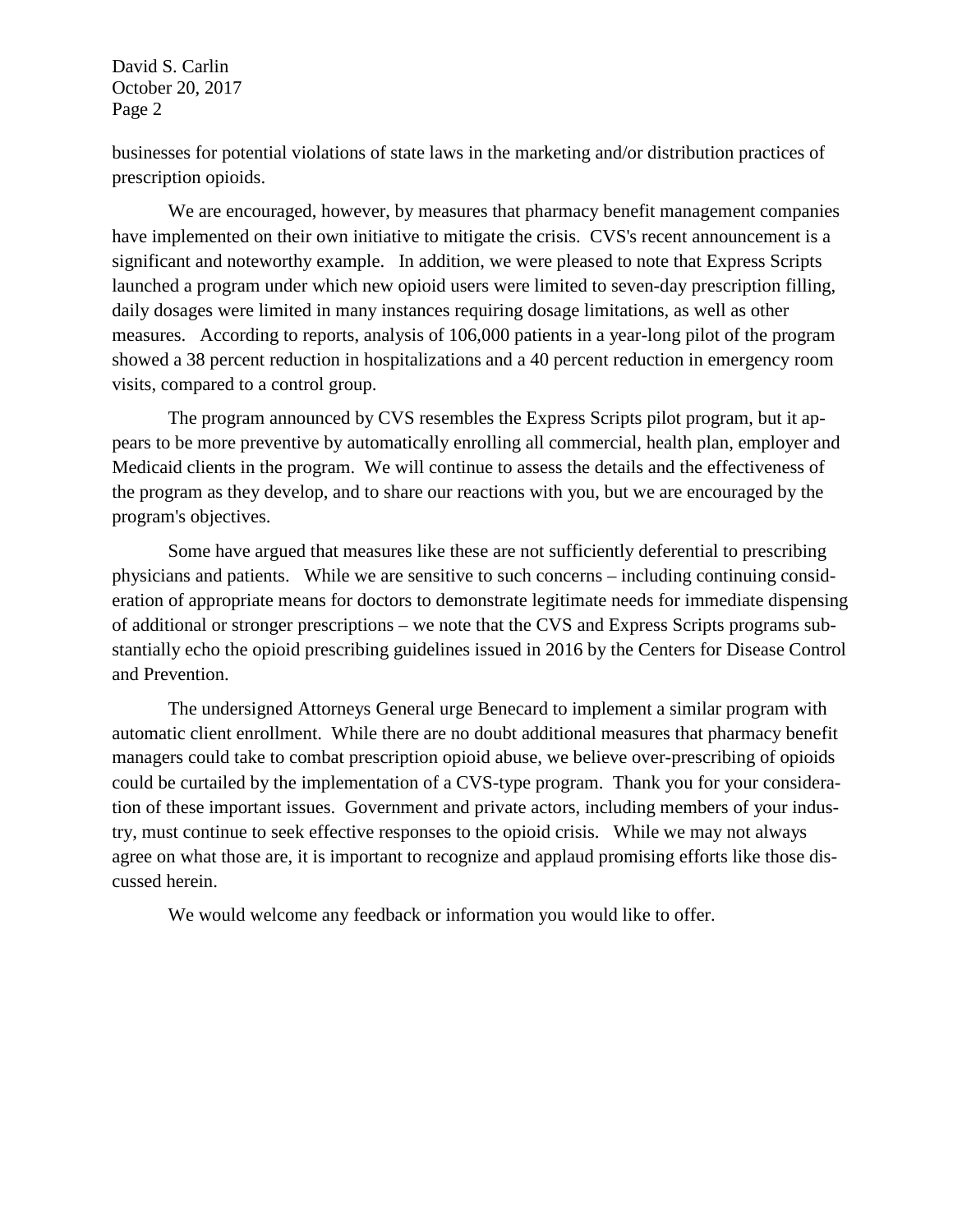David S. Carlin October 20, 2017 Page 3

George Jepsen *Connecticut Attorney General*

Steve Marshall *Alabama Attorney General*

Matt Denn *Delaware Attorney General*

Curtis T. Hill *Indiana Attorney General*

of a north

Janet Mills *Maine Attorney General*

Tim Fox *Montana Attorney General*

Tetu 7. Kilmerk

Peter F. Kilmartin *Rhode Island Attorney General*

Sean Reyes *Utah Attorney General*

PATTUCK Momsey

Patrick Morrisey *West Virginia Attorney General*

Jeff Landry *Louisiana Attorney General*

**IMark** T

Mark Brnovich *Arizona Attorney General*

Urphra

Christopher M. Carr *Georgia Attorney General*

Tom Miller *Iowa Attorney General*

luetle

Bill Scheutte *Michigan Attorney General*

Gordon MacDonald *New Hampshire Attorney General*

Wilson

Alan Wilson *South Carolina Attorney General*

Mart R. Henny

Mark R. Herring *Virginia Attorney General*

Claude Earl Warker

Claude E. Walker *U.S. Virgin Islands Attorney General*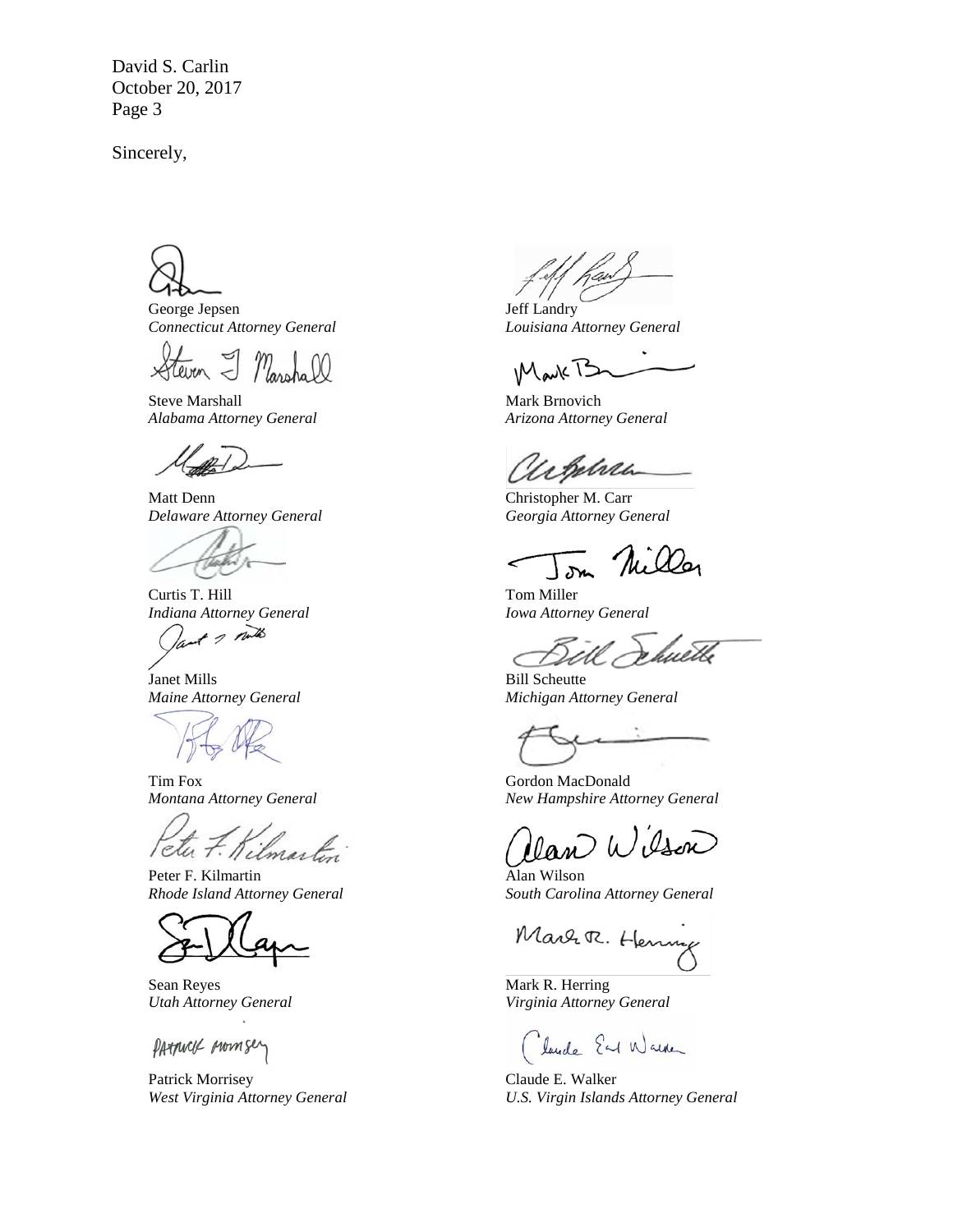David S. Carlin October 20, 2017 Page 4

Karl A. Racine Washington D.C. Attorney General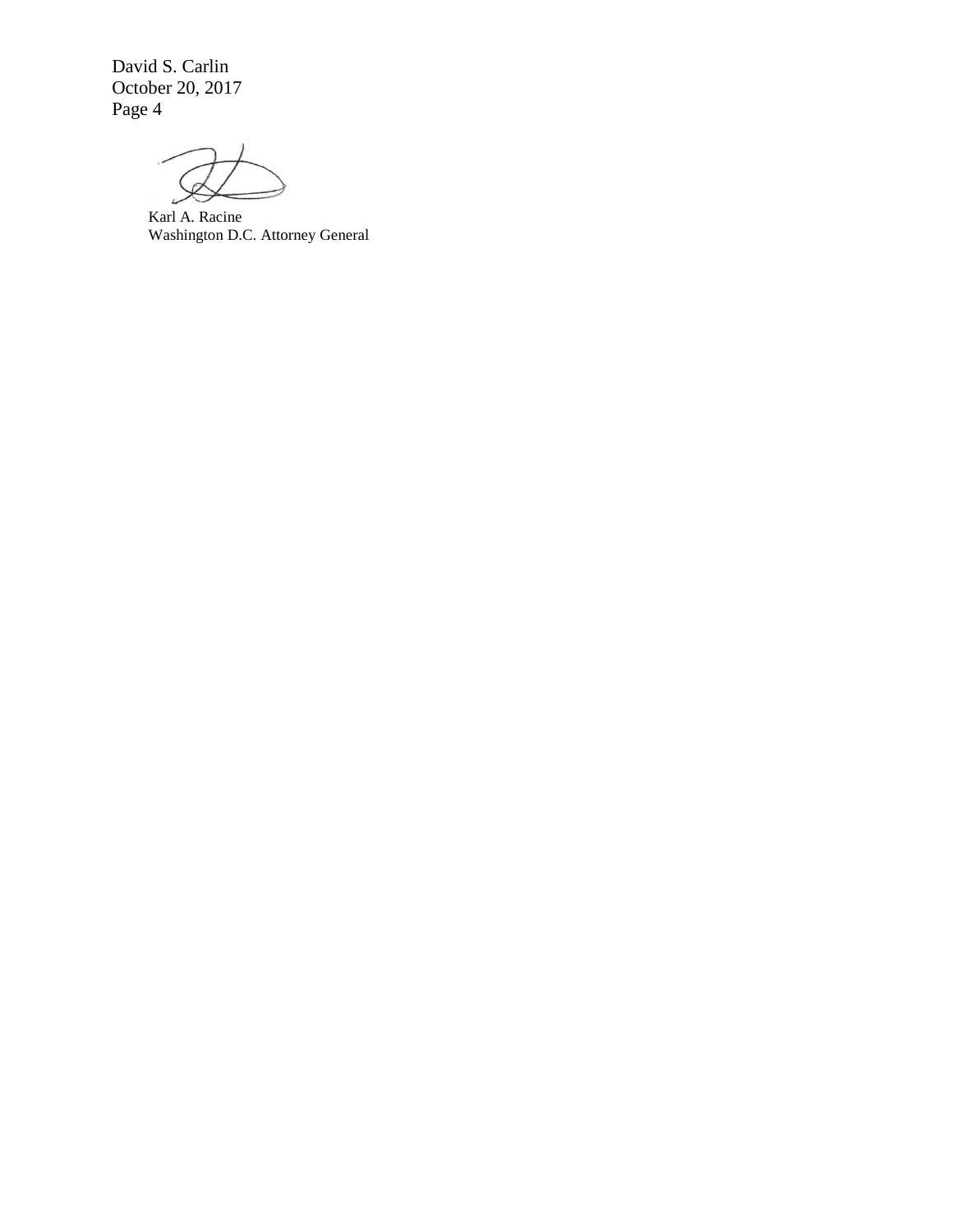# **ATTORNEYS GENERAL OF ALABAMA, CONNECTICUT, DELAWARE, GEORGIA,** IN-DIANA, IOWA, **LOUISIANA,** MAINE, MICHIGAN, MONTANA, NEW HAMPSHIRE, RHODE ISLAND, SOUTH CAROLINA, UTAH, VIRGINIA, WEST VIRGINIA, WASHINGTON D.C., U.S. VIRGIN ISLANDS

October 19, 2017

## **VIA CERTIFIED MAIL**

Jonathon Boehm, CEO DST Pharmacy Solutions 1300 Washington Street Kansas City, MO 64105

### **Re: Initiatives to Mitigate Opioid Abuse Crisis**

Dear Mr. Boehm,

The undersigned Attorneys General write to urge DST Pharmacy Solutions (formerly known as Argus), to implement a program, similar to the program recently announced by CVS Health Corporation ("CVS"), to mitigate opioid prescription abuse. Specifically, the Attorneys General urge DST Pharmacy Solutions, through its pharmacy benefit management division, to (1) limit to seven days the supply of opioids dispensed for certain acute prescriptions for patients who are new to the therapy, (2) limit the daily dosage of opioids dispensed based on the strength of the opioid, and (3) require the use of immediate-release formulations of opioids before extendedrelease opioids are dispensed.

In the last two decades, opioid prescribing rates have increased nearly three-fold, from 76 million prescriptions in 1991 to approximately 207 million prescriptions in 2013. Since the expansion of Medicaid, some states have seen the number of opioid prescriptions double. This type of dramatic increase in prescriptions is of grave concern and could be attributed to fraudulent activities.

Opioids – both prescription and illicit – are now the main driver of drug overdose deaths nationwide. According to the Centers for Disease Control and Prevention, opioids were involved in 33,091 deaths in 2015, and opioid overdoses have quadrupled since 1999.

The opioid epidemic is the most pressing public health crisis our country faces. It affects every state and has a devastating impact on communities – tearing apart families and stretching the budgets of local law enforcement and first responders as they do the difficult work on the front lines. For our part, Attorneys General are pooling resources and coordinating across party lines to address the crisis. Recently, there was announced a coalition of 39 states investigating various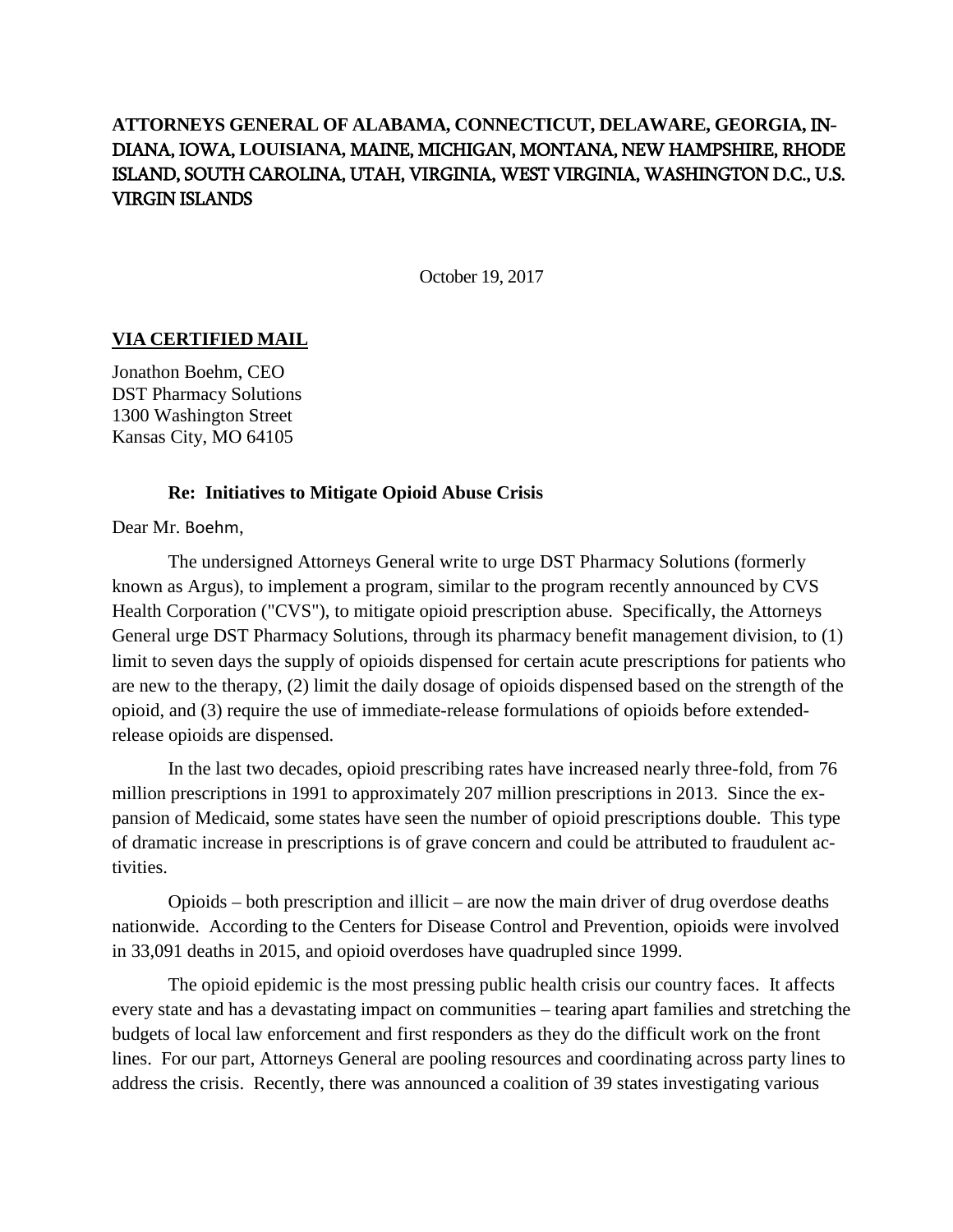Jonathon Boehm October 20, 2017 Page 2

businesses for potential violations of state laws in the marketing and/or distribution practices of prescription opioids.

We are encouraged, however, by measures that pharmacy benefit management companies have implemented on their own initiative to mitigate the crisis. CVS's recent announcement is a significant and noteworthy example. In addition, we were pleased to note that Express Scripts launched a program under which new opioid users were limited to seven-day prescription filling, daily dosages were limited in many instances requiring dosage limitations, as well as other measures. According to reports, analysis of 106,000 patients in a year-long pilot of the program showed a 38 percent reduction in hospitalizations and a 40 percent reduction in emergency room visits, compared to a control group.

The program announced by CVS resembles the Express Scripts pilot program, but it appears to be more preventive by automatically enrolling all commercial, health plan, employer and Medicaid clients in the program. We will continue to assess the details and the effectiveness of the program as they develop, and to share our reactions with you, but we are encouraged by the program's objectives.

Some have argued that measures like these are not sufficiently deferential to prescribing physicians and patients. While we are sensitive to such concerns – including continuing consideration of appropriate means for doctors to demonstrate legitimate needs for immediate dispensing of additional or stronger prescriptions – we note that the CVS and Express Scripts programs substantially echo the opioid prescribing guidelines issued in 2016 by the Centers for Disease Control and Prevention.

The undersigned Attorneys General urge DST Pharmacy Solutions to implement a similar program with automatic client enrollment. While there are no doubt additional measures that pharmacy benefit managers could take to combat prescription opioid abuse, we believe overprescribing of opioids could be curtailed by the implementation of a CVS-type program. Thank you for your consideration of these important issues. Government and private actors, including members of your industry, must continue to seek effective responses to the opioid crisis. While we may not always agree on what those are, it is important to recognize and applaud promising efforts like those discussed herein.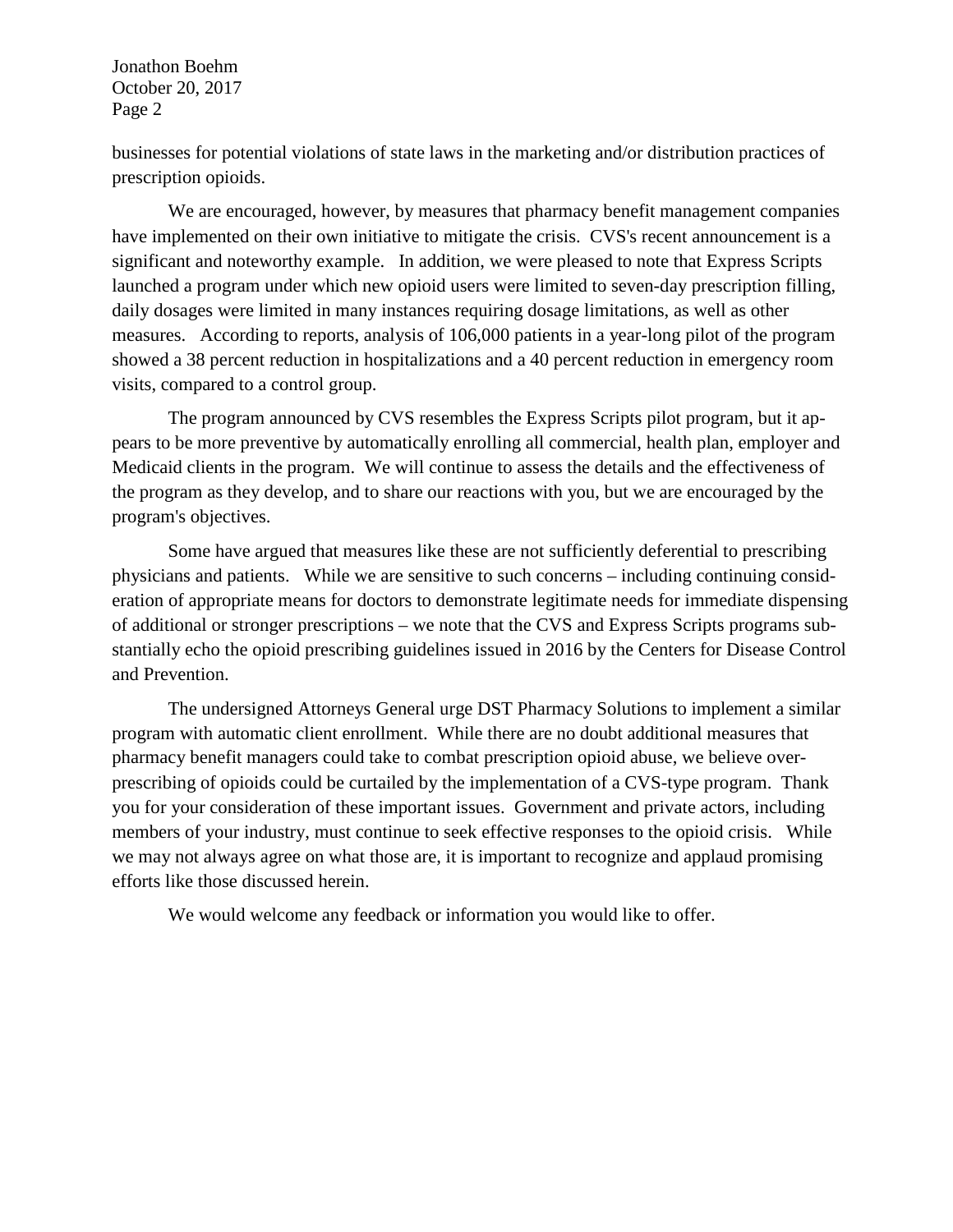Jonathon Boehm October 20, 2017 Page 3

George Jepsen *Connecticut Attorney General*

Steve Marshall *Alabama Attorney General*

Matt Denn *Delaware Attorney General*

Curtis T. Hill *Indiana Attorney General*

of I take

Janet Mills *Maine Attorney General*

Tim Fox *Montana Attorney General*

Tetu 7. Kilmartin

Peter F. Kilmartin *Rhode Island Attorney General*

Sean Reyes *Utah Attorney General*

PATTUCK Momsey

Patrick Morrisey *West Virginia Attorney General*

Jeff Landry *Louisiana Attorney General*

**IMark** T

Mark Brnovich *Arizona Attorney General*

Urphra

Christopher M. Carr *Georgia Attorney General*

Tom Miller *Iowa Attorney General*

luetle

Bill Scheutte *Michigan Attorney General*

Gordon MacDonald *New Hampshire Attorney General*

Wilson

Alan Wilson *South Carolina Attorney General*

Mart R. Henny

Mark R. Herring *Virginia Attorney General*

Claude Earl Warker

Claude E. Walker *U.S. Virgin Islands Attorney General*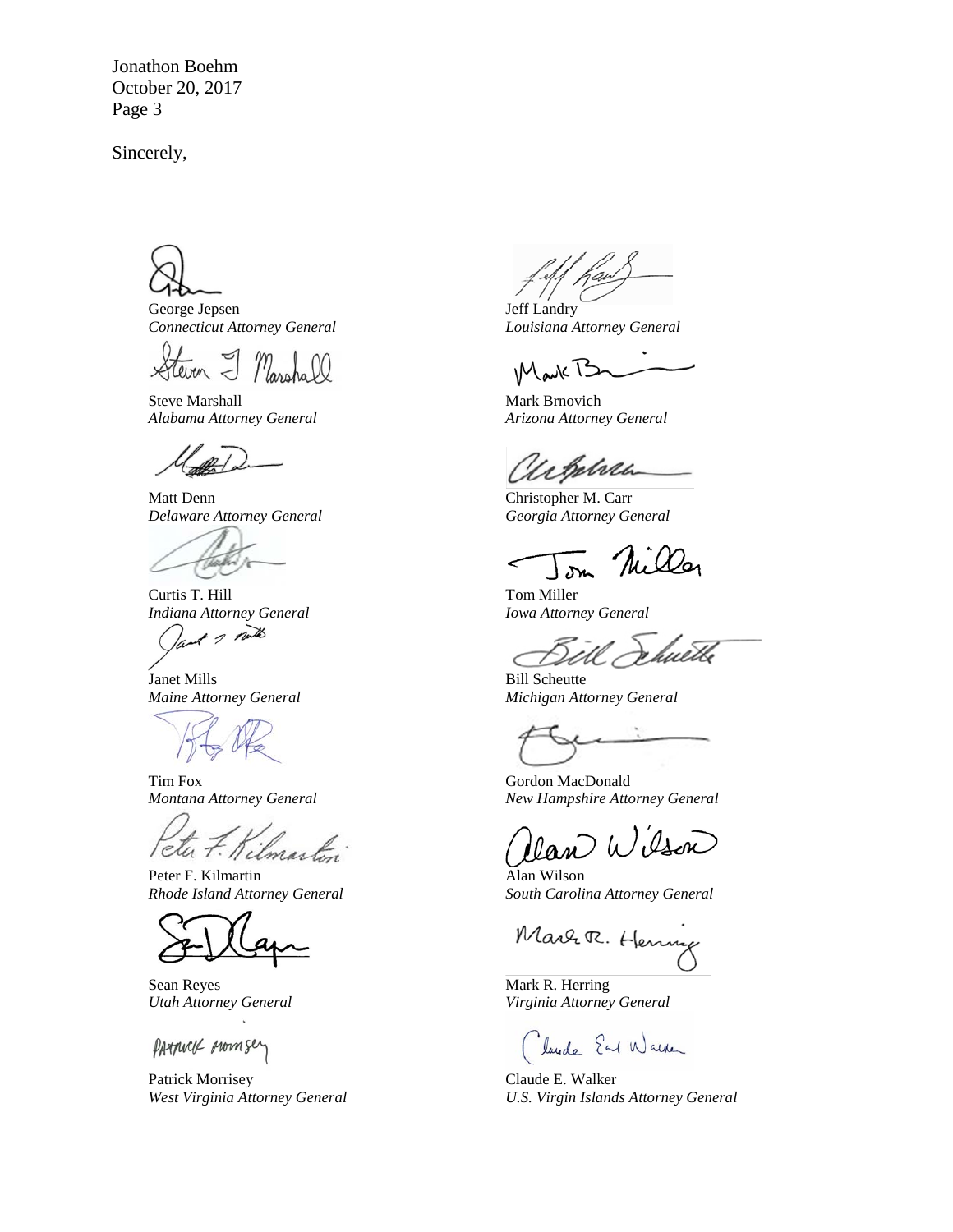Jonathon Boehm October 20, 2017 Page 4

Karl A. Racine Washington D.C. Attorney General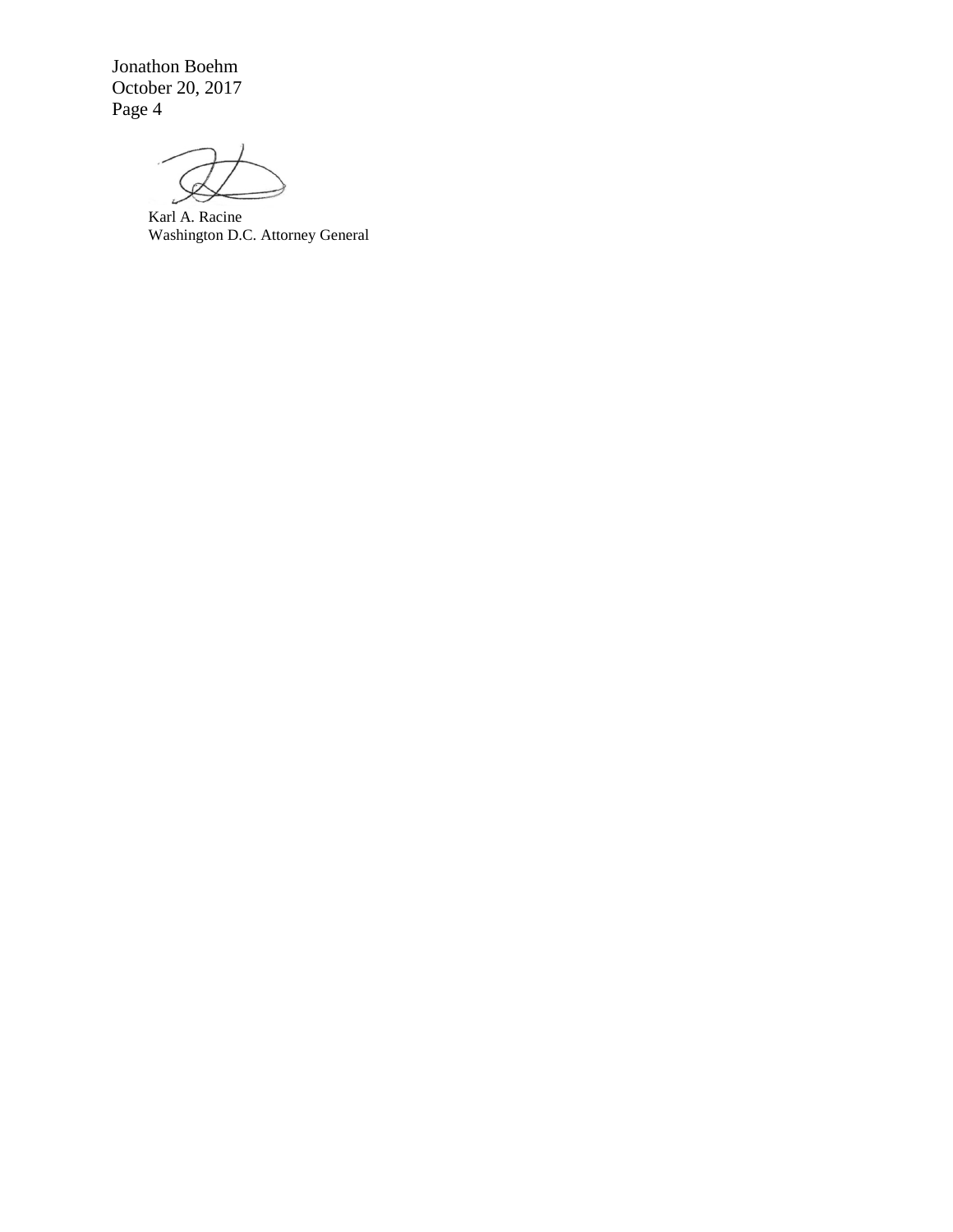# **ATTORNEYS GENERAL OF ALABAMA, CONNECTICUT, DELAWARE, GEORGIA,** IN-DIANA, IOWA, **LOUISIANA,** MAINE, MICHIGAN, MONTANA, NEW HAMPSHIRE, RHODE ISLAND, SOUTH CAROLINA, UTAH, VIRGINIA, WEST VIRGINIA, WASHINGTON, D.C., U.S. VIRGIN ISLANDS

October 19, 2017

## **VIA CERTIFIED MAIL**

Frank J. Sheehy, CEO Envision Pharmaceutical Services, LLC 2181 East Aurora Road, Suite 201 Twinsburg, OH 4408 3

#### **Re: Initiatives to Mitigate Opioid Abuse Crisis**

Dear Mr. Sheehy,

The undersigned Attorneys General write to urge Envision Pharmaceutical Services, LLC, ("Envision") to implement a program, similar to the program recently announced by CVS Health Corporation ("CVS"), to mitigate opioid prescription abuse. Specifically, the Attorneys General urge Envision, through its pharmacy benefit management division to (1) limit to seven days the supply of opioids dispensed for certain acute prescriptions for patients who are new to the therapy, (2) limit the daily dosage of opioids dispensed based on the strength of the opioid, and (3) require the use of immediate-release formulations of opioids before extended-release opioids are dispensed.

In the last two decades, opioid prescribing rates have increased nearly three-fold, from 76 million prescriptions in 1991 to approximately 207 million prescriptions in 2013. Since the expansion of Medicaid, some states have seen the number of opioid prescriptions double. This type of dramatic increase in prescriptions is of grave concern and could be attributed to fraudulent activities.

Opioids – both prescription and illicit – are now the main driver of drug overdose deaths nationwide. According to the Centers for Disease Control and Prevention, opioids were involved in 33,091 deaths in 2015, and opioid overdoses have quadrupled since 1999.

The opioid epidemic is the most pressing public health crisis our country faces. It affects every state and has a devastating impact on communities – tearing apart families and stretching the budgets of local law enforcement and first responders as they do the difficult work on the front lines. For our part, Attorneys General are pooling resources and coordinating across party lines to address the crisis. Recently, there was announced a coalition of 39 states investigating various businesses for potential violations of state laws in the marketing and/or distribution practices of prescription opioids.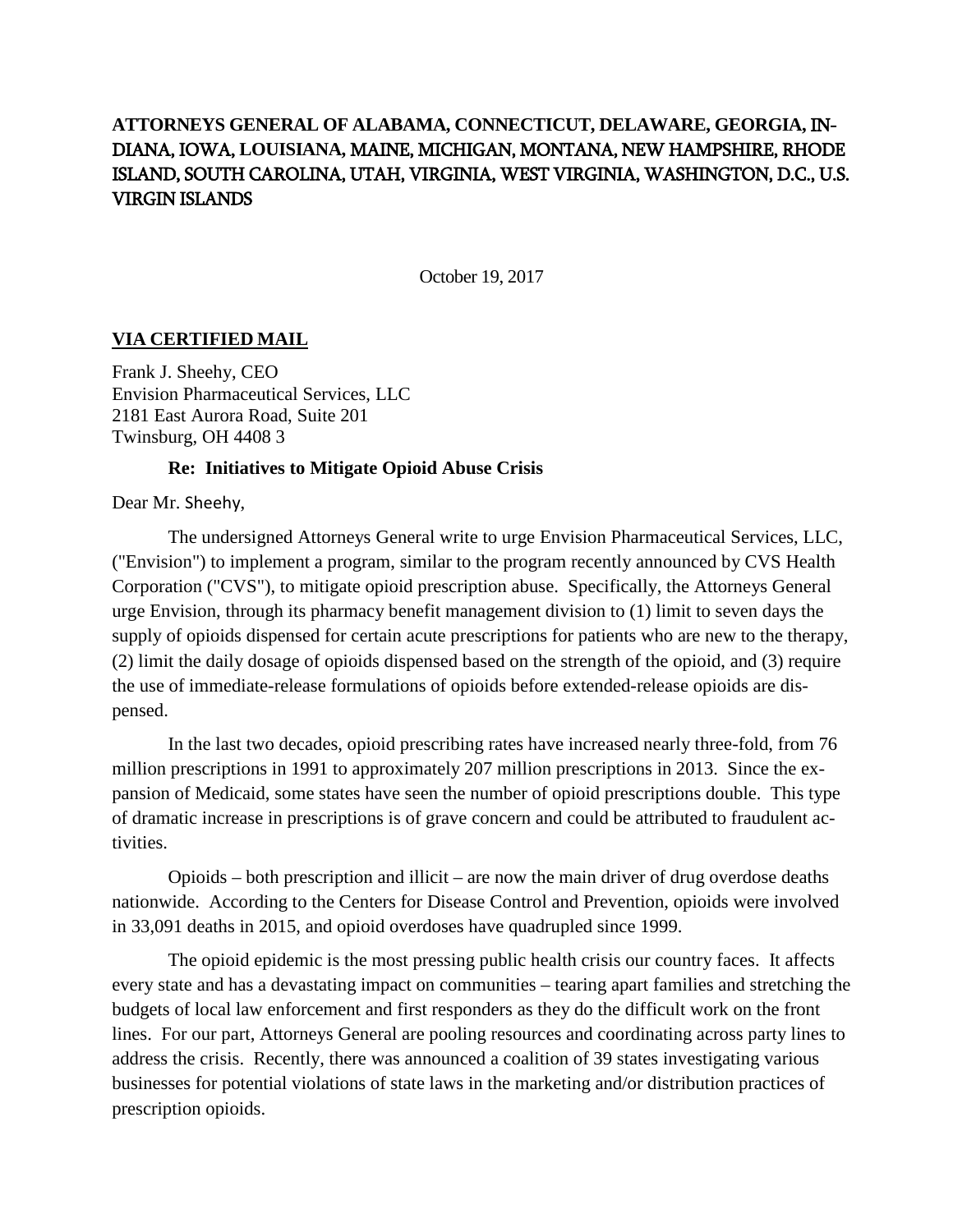Frank J. Sheehy October 20, 2017 Page 2

We are encouraged, however, by measures that pharmacy benefit management companies have implemented on their own initiative to mitigate the crisis. CVS's recent announcement is a significant and noteworthy example. In addition, we were pleased to note that Express Scripts launched a program under which new opioid users were limited to seven-day prescription filling, daily dosages were limited in many instances requiring dosage limitations, as well as other measures. According to reports, analysis of 106,000 patients in a year-long pilot of the program showed a 38 percent reduction in hospitalizations and a 40 percent reduction in emergency room visits, compared to a control group.

The program announced by CVS resembles the Express Scripts pilot program, but it appears to be more preventive by automatically enrolling all commercial, health plan, employer and Medicaid clients in the program. We will continue to assess the details and the effectiveness of the program as they develop, and to share our reactions with you, but we are encouraged by the program's objectives.

Some have argued that measures like these are not sufficiently deferential to prescribing physicians and patients. While we are sensitive to such concerns – including continuing consideration of appropriate means for doctors to demonstrate legitimate needs for immediate dispensing of additional or stronger prescriptions – we note that the CVS and Express Scripts programs substantially echo the opioid prescribing guidelines issued in 2016 by the Centers for Disease Control and Prevention.

The undersigned Attorneys General urge Envision to implement a similar program with automatic client enrollment. While there are no doubt additional measures that pharmacy benefit managers could take to combat prescription opioid abuse, we believe over-prescribing of opioids could be curtailed by the implementation of a CVS-type program. Thank you for your consideration of these important issues. Government and private actors, including members of your industry, must continue to seek effective responses to the opioid crisis. While we may not always agree on what those are, it is important to recognize and applaud promising efforts like those discussed herein.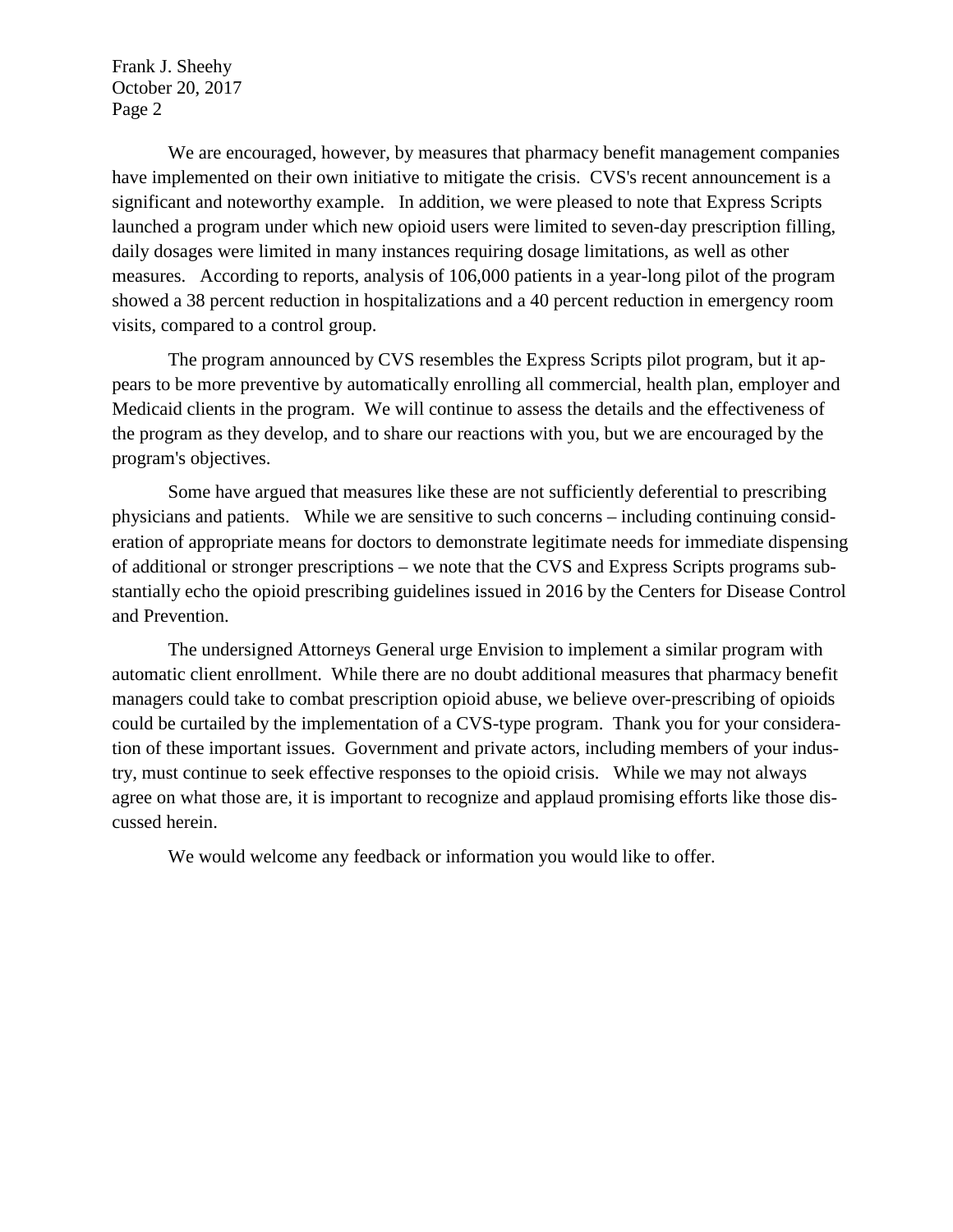Frank J. Sheehy October 20, 2017 Page 3

George Jepsen *Connecticut Attorney General*

Steve Marshall *Alabama Attorney General*

Matt Denn *Delaware Attorney General*

Curtis T. Hill *Indiana Attorney General*

of a nutto

Janet Mills *Maine Attorney General*

Tim Fox *Montana Attorney General*

Tetu 7. Kilmerk

Peter F. Kilmartin *Rhode Island Attorney General*

Sean Reyes *Utah Attorney General*

PATTUCK MOMSey

Patrick Morrisey *West Virginia Attorney General*

Jeff Landry *Louisiana Attorney General*

**IMark** T

Mark Brnovich *Arizona Attorney General*

Urphra

Christopher M. Carr *Georgia Attorney General*

Tom Miller *Iowa Attorney General*

łuetle

Bill Scheutte *Michigan Attorney General*

Gordon MacDonald *New Hampshire Attorney General*

Wilson

Alan Wilson *South Carolina Attorney General*

Mart R. Henny

Mark R. Herring *Virginia Attorney General*

Claude Earl Warker

Claude E. Walker *U.S. Virgin Islands Attorney General*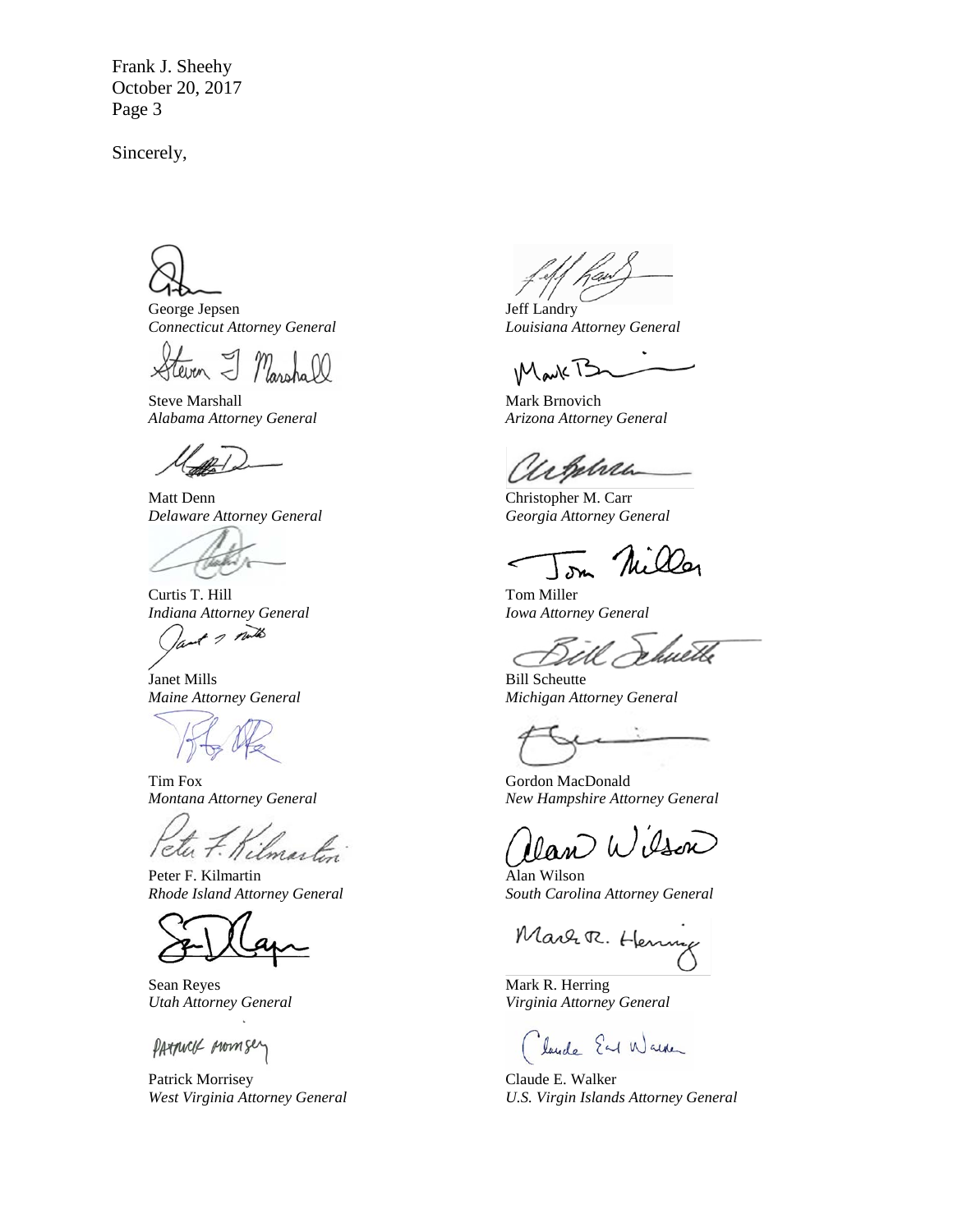Frank J. Sheehy October 20, 2017 Page 4

Karl A. Racine Washington D.C. Attorney General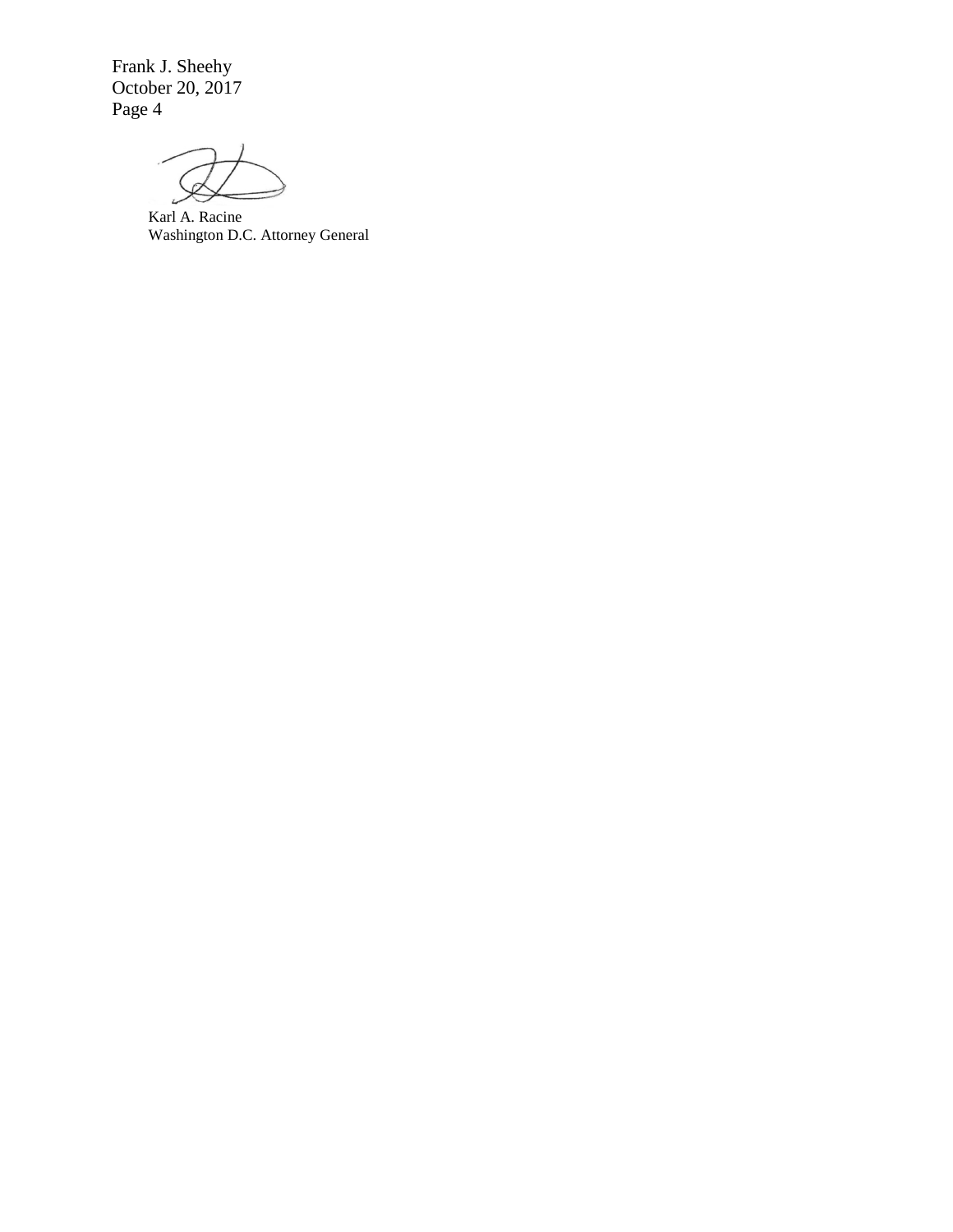# **ATTORNEYS GENERAL OF ALABAMA, CONNECTICUT, DELAWARE, GEORGIA,** IN-DIANA, IOWA, **LOUISIANA,** MAINE, MICHIGAN, MONTANA, NEW HAMPSHIRE, RHODE ISLAND, SOUTH CAROLINA, UTAH, VIRGINIA, WEST VIRGINIA, WASHINGTON, D.C., U.S. VIRGIN ISLANDS

October 19, 2017

## **VIA CERTIFIED MAIL**

Donnie Howard Chief Executive Officer Envolve 8427 South Park Circle, Suite 400 Orlando, FL 32819

### **Re: Initiatives to Mitigate Opioid Abuse Crisis**

Dear Mr. Howard,

The undersigned Attorneys General write to urge Envolve, to implement a program, similar to the program recently announced by CVS Health Corporation ("CVS"), to mitigate opioid prescription abuse. Specifically, the Attorneys General urge Envolve, through its pharmacy benefit management division, to (1) limit to seven days the supply of opioids dispensed for certain acute prescriptions for patients who are new to the therapy, (2) limit the daily dosage of opioids dispensed based on the strength of the opioid, and (3) require the use of immediate-release formulations of opioids before extended-release opioids are dispensed.

In the last two decades, opioid prescribing rates have increased nearly three-fold, from 76 million prescriptions in 1991 to approximately 207 million prescriptions in 2013. Since the expansion of Medicaid, some states have seen the number of opioid prescriptions double. This type of dramatic increase in prescriptions is of grave concern and could be attributed to fraudulent activities.

Opioids – both prescription and illicit – are now the main driver of drug overdose deaths nationwide. According to the Centers for Disease Control and Prevention, opioids were involved in 33,091 deaths in 2015, and opioid overdoses have quadrupled since 1999.

The opioid epidemic is the most pressing public health crisis our country faces. It affects every state and has a devastating impact on communities – tearing apart families and stretching the budgets of local law enforcement and first responders as they do the difficult work on the front lines. For our part, Attorneys General are pooling resources and coordinating across party lines to address the crisis. Recently, there was announced a coalition of 39 states investigating various businesses for potential violations of state laws in the marketing and/or distribution practices of prescription opioids.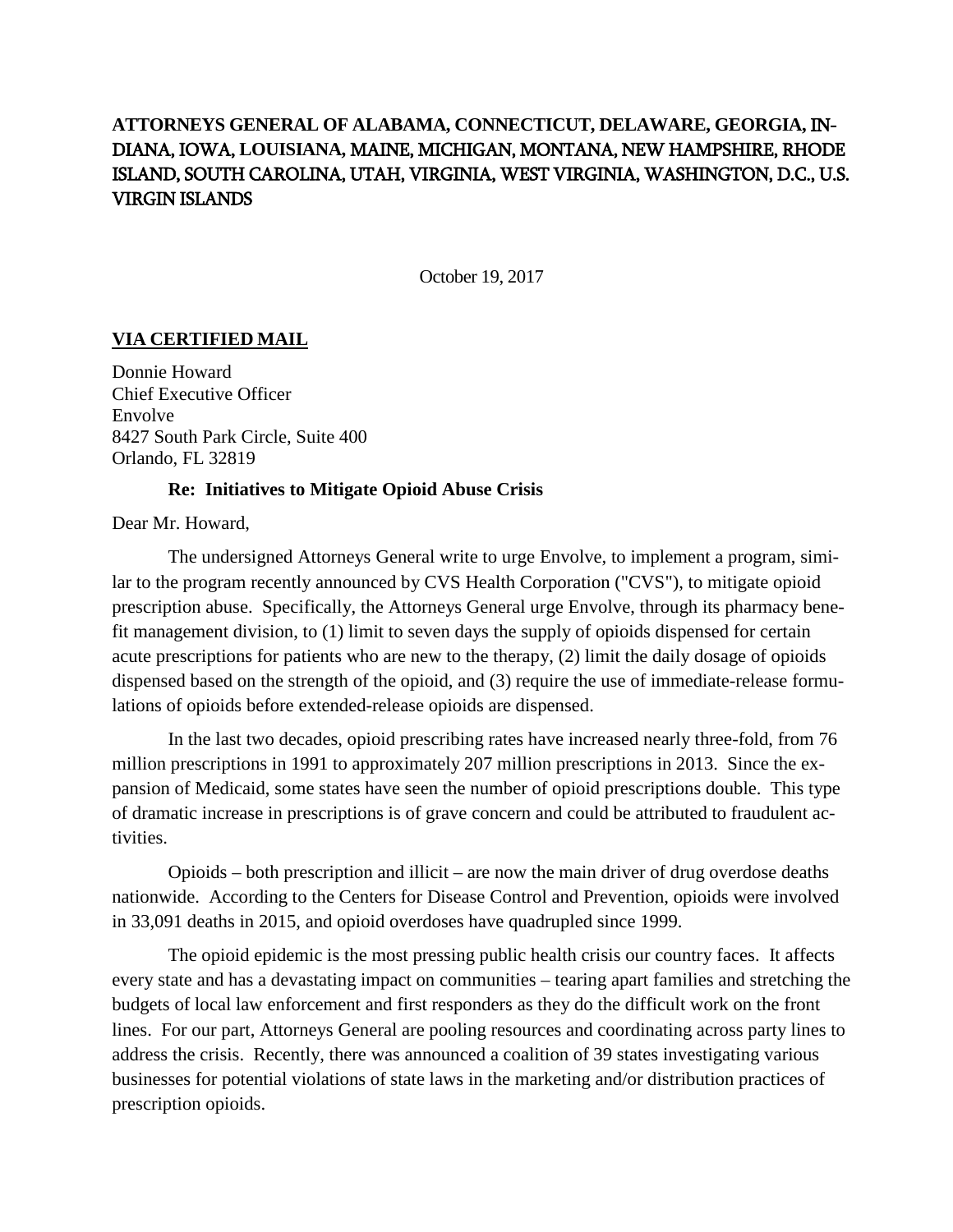Donnie Howard October 20, 2017 Page 2

We are encouraged, however, by measures that pharmacy benefit management companies have implemented on their own initiative to mitigate the crisis. CVS's recent announcement is a significant and noteworthy example. In addition, we were pleased to note that Express Scripts launched a program under which new opioid users were limited to seven-day prescription filling, daily dosages were limited in many instances requiring dosage limitations, as well as other measures. According to reports, analysis of 106,000 patients in a year-long pilot of the program showed a 38 percent reduction in hospitalizations and a 40 percent reduction in emergency room visits, compared to a control group.

The program announced by CVS resembles the Express Scripts pilot program, but it appears to be more preventive by automatically enrolling all commercial, health plan, employer and Medicaid clients in the program. We will continue to assess the details and the effectiveness of the program as they develop, and to share our reactions with you, but we are encouraged by the program's objectives.

Some have argued that measures like these are not sufficiently deferential to prescribing physicians and patients. While we are sensitive to such concerns – including continuing consideration of appropriate means for doctors to demonstrate legitimate needs for immediate dispensing of additional or stronger prescriptions – we note that the CVS and Express Scripts programs substantially echo the opioid prescribing guidelines issued in 2016 by the Centers for Disease Control and Prevention.

The undersigned Attorneys General urge Envolve to implement a similar program with automatic client enrollment. While there are no doubt additional measures that pharmacy benefit managers could take to combat prescription opioid abuse, we believe over-prescribing of opioids could be curtailed by the implementation of a CVS-type program. Thank you for your consideration of these important issues. Government and private actors, including members of your industry, must continue to seek effective responses to the opioid crisis. While we may not always agree on what those are, it is important to recognize and applaud promising efforts like those discussed herein.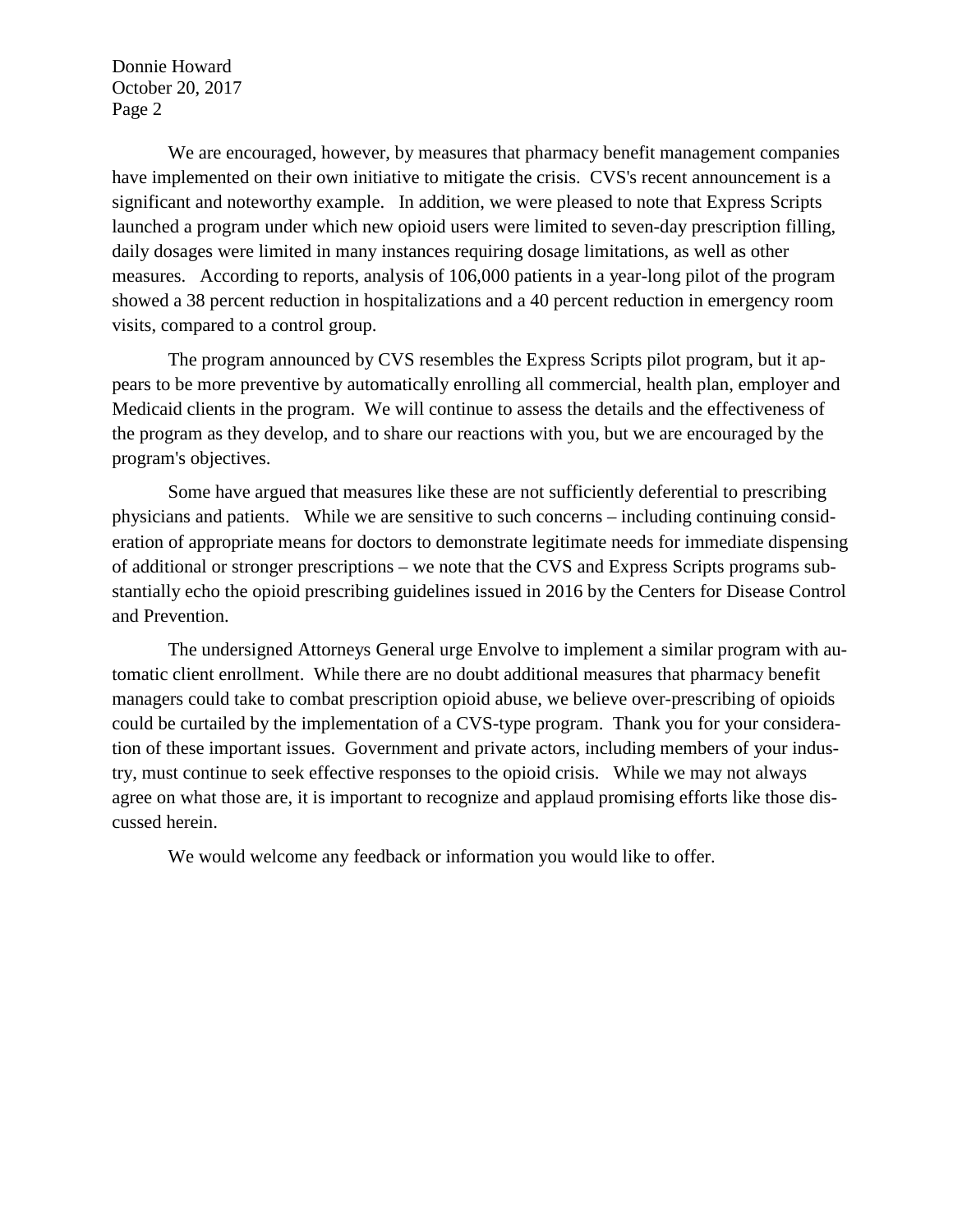Donnie Howard October 20, 2017 Page 3

George Jepsen *Connecticut Attorney General*

Steven I Marshall

Steve Marshall *Alabama Attorney General*

Matt Denn *Delaware Attorney General*

Curtis T. Hill *Indiana Attorney General*

+ 2 mills

Janet Mills *Maine Attorney General*

Tim Fox *Montana Attorney General*

Peter 7. Kilmartin

Peter F. Kilmartin *Rhode Island Attorney General*

Sean Reyes *Utah Attorney General*

PATTUCK MOMSey

Patrick Morrisey *West Virginia Attorney General*

Jeff Landry *Louisiana Attorney General*

Mark B

Mark Brnovich *Arizona Attorney General*

arbelren

Christopher M. Carr *Georgia Attorney General*

Tom Miller *Iowa Attorney General*

huette

Bill Scheutte *Michigan Attorney General*

Gordon MacDonald *New Hampshire Attorney General*

lan Wisson

Alan Wilson *South Carolina Attorney General*

Marr R. Hennie

Mark R. Herring *Virginia Attorney General*

Claude End Walker

Claude E. Walker *U.S. Virgin Islands Attorney General*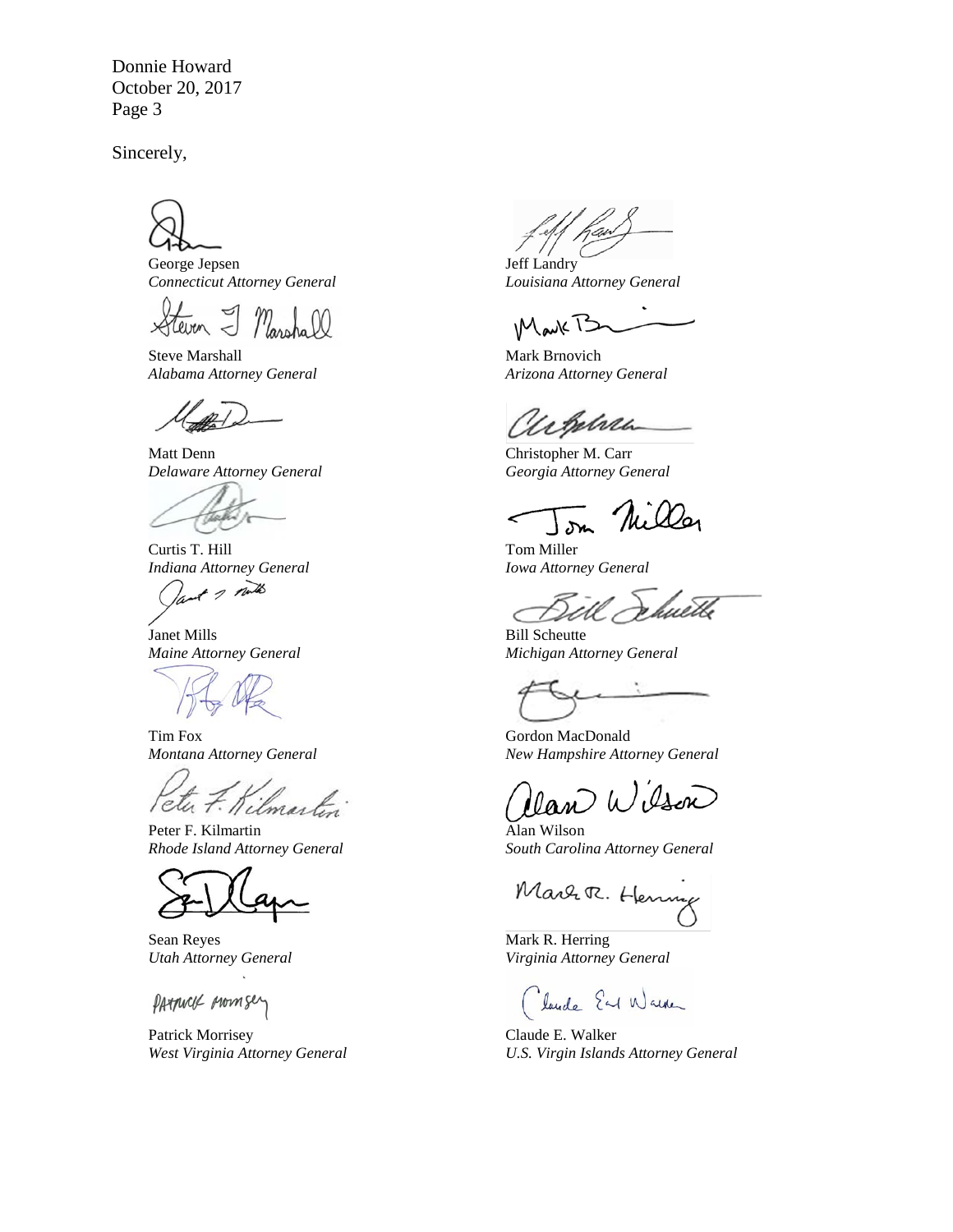Donnie Howard October 20, 2017 Page 4

Karl A. Racine Washington D.C. Attorney General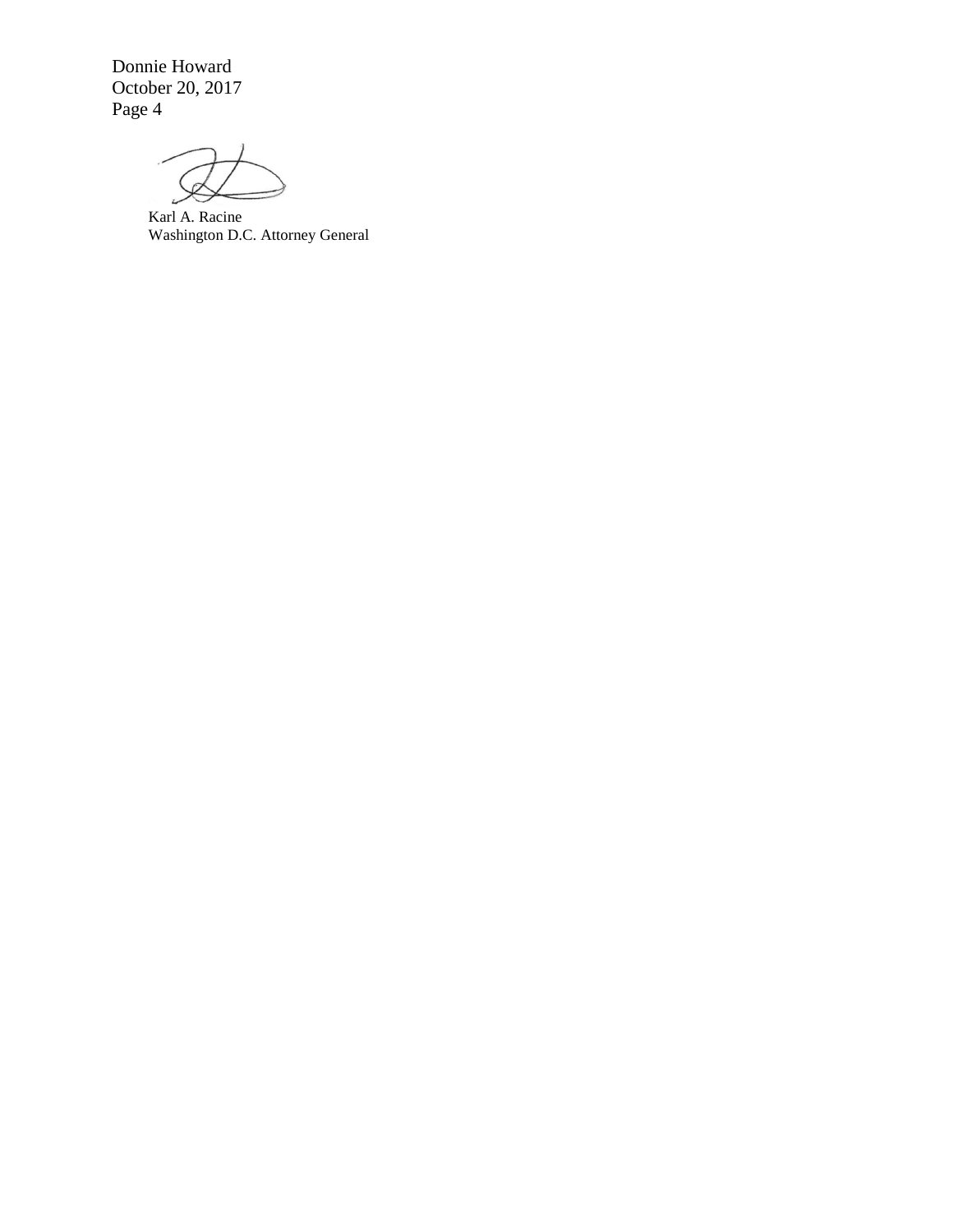# **ATTORNEYS GENERAL OF ALABAMA, CONNECTICUT, DELAWARE, GEORGIA,** IN-DIANA, IOWA, **LOUISIANA,** MAINE, MICHIGAN, MONTANA, NEW HAMPSHIRE, RHODE ISLAND, SOUTH CAROLINA, UTAH, VIRGINIA, WEST VIRGINIA, WASHINGTON, D.C., U.S. VIRGIN ISLANDS

October 19, 2017

## **VIA CERTIFIED MAIL**

Bruce D. Broussard CEO, President and Director Humana 500 West Main Street Louisville, KY 40202

#### **Re: Initiatives to Mitigate Opioid Abuse Crisis**

Dear Mr. Broussard,

The undersigned Attorneys General write to urge Humana Inc., ("Humana") to implement a program, similar to the program recently announced by CVS Health Corporation ("CVS"), to mitigate opioid prescription abuse. Specifically, the Attorneys General urge Humana, through its pharmacy benefit management division to (1) limit to seven days the supply of opioids dispensed for certain acute prescriptions for patients who are new to the therapy, (2) limit the daily dosage of opioids dispensed based on the strength of the opioid, and (3) require the use of immediate-release formulations of opioids before extended-release opioids are dispensed.

In the last two decades, opioid prescribing rates have increased nearly three-fold, from 76 million prescriptions in 1991 to approximately 207 million prescriptions in 2013. Since the expansion of Medicaid, some states have seen the number of opioid prescriptions double. This type of dramatic increase in prescriptions is of grave concern and could be attributed to fraudulent activities.

Opioids – both prescription and illicit – are now the main driver of drug overdose deaths nationwide. According to the Centers for Disease Control and Prevention, opioids were involved in 33,091 deaths in 2015, and opioid overdoses have quadrupled since 1999.

The opioid epidemic is the most pressing public health crisis our country faces. It affects every state and has a devastating impact on communities – tearing apart families and stretching the budgets of local law enforcement and first responders as they do the difficult work on the front lines. For our part, Attorneys General are pooling resources and coordinating across party lines to address the crisis. Recently, there was announced a coalition of 39 states investigating various businesses for potential violations of state laws in the marketing and/or distribution practices of prescription opioids.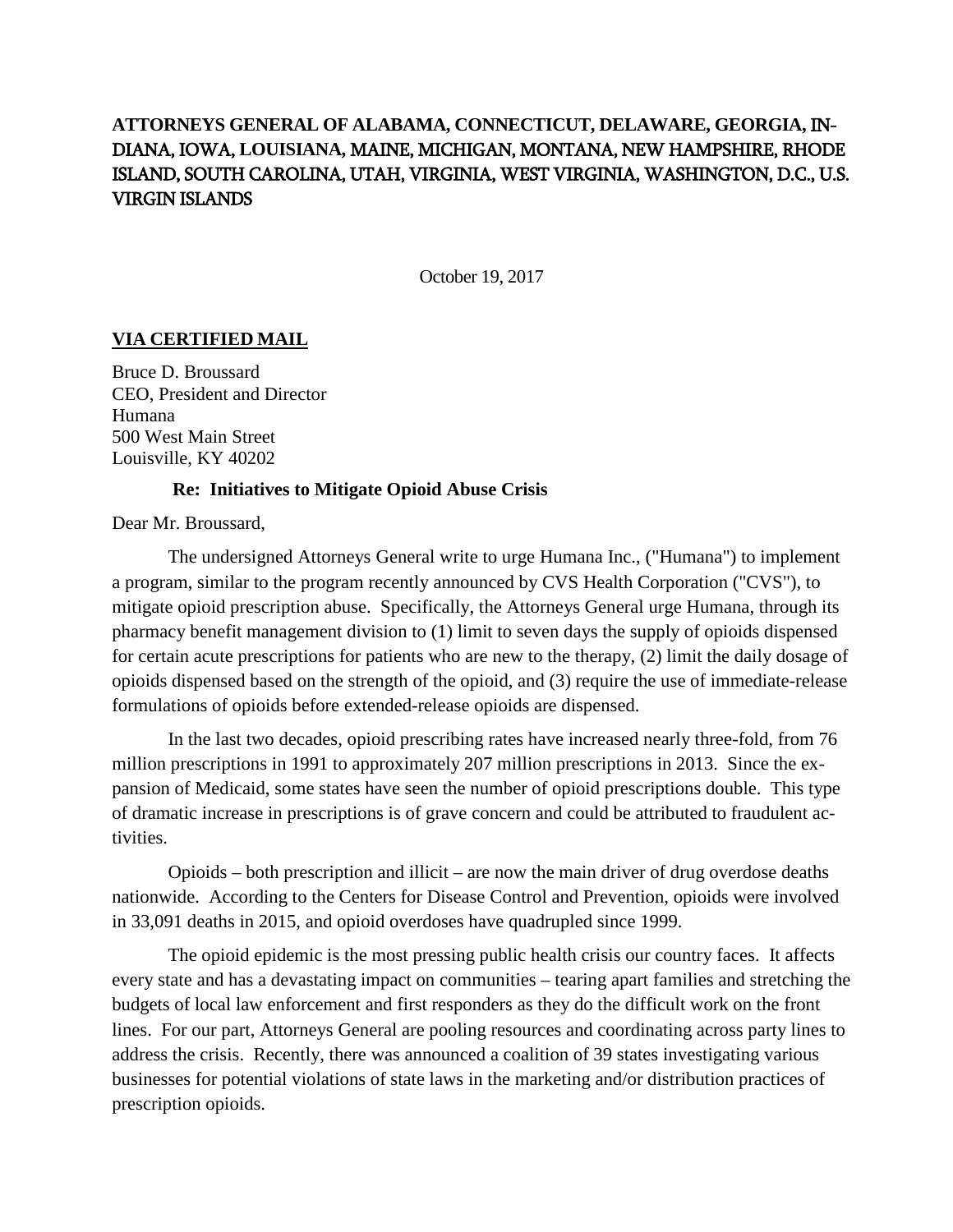Bruce D. Broussard October 20, 2017 Page 2

We are encouraged, however, by measures that pharmacy benefit management companies have implemented on their own initiative to mitigate the crisis. CVS's recent announcement is a significant and noteworthy example. In addition, we were pleased to note that Express Scripts launched a program under which new opioid users were limited to seven-day prescription filling, daily dosages were limited in many instances requiring dosage limitations, as well as other measures. According to reports, analysis of 106,000 patients in a year-long pilot of the program showed a 38 percent reduction in hospitalizations and a 40 percent reduction in emergency room visits, compared to a control group.

The program announced by CVS resembles the Express Scripts pilot program, but it appears to be more preventive by automatically enrolling all commercial, health plan, employer and Medicaid clients in the program. We will continue to assess the details and the effectiveness of the program as they develop, and to share our reactions with you, but we are encouraged by the program's objectives.

Some have argued that measures like these are not sufficiently deferential to prescribing physicians and patients. While we are sensitive to such concerns – including continuing consideration of appropriate means for doctors to demonstrate legitimate needs for immediate dispensing of additional or stronger prescriptions – we note that the CVS and Express Scripts programs substantially echo the opioid prescribing guidelines issued in 2016 by the Centers for Disease Control and Prevention.

The undersigned Attorneys General urge Humana to implement a similar program with automatic client enrollment. While there are no doubt additional measures that pharmacy benefit managers could take to combat prescription opioid abuse, we believe over-prescribing of opioids could be curtailed by the implementation of a CVS-type program. Thank you for your consideration of these important issues. Government and private actors, including members of your industry, must continue to seek effective responses to the opioid crisis. While we may not always agree on what those are, it is important to recognize and applaud promising efforts like those discussed herein.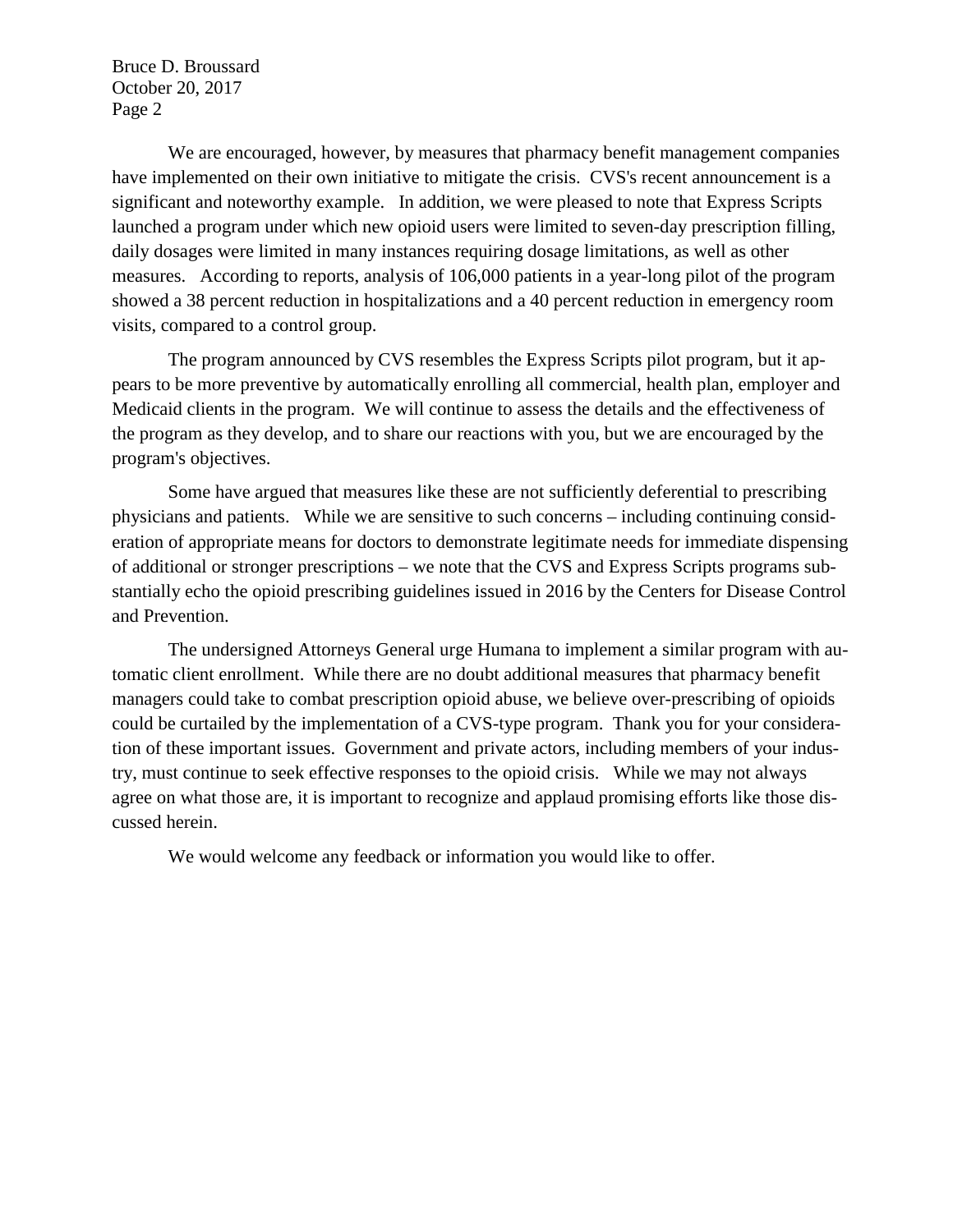Bruce D. Broussard October 20, 2017 Page 3

George Jepsen *Connecticut Attorney General*

Steve Marshall *Alabama Attorney General*

Matt Denn *Delaware Attorney General*

Curtis T. Hill *Indiana Attorney General*

of I take

Janet Mills *Maine Attorney General*

Tim Fox *Montana Attorney General*

Tetu 7. Kilmartin

Peter F. Kilmartin *Rhode Island Attorney General*

Sean Reyes *Utah Attorney General*

PATTUCK Momsey

Patrick Morrisey *West Virginia Attorney General*

Jeff Landry *Louisiana Attorney General*

**IMark** T

Mark Brnovich *Arizona Attorney General*

Urphra

Christopher M. Carr *Georgia Attorney General*

Tom Miller *Iowa Attorney General*

luetle

Bill Scheutte *Michigan Attorney General*

Gordon MacDonald *New Hampshire Attorney General*

Wilson

Alan Wilson *South Carolina Attorney General*

Mart R. Henny

Mark R. Herring *Virginia Attorney General*

Claude Earl Warker

Claude E. Walker *U.S. Virgin Islands Attorney General*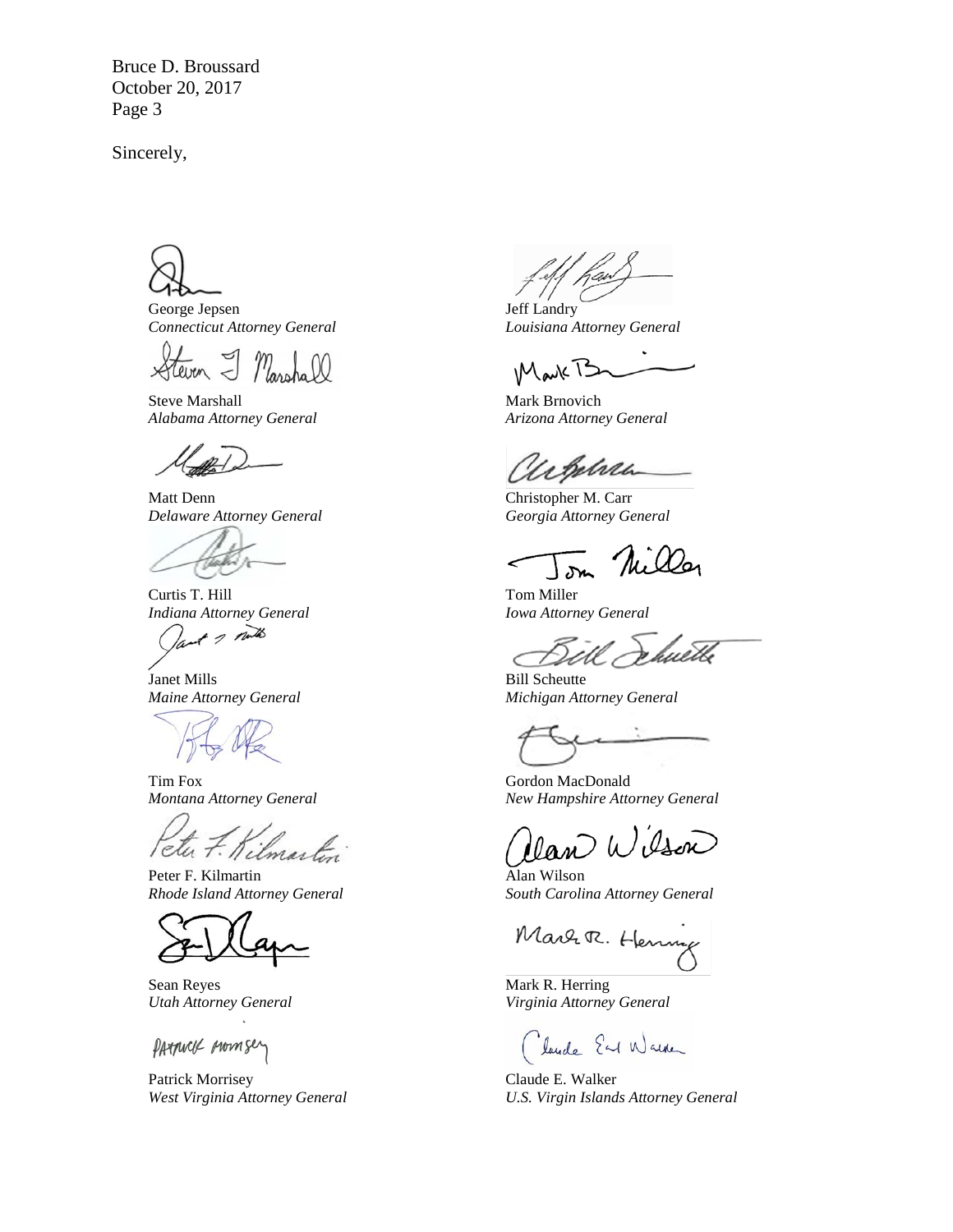Bruce D. Broussard October 20, 2017 Page 4

Karl A. Racine Washington D.C. Attorney General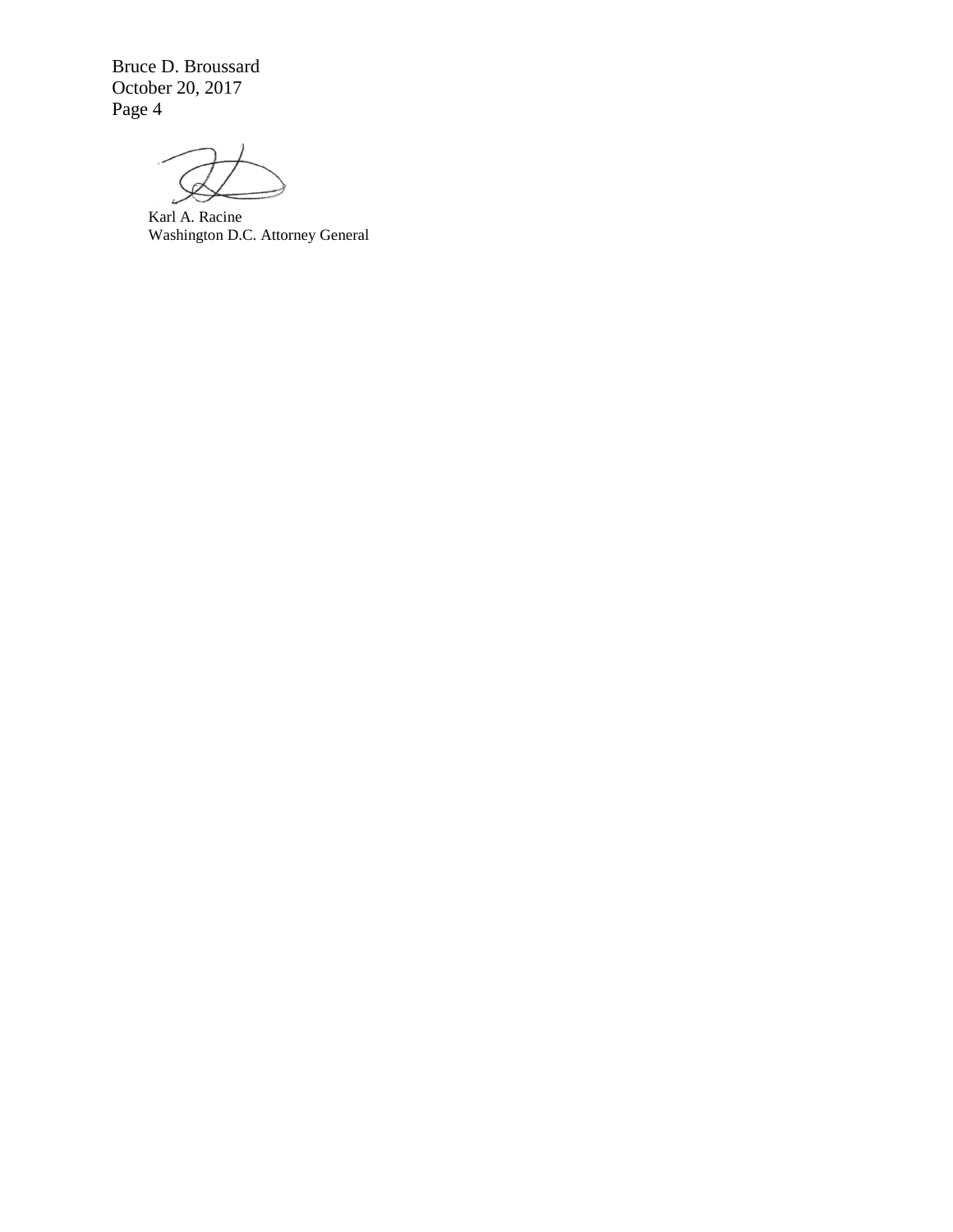# **ATTORNEYS GENERAL OF ALABAMA, CONNECTICUT, DELAWARE, GEORGIA,** IN-DIANA, IOWA, **LOUISIANA,** MAINE, MICHIGAN, MONTANA, NEW HAMPSHIRE, RHODE ISLAND, SOUTH CAROLINA, UTAH, VIRGINIA, WEST VIRGINIA,WASHINGTON D.C., U.S. VIRGIN ISLANDS

October 19, 2017

## **VIA CERTIFIED MAIL**

Frederick Howe Chairman and CEO Medimpact 10181 Scripps Gateway Ct. San Diego, CA 92131

#### **Re: Initiatives to Mitigate Opioid Abuse Crisis**

Dear Mr. Howe,

The undersigned Attorneys General write to urge Medimpact, to implement a program, similar to the program recently announced by CVS Health Corporation ("CVS"), to mitigate opioid prescription abuse. Specifically, the Attorneys General urge Medimpact, through its pharmacy benefit management division, to (1) limit to seven days the supply of opioids dispensed for certain acute prescriptions for patients who are new to the therapy, (2) limit the daily dosage of opioids dispensed based on the strength of the opioid, and (3) require the use of immediate-release formulations of opioids before extended-release opioids are dispensed.

In the last two decades, opioid prescribing rates have increased nearly three-fold, from 76 million prescriptions in 1991 to approximately 207 million prescriptions in 2013. Since the expansion of Medicaid, some states have seen the number of opioid prescriptions double. This type of dramatic increase in prescriptions is of grave concern and could be attributed to fraudulent activities.

Opioids – both prescription and illicit – are now the main driver of drug overdose deaths nationwide. According to the Centers for Disease Control and Prevention, opioids were involved in 33,091 deaths in 2015, and opioid overdoses have quadrupled since 1999.

The opioid epidemic is the most pressing public health crisis our country faces. It affects every state and has a devastating impact on communities – tearing apart families and stretching the budgets of local law enforcement and first responders as they do the difficult work on the front lines. For our part, Attorneys General are pooling resources and coordinating across party lines to address the crisis. Recently, there was announced a coalition of 39 states investigating various businesses for potential violations of state laws in the marketing and/or distribution practices of prescription opioids.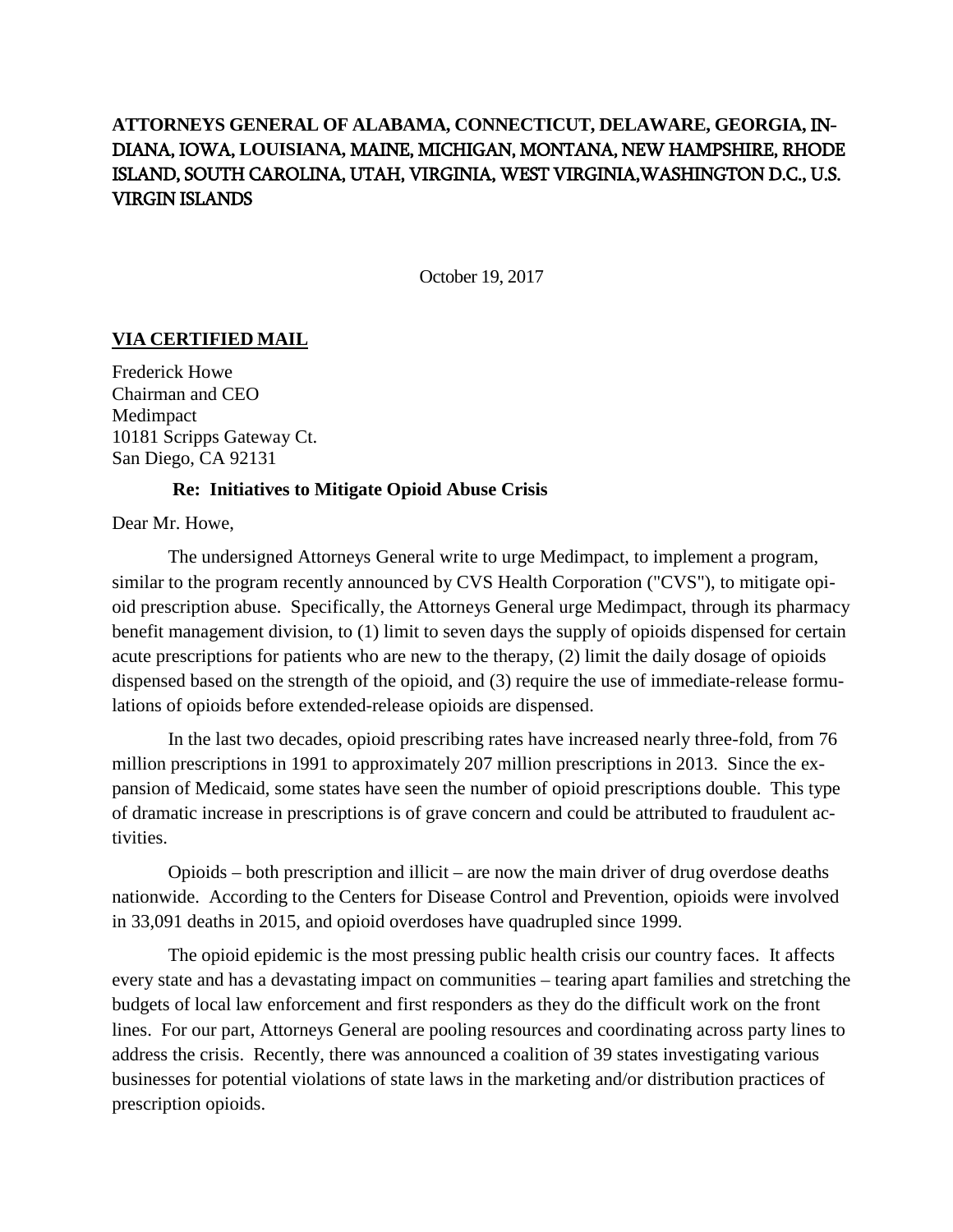Frederick Howe October 20, 2017 Page 2

We are encouraged, however, by measures that pharmacy benefit management companies have implemented on their own initiative to mitigate the crisis. CVS's recent announcement is a significant and noteworthy example. In addition, we were pleased to note that Express Scripts launched a program under which new opioid users were limited to seven-day prescription filling, daily dosages were limited in many instances requiring dosage limitations, as well as other measures. According to reports, analysis of 106,000 patients in a year-long pilot of the program showed a 38 percent reduction in hospitalizations and a 40 percent reduction in emergency room visits, compared to a control group.

The program announced by CVS resembles the Express Scripts pilot program, but it appears to be more preventive by automatically enrolling all commercial, health plan, employer and Medicaid clients in the program. We will continue to assess the details and the effectiveness of the program as they develop, and to share our reactions with you, but we are encouraged by the program's objectives.

Some have argued that measures like these are not sufficiently deferential to prescribing physicians and patients. While we are sensitive to such concerns – including continuing consideration of appropriate means for doctors to demonstrate legitimate needs for immediate dispensing of additional or stronger prescriptions – we note that the CVS and Express Scripts programs substantially echo the opioid prescribing guidelines issued in 2016 by the Centers for Disease Control and Prevention.

The undersigned Attorneys General urge Medimpact to implement a similar program with automatic client enrollment. While there are no doubt additional measures that pharmacy benefit managers could take to combat prescription opioid abuse, we believe over-prescribing of opioids could be curtailed by the implementation of a CVS-type program. Thank you for your consideration of these important issues. Government and private actors, including members of your industry, must continue to seek effective responses to the opioid crisis. While we may not always agree on what those are, it is important to recognize and applaud promising efforts like those discussed herein.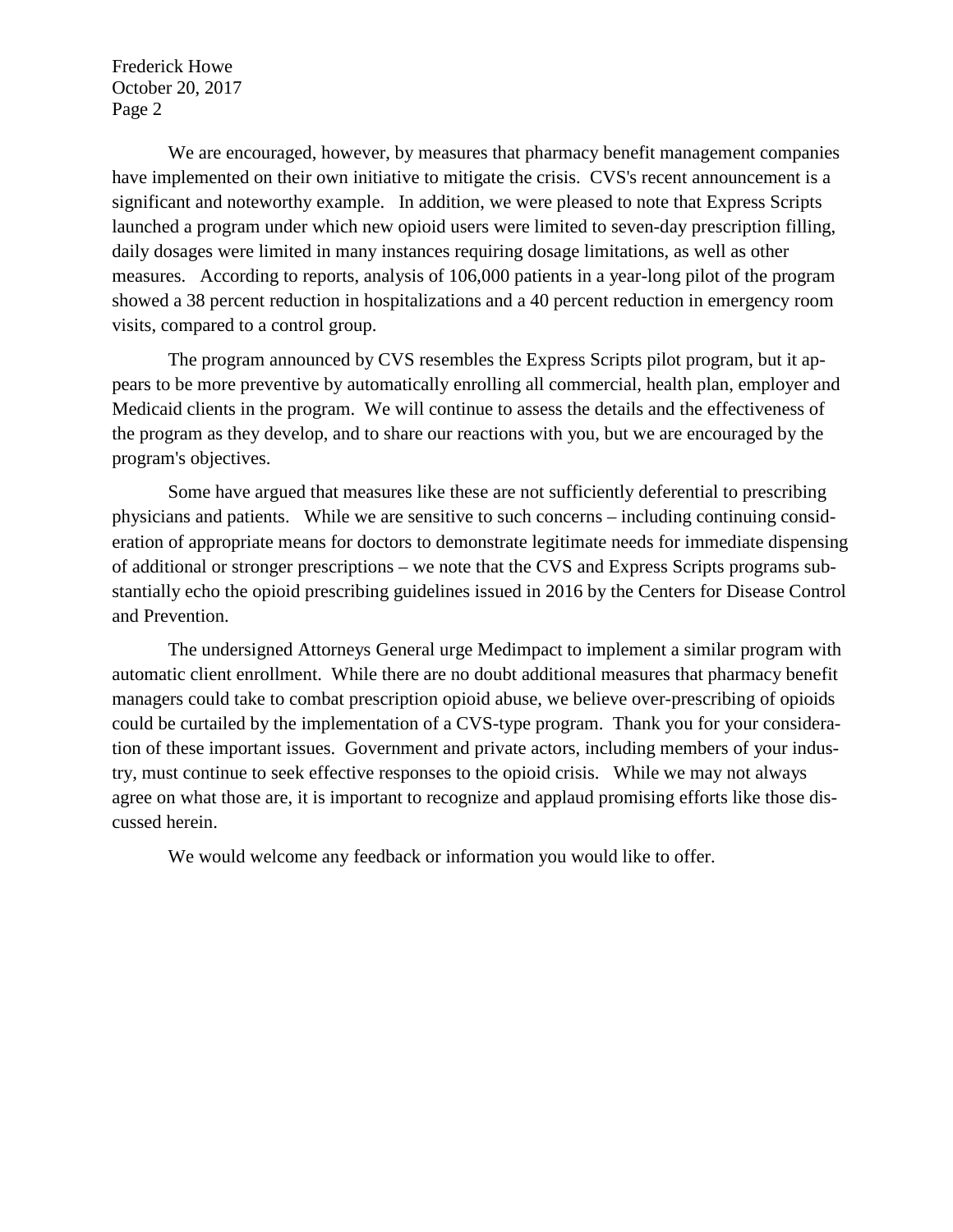Frederick Howe October 20, 2017 Page 3

George Jepsen *Connecticut Attorney General*

Steven J Massho

Steve Marshall *Alabama Attorney General*

Matt Denn *Delaware Attorney General*

Curtis T. Hill *Indiana Attorney General*

of I talk

Janet Mills *Maine Attorney General*

Tim Fox *Montana Attorney General*

Peter F. Kilmartin

Peter F. Kilmartin *Rhode Island Attorney General*

Sean Reyes *Utah Attorney General*

PATTUCK Momsey

Patrick Morrisey *West Virginia Attorney General*

Jeff Landry

*Louisiana Attorney General*

Mark B

Mark Brnovich *Arizona Attorney General*

Whena

Christopher M. Carr *Georgia Attorney General*

Tom Miller *Iowa Attorney General*

hwetb

Bill Scheutte *Michigan Attorney General*

Gordon MacDonald *New Hampshire Attorney General*

lan Wisson

Alan Wilson *South Carolina Attorney General*

Marr R. Hennie

Mark R. Herring *Virginia Attorney General*

Veude Earl Warner

Claude E. Walker *U.S. Virgin Islands Attorney General*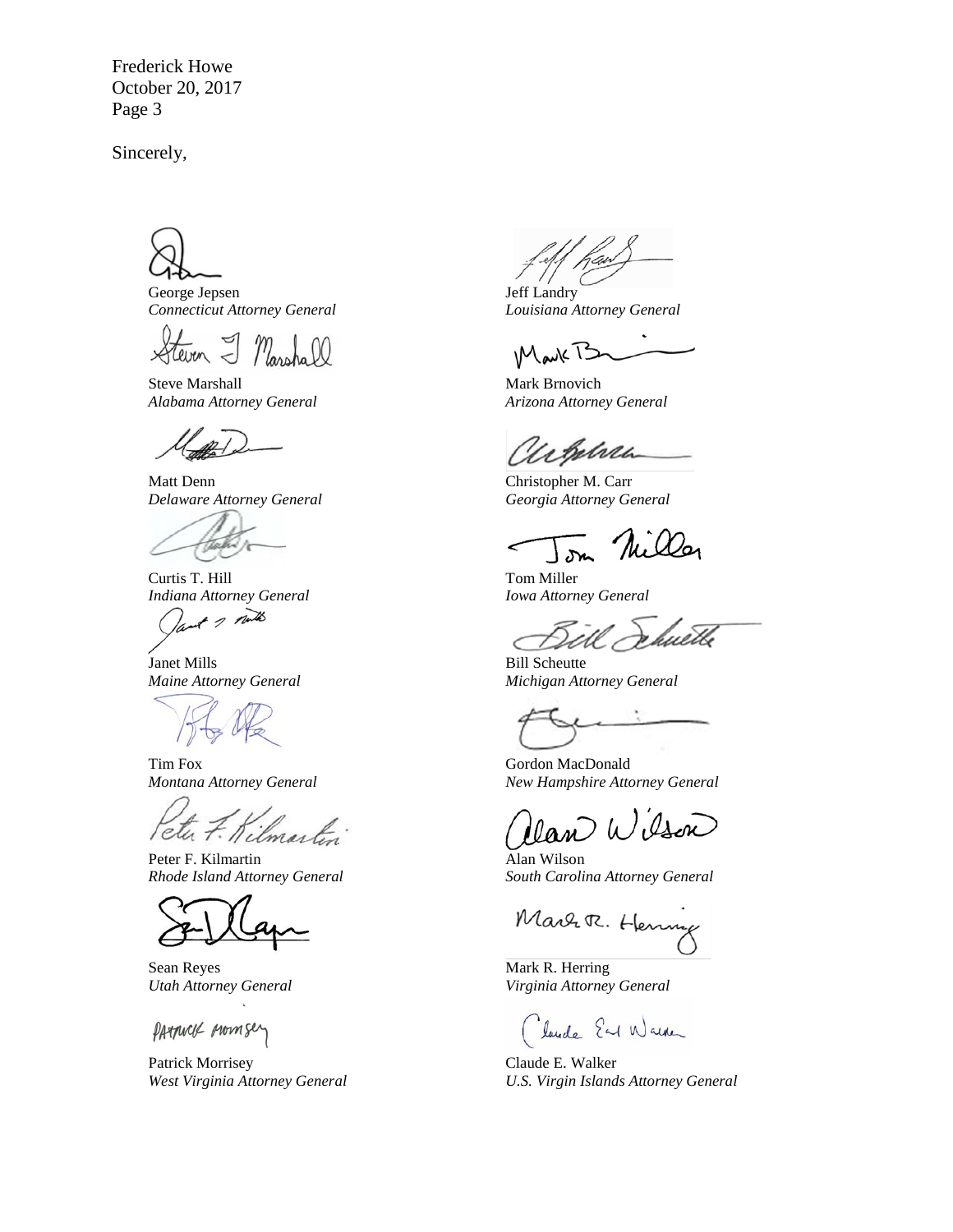Frederick Howe October 20, 2017 Page 4

Karl A. Racine Washington D.C. Attorney General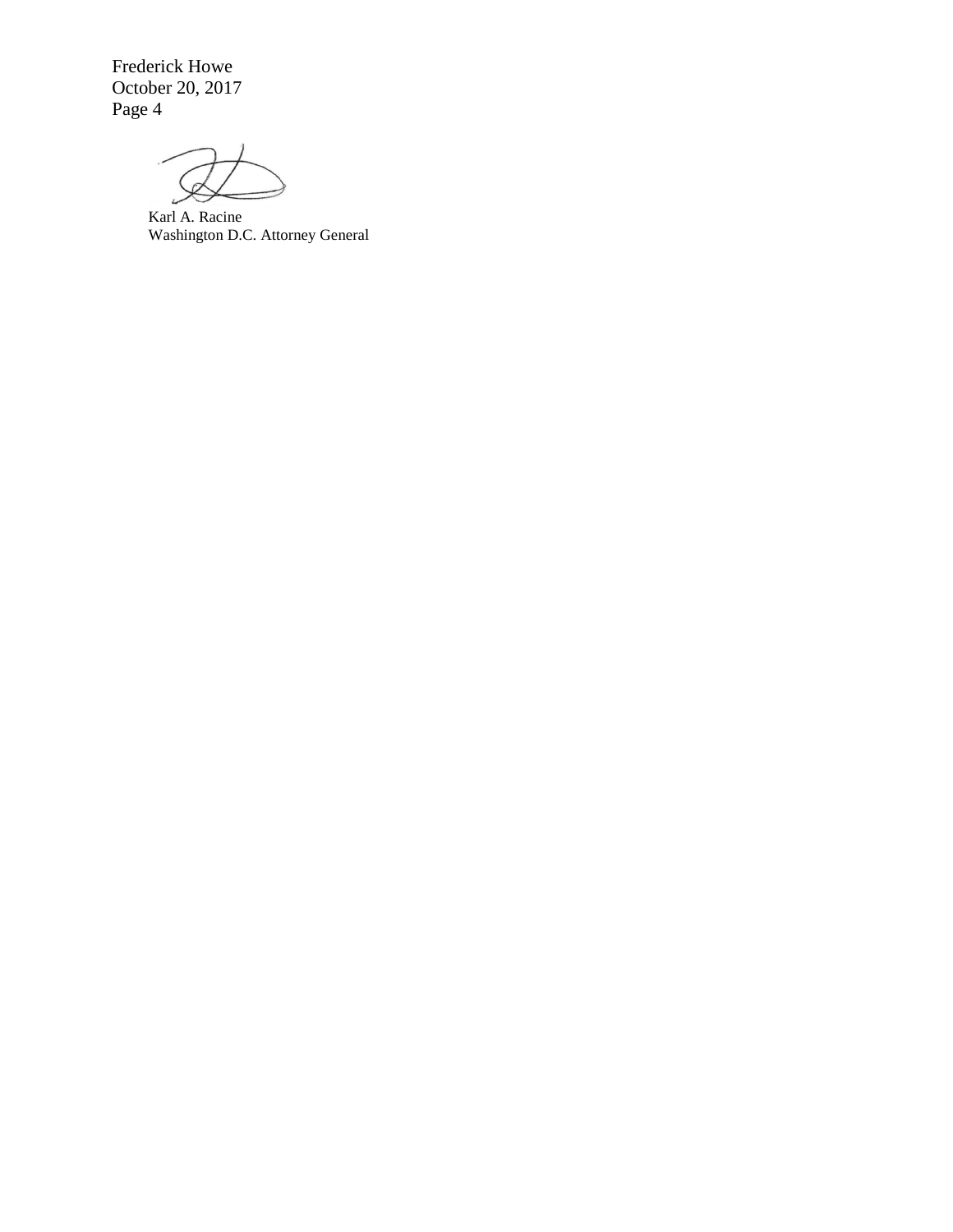# **ATTORNEYS GENERAL OF ALABAMA, CONNECTICUT, DELAWARE, GEORGIA,** IN-DIANA, IOWA, **LOUISIANA,** MAINE, MICHIGAN, MONTANA, NEW HAMPSHIRE, RHODE ISLAND, SOUTH CAROLINA, UTAH, VIRGINIA, WEST VIRGINIA, WASHINGTON D.C., U.S. VIRGIN ISLANDS

October 19, 2017

## **VIA CERTIFIED MAIL**

Larry Renfro, CEO Optum RX 11000 Optum Circle Eden Prairie, MN 55344

#### **Re: Initiatives to Mitigate Opioid Abuse Crisis**

Dear Mr. Renfro,

The undersigned Attorneys General write to urge Optum RX, to implement a program, similar to the program recently announced by CVS Health Corporation ("CVS"), to mitigate opioid prescription abuse. Specifically, the Attorneys General urge Optum RX, through its pharmacy benefit management division, to (1) limit to seven days the supply of opioids dispensed for certain acute prescriptions for patients who are new to the therapy, (2) limit the daily dosage of opioids dispensed based on the strength of the opioid, and (3) require the use of immediate-release formulations of opioids before extended-release opioids are dispensed.

In the last two decades, opioid prescribing rates have increased nearly three-fold, from 76 million prescriptions in 1991 to approximately 207 million prescriptions in 2013. Since the expansion of Medicaid, some states have seen the number of opioid prescriptions double. This type of dramatic increase in prescriptions is of grave concern and could be attributed to fraudulent activities.

Opioids – both prescription and illicit – are now the main driver of drug overdose deaths nationwide. According to the Centers for Disease Control and Prevention, opioids were involved in 33,091 deaths in 2015, and opioid overdoses have quadrupled since 1999.

The opioid epidemic is the most pressing public health crisis our country faces. It affects every state and has a devastating impact on communities – tearing apart families and stretching the budgets of local law enforcement and first responders as they do the difficult work on the front lines. For our part, Attorneys General are pooling resources and coordinating across party lines to address the crisis. Recently, there was announced a coalition of 39 states investigating various businesses for potential violations of state laws in the marketing and/or distribution practices of prescription opioids.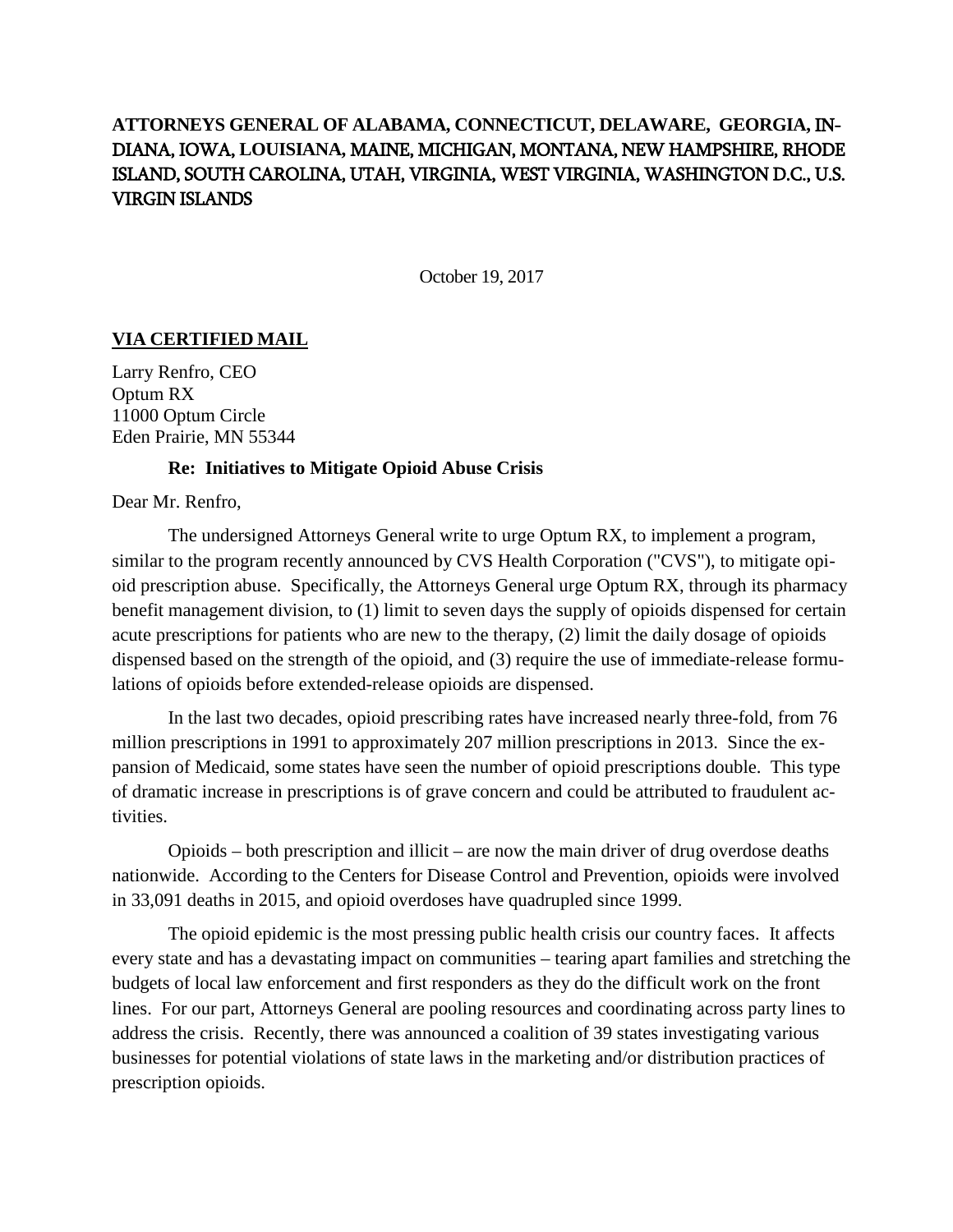Larry Renfro October 20, 2017 Page 2

We are encouraged, however, by measures that pharmacy benefit management companies have implemented on their own initiative to mitigate the crisis. CVS's recent announcement is a significant and noteworthy example. In addition, we were pleased to note that Express Scripts launched a program under which new opioid users were limited to seven-day prescription filling, daily dosages were limited in many instances requiring dosage limitations, as well as other measures. According to reports, analysis of 106,000 patients in a year-long pilot of the program showed a 38 percent reduction in hospitalizations and a 40 percent reduction in emergency room visits, compared to a control group.

The program announced by CVS resembles the Express Scripts pilot program, but it appears to be more preventive by automatically enrolling all commercial, health plan, employer and Medicaid clients in the program. We will continue to assess the details and the effectiveness of the program as they develop, and to share our reactions with you, but we are encouraged by the program's objectives.

Some have argued that measures like these are not sufficiently deferential to prescribing physicians and patients. While we are sensitive to such concerns – including continuing consideration of appropriate means for doctors to demonstrate legitimate needs for immediate dispensing of additional or stronger prescriptions – we note that the CVS and Express Scripts programs substantially echo the opioid prescribing guidelines issued in 2016 by the Centers for Disease Control and Prevention.

The undersigned Attorneys General urge Optum RX to implement a similar program with automatic client enrollment. While there are no doubt additional measures that pharmacy benefit managers could take to combat prescription opioid abuse, we believe over-prescribing of opioids could be curtailed by the implementation of a CVS-type program. Thank you for your consideration of these important issues. Government and private actors, including members of your industry, must continue to seek effective responses to the opioid crisis. While we may not always agree on what those are, it is important to recognize and applaud promising efforts like those discussed herein.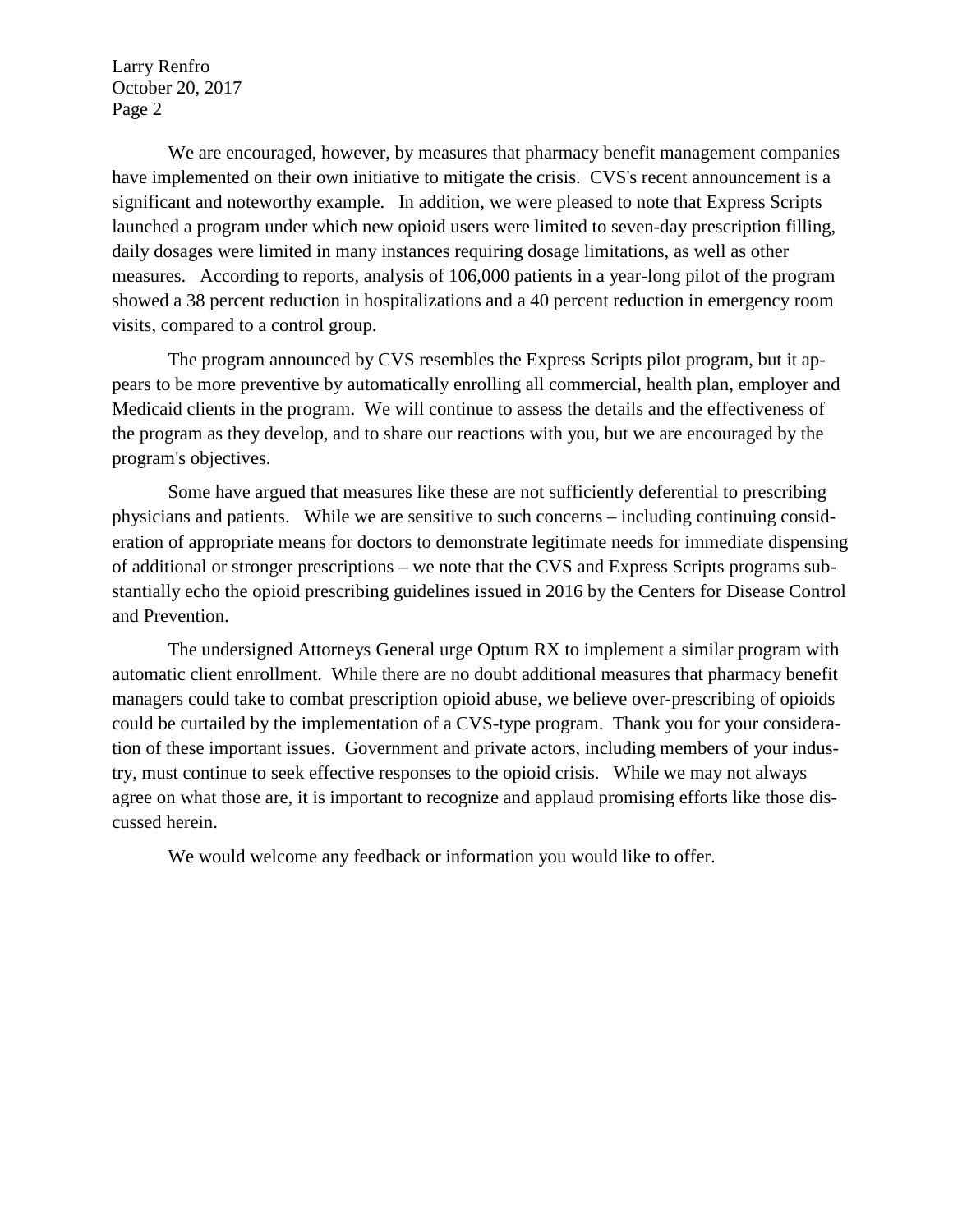Larry Renfro October 20, 2017 Page 3

George Jepsen *Connecticut Attorney General*

Steven I Marshall

Steve Marshall *Alabama Attorney General*

Matt Denn *Delaware Attorney General*

Curtis T. Hill *Indiana Attorney General*

+ 2 mills

Janet Mills *Maine Attorney General*

Tim Fox *Montana Attorney General*

Peter 7. Kilmartin

Peter F. Kilmartin *Rhode Island Attorney General*

Sean Reyes *Utah Attorney General*

PATTUCK MOMSey

Patrick Morrisey *West Virginia Attorney General*

Jeff Landry *Louisiana Attorney General*

Mark B

Mark Brnovich *Arizona Attorney General*

arbelren

Christopher M. Carr *Georgia Attorney General*

Tom Miller *Iowa Attorney General*

huetle

Bill Scheutte *Michigan Attorney General*

Gordon MacDonald *New Hampshire Attorney General*

lan Wisson

Alan Wilson *South Carolina Attorney General*

Marr R. Hennie

Mark R. Herring *Virginia Attorney General*

Claude End Walker

Claude E. Walker *U.S. Virgin Islands Attorney General*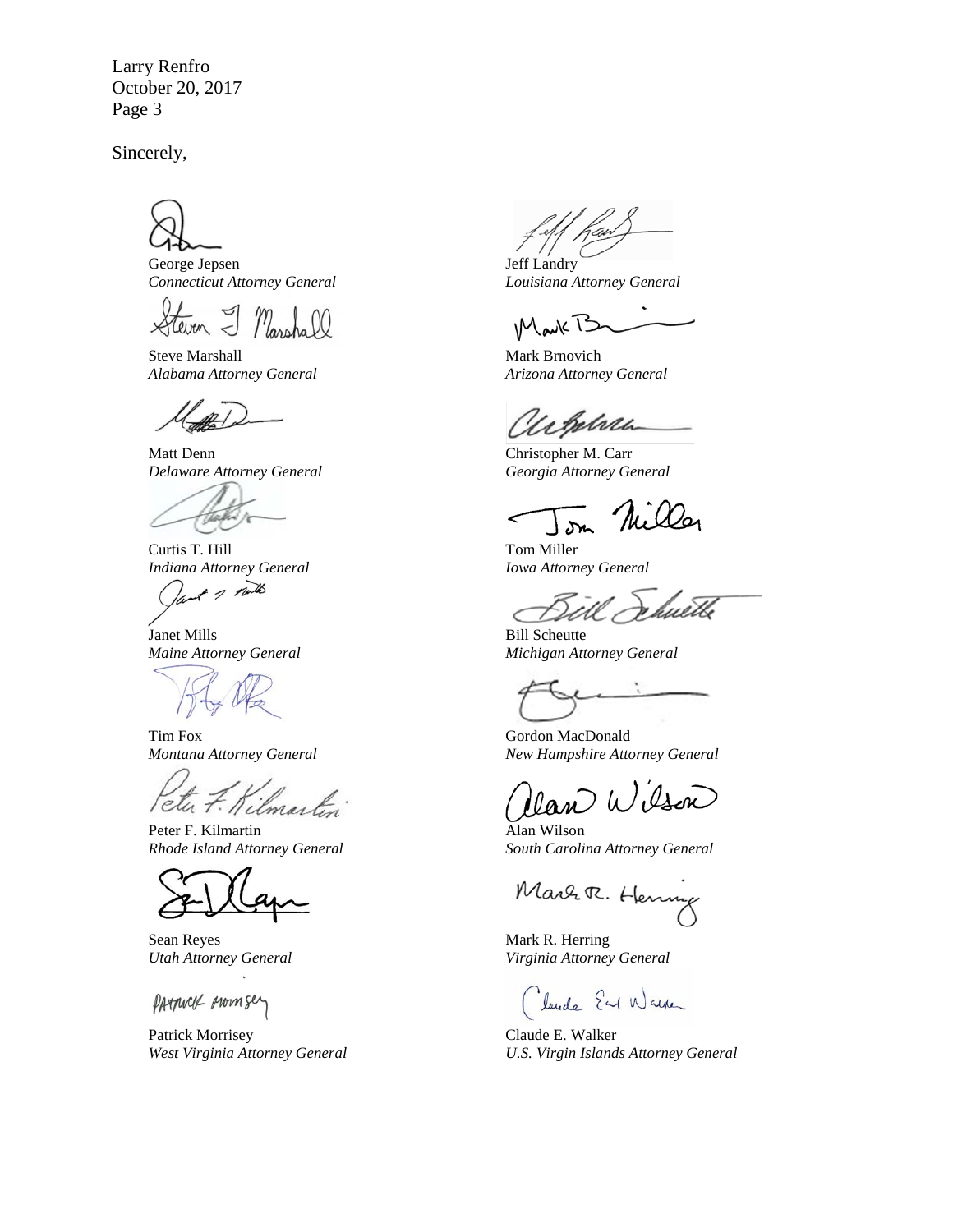Larry Renfro October 20, 2017 Page 4

Karl A. Racine Washington D.C. Attorney General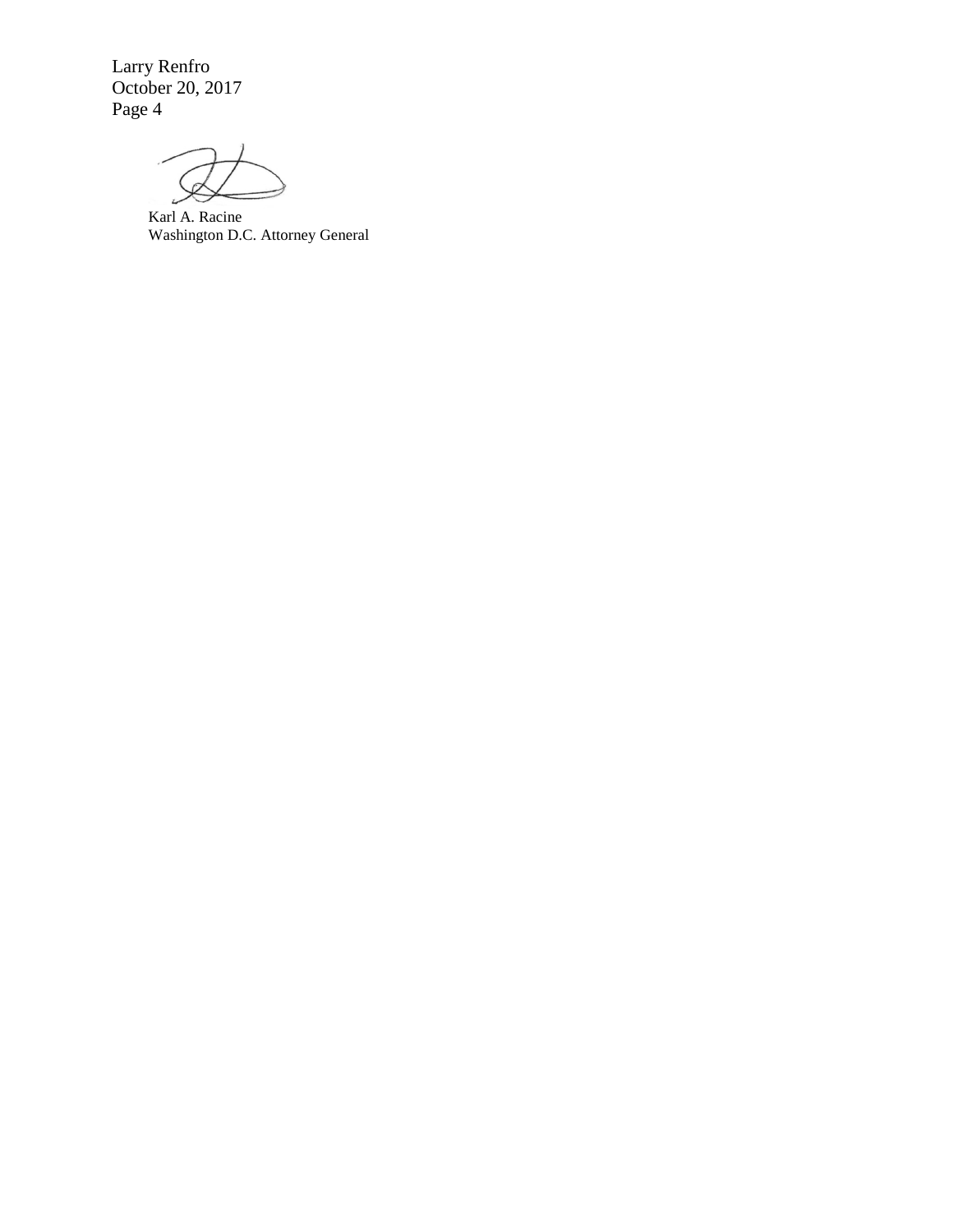# **ATTORNEYS GENERAL OF ALABAMA, CONNECTICUT, DELAWARE, GEORGIA,** IN-DIANA, IOWA, **LOUISIANA,** MAINE, MICHIGAN, MONTANA, NEW HAMPSHIRE, RHODE ISLAND, SOUTH CAROLINA, UTAH, VIRGINIA, WEST VIRGINIA, WASHINGTON, D.C., U.S. VIRGIN ISLANDS

October 19, 2017

## **VIA CERTIFIED MAIL**

Mesfin Tegenu, MS, RPh President PerformRx 200 Stevens Drive Philadelphia, PA 19113

#### **Re: Initiatives to Mitigate Opioid Abuse Crisis**

Dear Mr. Tegenu,

The undersigned Attorneys General write to urge PerformRx, to implement a program, similar to the program recently announced by CVS Health Corporation ("CVS"), to mitigate opioid prescription abuse. Specifically, the Attorneys General urge PerformRx, through its pharmacy benefit management division, to (1) limit to seven days the supply of opioids dispensed for certain acute prescriptions for patients who are new to the therapy, (2) limit the daily dosage of opioids dispensed based on the strength of the opioid, and (3) require the use of immediate-release formulations of opioids before extended-release opioids are dispensed.

In the last two decades, opioid prescribing rates have increased nearly three-fold, from 76 million prescriptions in 1991 to approximately 207 million prescriptions in 2013. Since the expansion of Medicaid, some states have seen the number of opioid prescriptions double. This type of dramatic increase in prescriptions is of grave concern and could be attributed to fraudulent activities.

Opioids – both prescription and illicit – are now the main driver of drug overdose deaths nationwide. According to the Centers for Disease Control and Prevention, opioids were involved in 33,091 deaths in 2015, and opioid overdoses have quadrupled since 1999.

The opioid epidemic is the most pressing public health crisis our country faces. It affects every state and has a devastating impact on communities – tearing apart families and stretching the budgets of local law enforcement and first responders as they do the difficult work on the front lines. For our part, Attorneys General are pooling resources and coordinating across party lines to address the crisis. Recently, there was announced a coalition of 39 states investigating various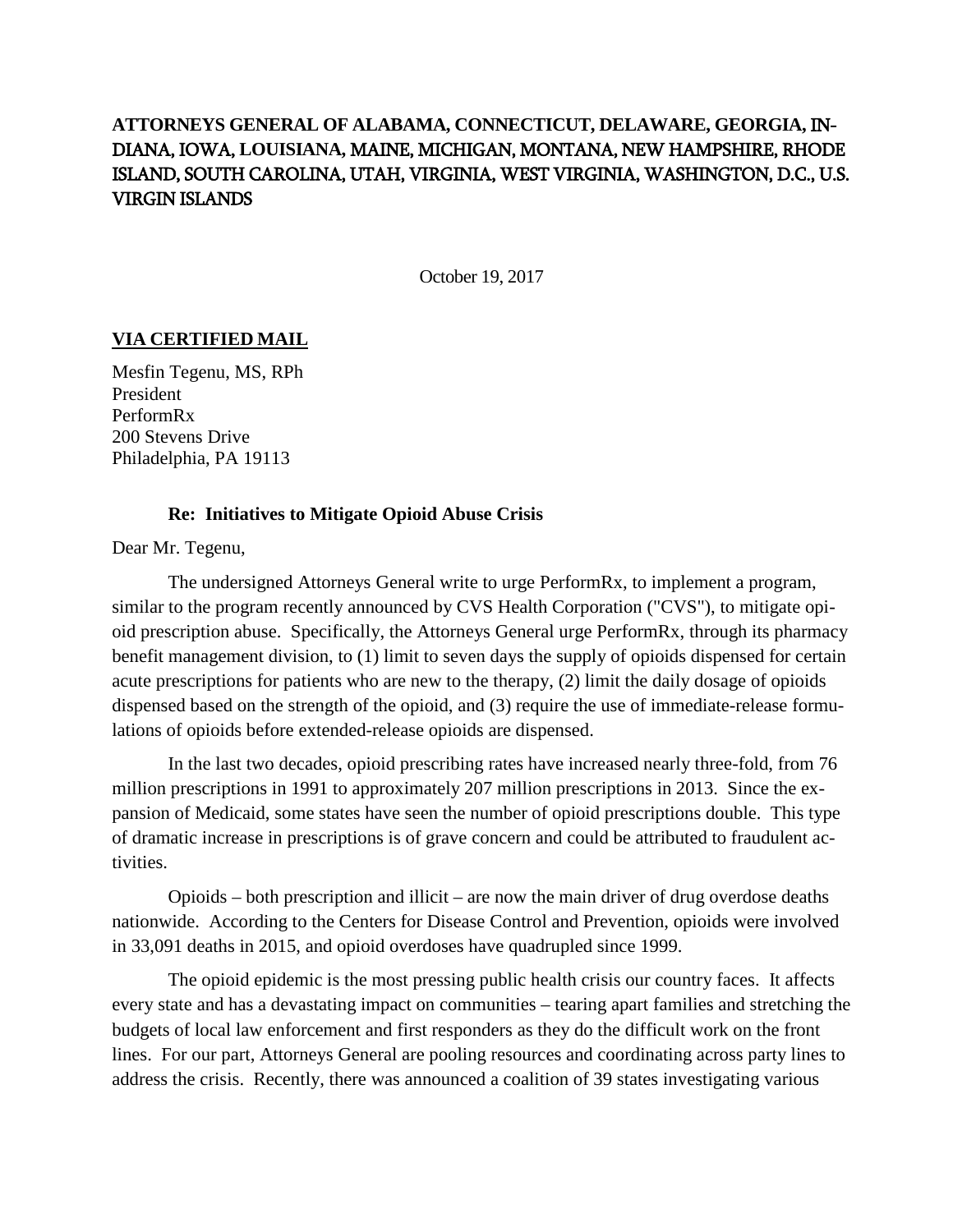Mesfin Tegenu October 20, 2017 Page 2

businesses for potential violations of state laws in the marketing and/or distribution practices of prescription opioids.

We are encouraged, however, by measures that pharmacy benefit management companies have implemented on their own initiative to mitigate the crisis. CVS's recent announcement is a significant and noteworthy example. In addition, we were pleased to note that Express Scripts launched a program under which new opioid users were limited to seven-day prescription filling, daily dosages were limited in many instances requiring dosage limitations, as well as other measures. According to reports, analysis of 106,000 patients in a year-long pilot of the program showed a 38 percent reduction in hospitalizations and a 40 percent reduction in emergency room visits, compared to a control group.

The program announced by CVS resembles the Express Scripts pilot program, but it appears to be more preventive by automatically enrolling all commercial, health plan, employer and Medicaid clients in the program. We will continue to assess the details and the effectiveness of the program as they develop, and to share our reactions with you, but we are encouraged by the program's objectives.

Some have argued that measures like these are not sufficiently deferential to prescribing physicians and patients. While we are sensitive to such concerns – including continuing consideration of appropriate means for doctors to demonstrate legitimate needs for immediate dispensing of additional or stronger prescriptions – we note that the CVS and Express Scripts programs substantially echo the opioid prescribing guidelines issued in 2016 by the Centers for Disease Control and Prevention.

The undersigned Attorneys General urge PerformRx to implement a similar program with automatic client enrollment. While there are no doubt additional measures that pharmacy benefit managers could take to combat prescription opioid abuse, we believe over-prescribing of opioids could be curtailed by the implementation of a CVS-type program. Thank you for your consideration of these important issues. Government and private actors, including members of your industry, must continue to seek effective responses to the opioid crisis. While we may not always agree on what those are, it is important to recognize and applaud promising efforts like those discussed herein.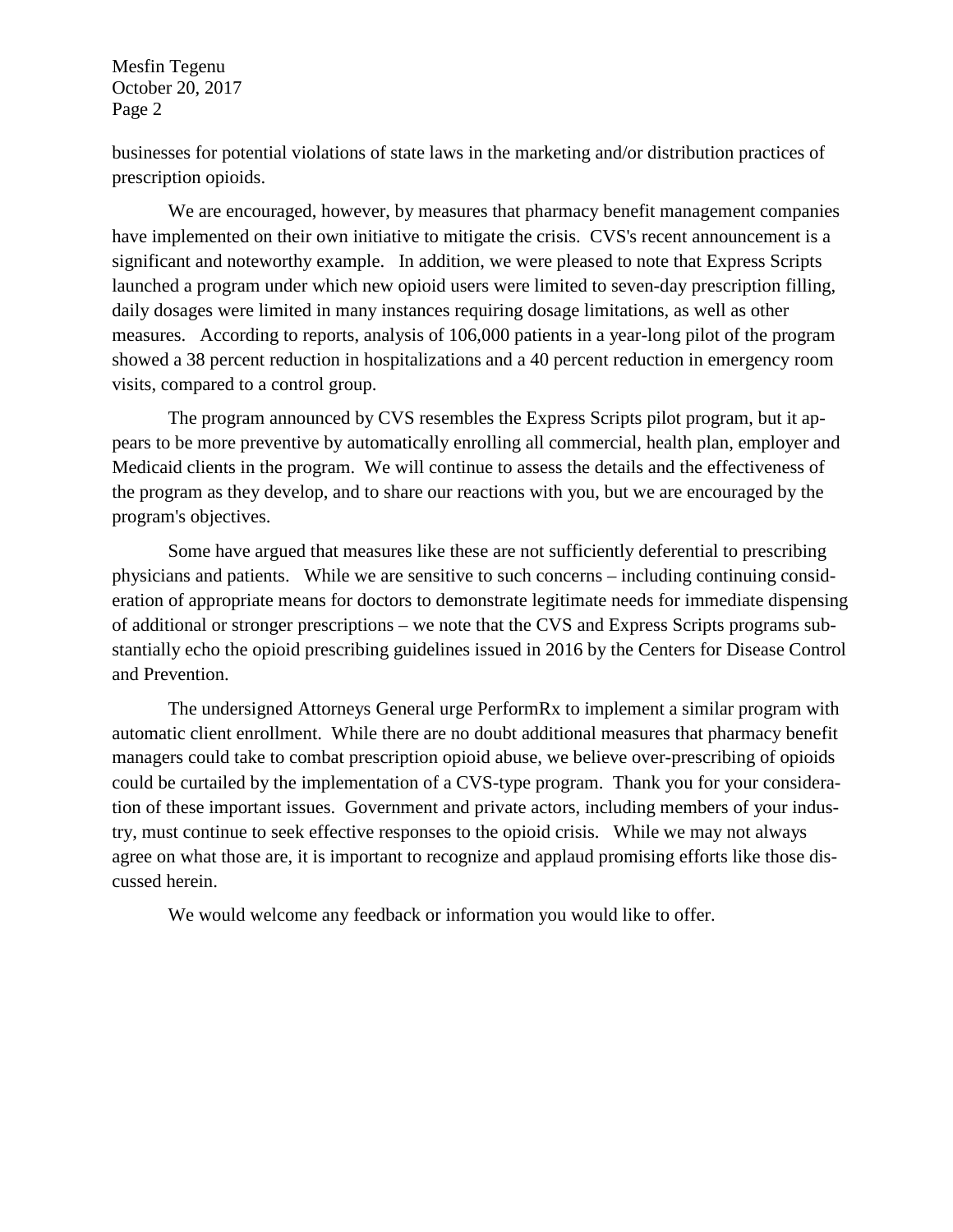Mesfin Tegenu October 20, 2017 Page 3

George Jepsen *Connecticut Attorney General*

Steve Marshall *Alabama Attorney General*

Matt Denn *Delaware Attorney General*

Curtis T. Hill *Indiana Attorney General*

of a north

Janet Mills *Maine Attorney General*

Tim Fox *Montana Attorney General*

Peter 7. Kilmartin

Peter F. Kilmartin *Rhode Island Attorney General*

Sean Reyes *Utah Attorney General*

PATTUCK MOMSey

Patrick Morrisey *West Virginia Attorney General*

Jeff Landry *Louisiana Attorney General*

**IMark** T

Mark Brnovich *Arizona Attorney General*

Urphra

Christopher M. Carr *Georgia Attorney General*

Tom Miller *Iowa Attorney General*

łuetle

Bill Scheutte *Michigan Attorney General*

Gordon MacDonald *New Hampshire Attorney General*

Wilson

Alan Wilson *South Carolina Attorney General*

Mart R. Henny

Mark R. Herring *Virginia Attorney General*

Claude Earl Warker

Claude E. Walker *U.S. Virgin Islands Attorney General*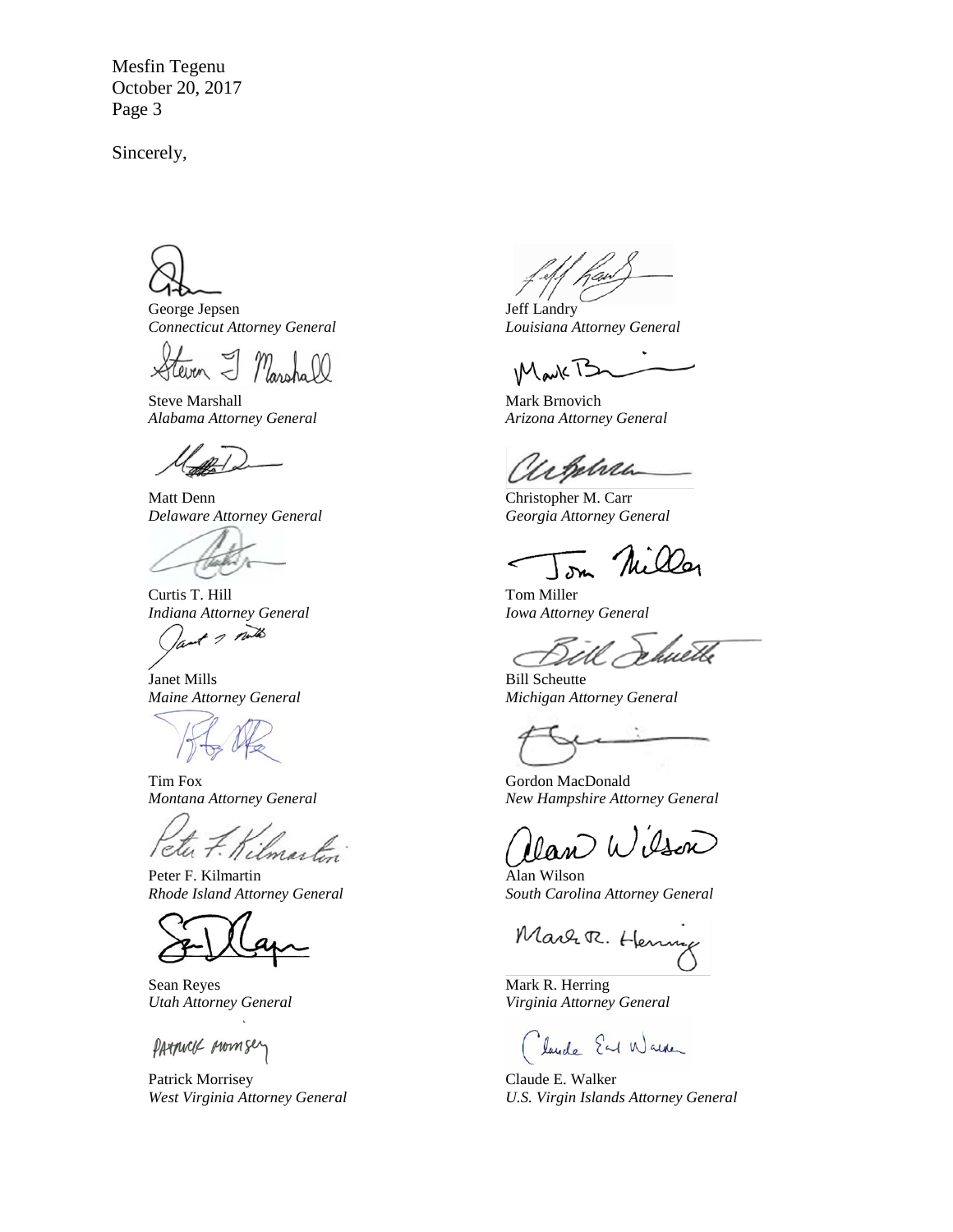Mesfin Tegenu October 20, 2017 Page 4

Karl A. Racine Washington D.C. Attorney General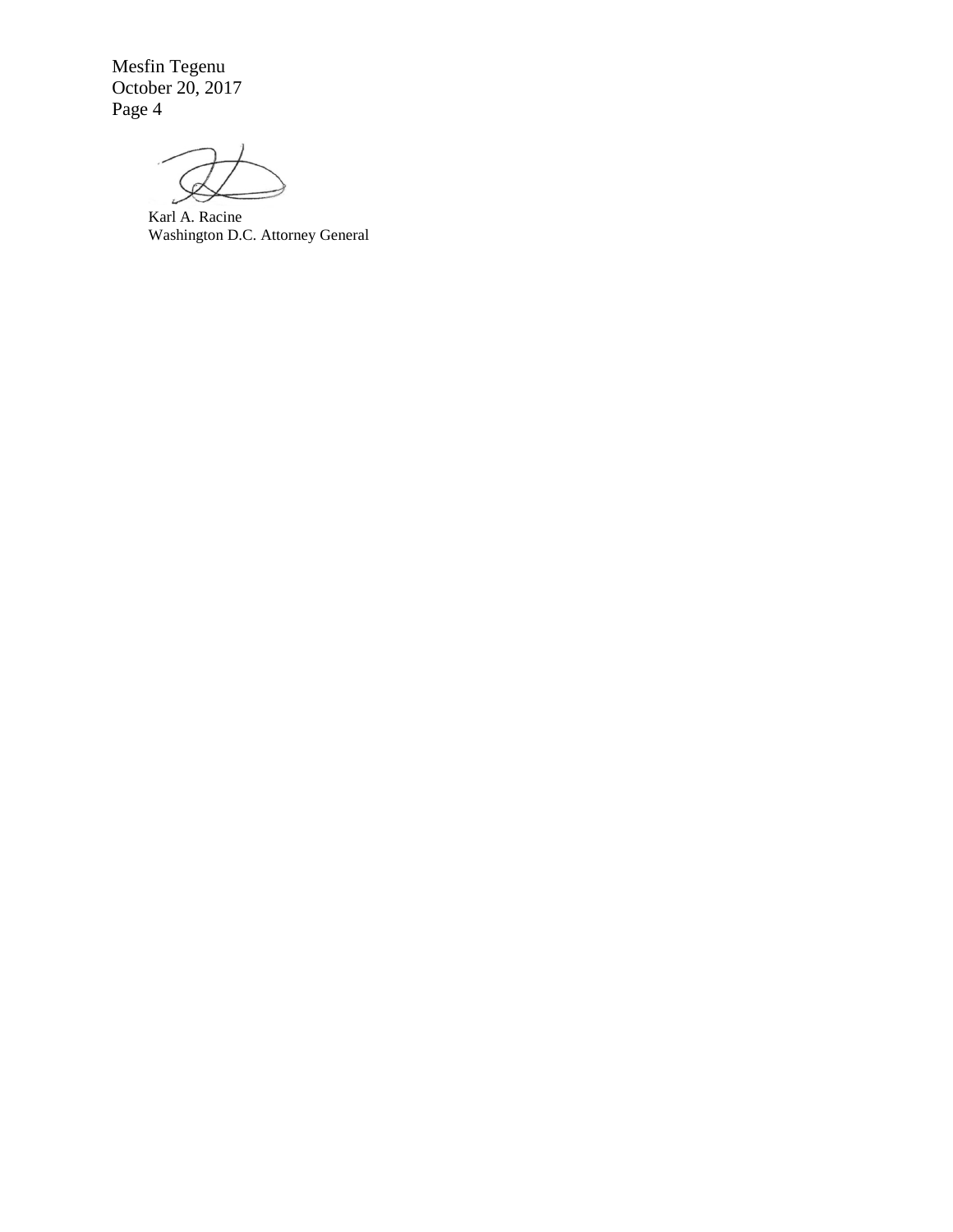# **ATTORNEYS GENERAL OF ALABAMA, CONNECTICUT, DELAWARE, GEORGIA,** IN-DIANA, IOWA, **LOUISIANA,** MAINE, MICHIGAN, MONTANA, NEW HAMPSHIRE, RHODE ISLAND, SOUTH CAROLINA, UTAH, VIRGINIA, WEST VIRGINIA,WASHINGTON D.C., U.S. VIRGIN ISLANDS

October 19, 2017

## **VIA CERTIFIED MAIL**

Jim DuCharme President and CEO Prime Therapeutics 1305 Corporate Center Drive Eagan, MN 55121

### **Re: Initiatives to Mitigate Opioid Abuse Crisis**

Dear Mr. DuCharme,

The undersigned Attorneys General write to urge Prime Therapeutics, to implement a program, similar to the program recently announced by CVS Health Corporation ("CVS"), to mitigate opioid prescription abuse. Specifically, the Attorneys General urge Prime Therapeutics, through its pharmacy benefit management division, to (1) limit to seven days the supply of opioids dispensed for certain acute prescriptions for patients who are new to the therapy, (2) limit the daily dosage of opioids dispensed based on the strength of the opioid, and (3) require the use of immediate-release formulations of opioids before extended-release opioids are dispensed.

In the last two decades, opioid prescribing rates have increased nearly three-fold, from 76 million prescriptions in 1991 to approximately 207 million prescriptions in 2013. Since the expansion of Medicaid, some states have seen the number of opioid prescriptions double. This type of dramatic increase in prescriptions is of grave concern and could be attributed to fraudulent activities.

Opioids – both prescription and illicit – are now the main driver of drug overdose deaths nationwide. According to the Centers for Disease Control and Prevention, opioids were involved in 33,091 deaths in 2015, and opioid overdoses have quadrupled since 1999.

The opioid epidemic is the most pressing public health crisis our country faces. It affects every state and has a devastating impact on communities – tearing apart families and stretching the budgets of local law enforcement and first responders as they do the difficult work on the front lines. For our part, Attorneys General are pooling resources and coordinating across party lines to address the crisis. Recently, there was announced a coalition of 39 states investigating various businesses for potential violations of state laws in the marketing and/or distribution practices of prescription opioids.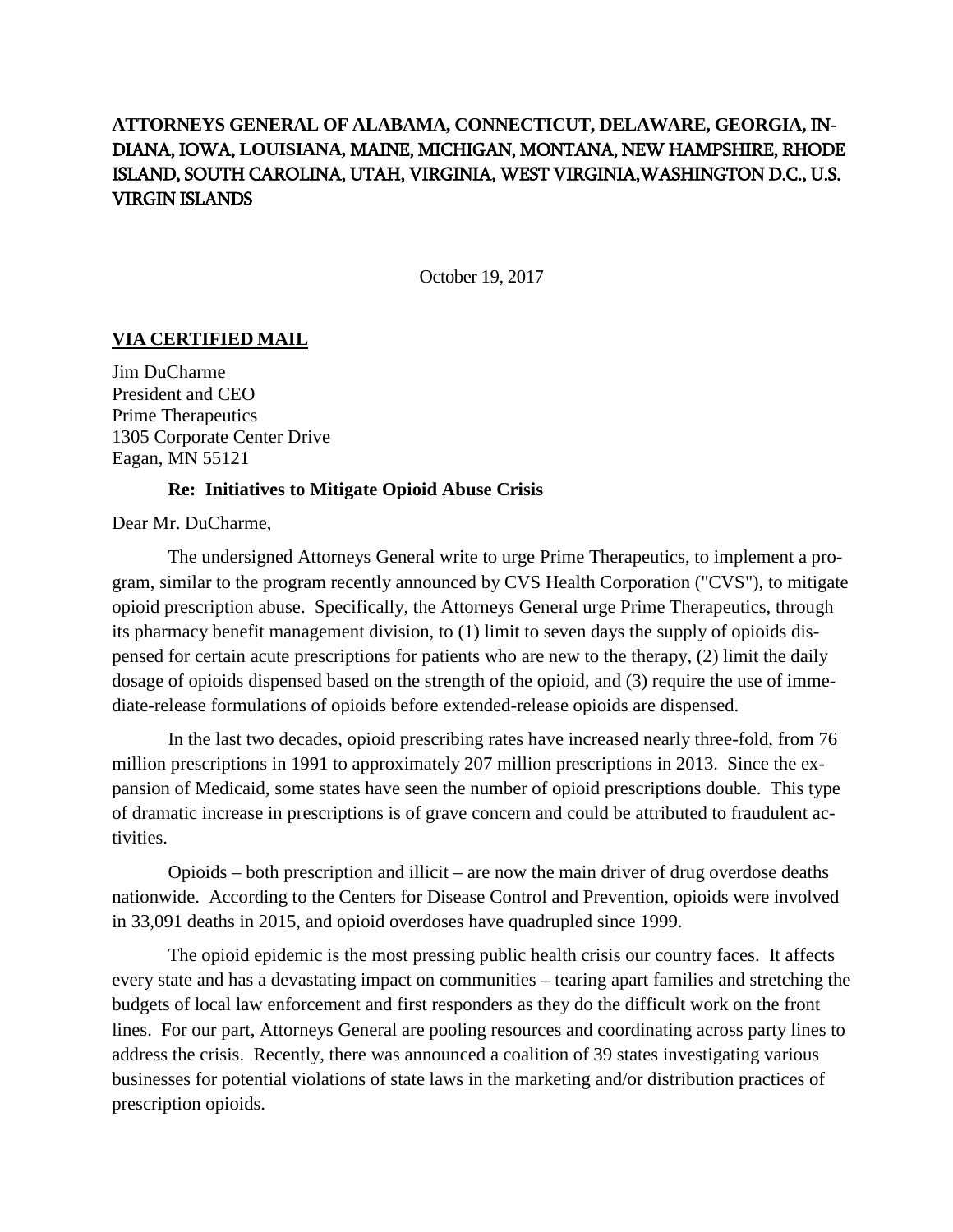Jim DuCharme October 20, 2017 Page 2

We are encouraged, however, by measures that pharmacy benefit management companies have implemented on their own initiative to mitigate the crisis. CVS's recent announcement is a significant and noteworthy example. In addition, we were pleased to note that Express Scripts launched a program under which new opioid users were limited to seven-day prescription filling, daily dosages were limited in many instances requiring dosage limitations, as well as other measures. According to reports, analysis of 106,000 patients in a year-long pilot of the program showed a 38 percent reduction in hospitalizations and a 40 percent reduction in emergency room visits, compared to a control group.

The program announced by CVS resembles the Express Scripts pilot program, but it appears to be more preventive by automatically enrolling all commercial, health plan, employer and Medicaid clients in the program. We will continue to assess the details and the effectiveness of the program as they develop, and to share our reactions with you, but we are encouraged by the program's objectives.

Some have argued that measures like these are not sufficiently deferential to prescribing physicians and patients. While we are sensitive to such concerns – including continuing consideration of appropriate means for doctors to demonstrate legitimate needs for immediate dispensing of additional or stronger prescriptions – we note that the CVS and Express Scripts programs substantially echo the opioid prescribing guidelines issued in 2016 by the Centers for Disease Control and Prevention.

The undersigned Attorneys General urge Prime Therapeutics to implement a similar program with automatic client enrollment. While there are no doubt additional measures that pharmacy benefit managers could take to combat prescription opioid abuse, we believe overprescribing of opioids could be curtailed by the implementation of a CVS-type program. Thank you for your consideration of these important issues. Government and private actors, including members of your industry, must continue to seek effective responses to the opioid crisis. While we may not always agree on what those are, it is important to recognize and applaud promising efforts like those discussed herein.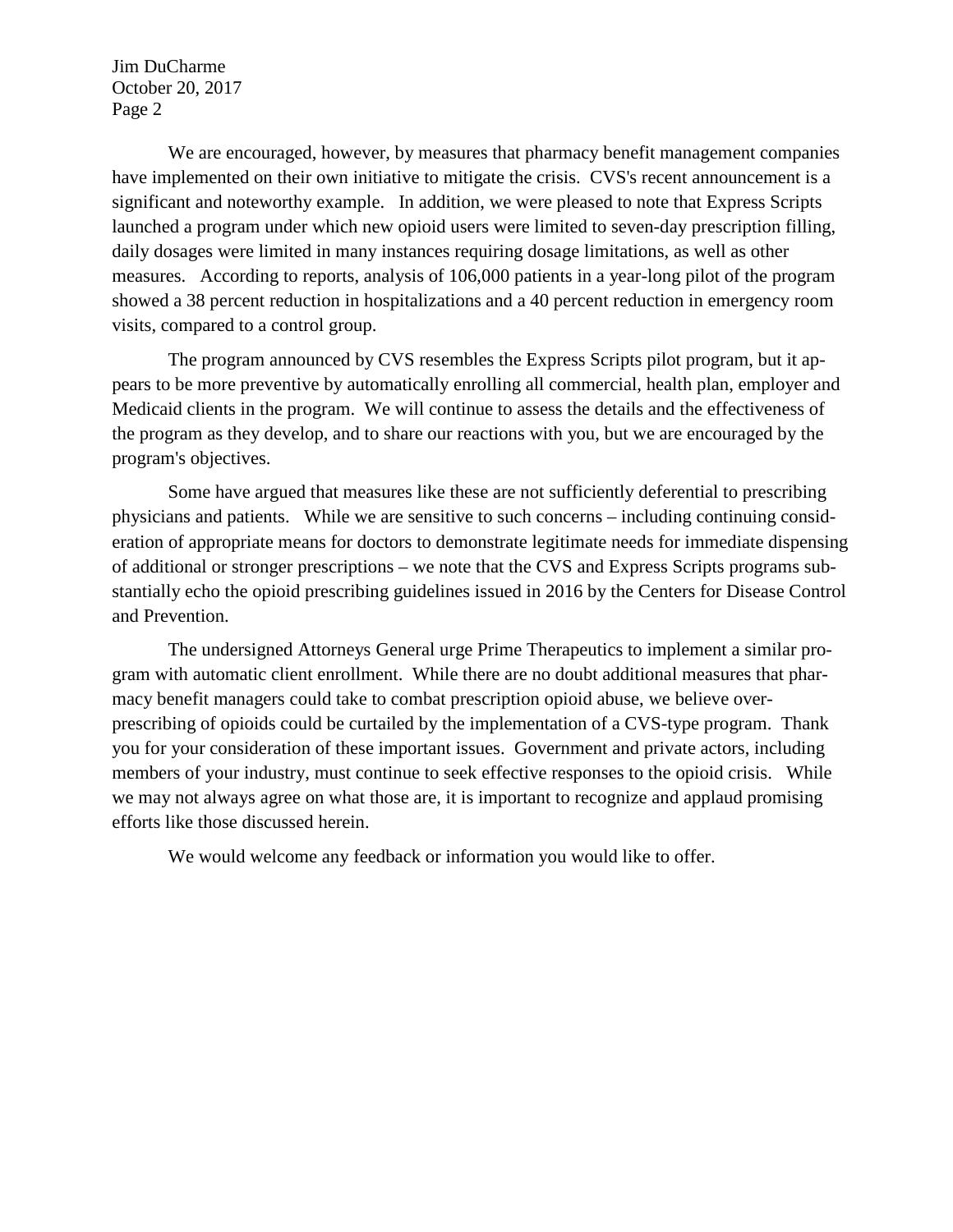Jim DuCharme October 20, 2017 Page 3

George Jepsen *Connecticut Attorney General*

Steven I Marshall

Steve Marshall *Alabama Attorney General*

Matt Denn *Delaware Attorney General*

Curtis T. Hill *Indiana Attorney General*

+ 2 mills

Janet Mills *Maine Attorney General*

Tim Fox *Montana Attorney General*

Peter 7. Kilmartin

Peter F. Kilmartin *Rhode Island Attorney General*

Sean Reyes *Utah Attorney General*

PATTUCK MOMSey

Patrick Morrisey *West Virginia Attorney General*

Jeff Landry *Louisiana Attorney General*

Mark B

Mark Brnovich *Arizona Attorney General*

arbelren

Christopher M. Carr *Georgia Attorney General*

Tom Miller *Iowa Attorney General*

huette

Bill Scheutte *Michigan Attorney General*

Gordon MacDonald *New Hampshire Attorney General*

lan Wisson

Alan Wilson *South Carolina Attorney General*

Marr R. Hennie

Mark R. Herring *Virginia Attorney General*

Claude End Walker

Claude E. Walker *U.S. Virgin Islands Attorney General*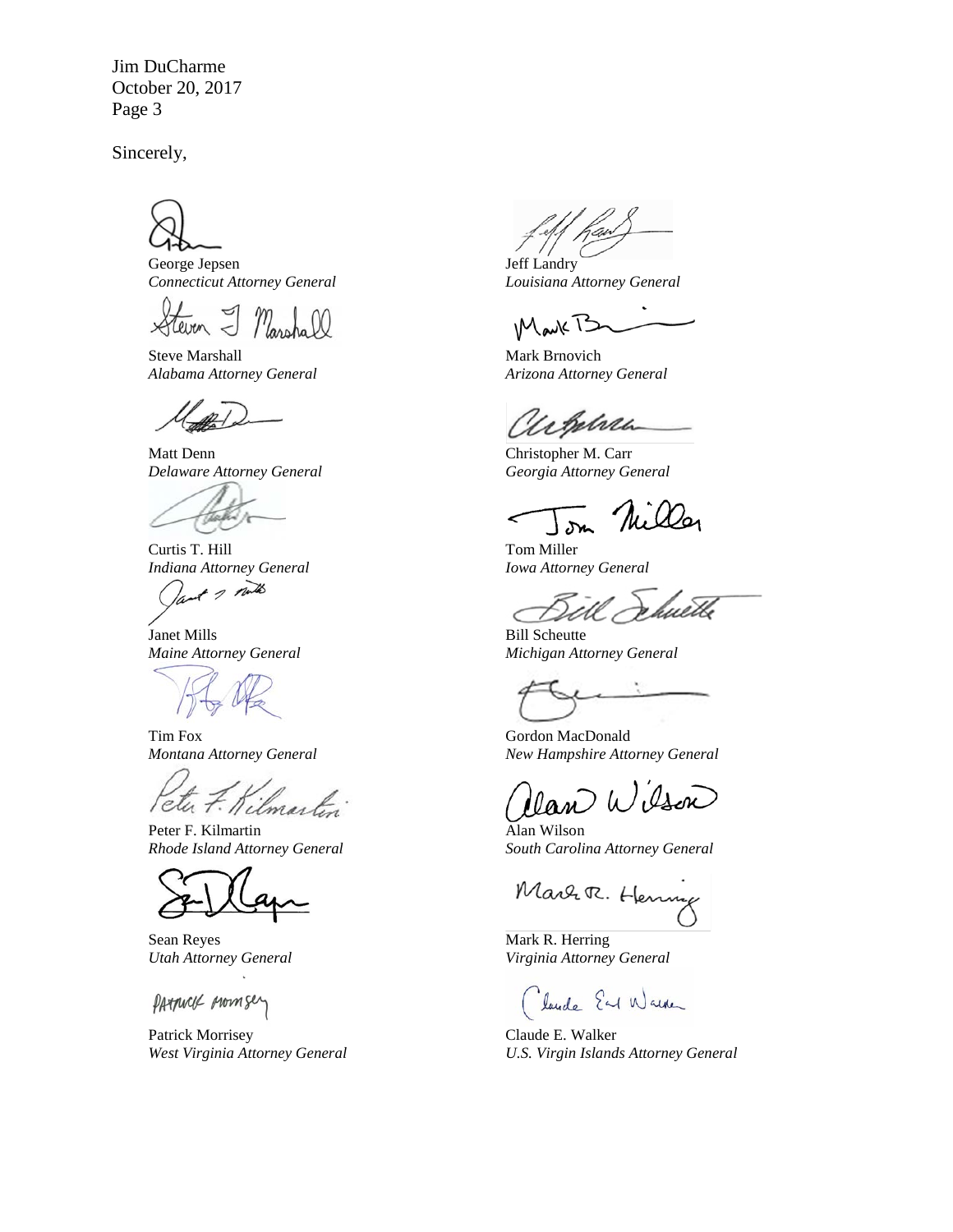Jim DuCharme October 20, 2017 Page 4

Karl A. Racine Washington D.C. Attorney General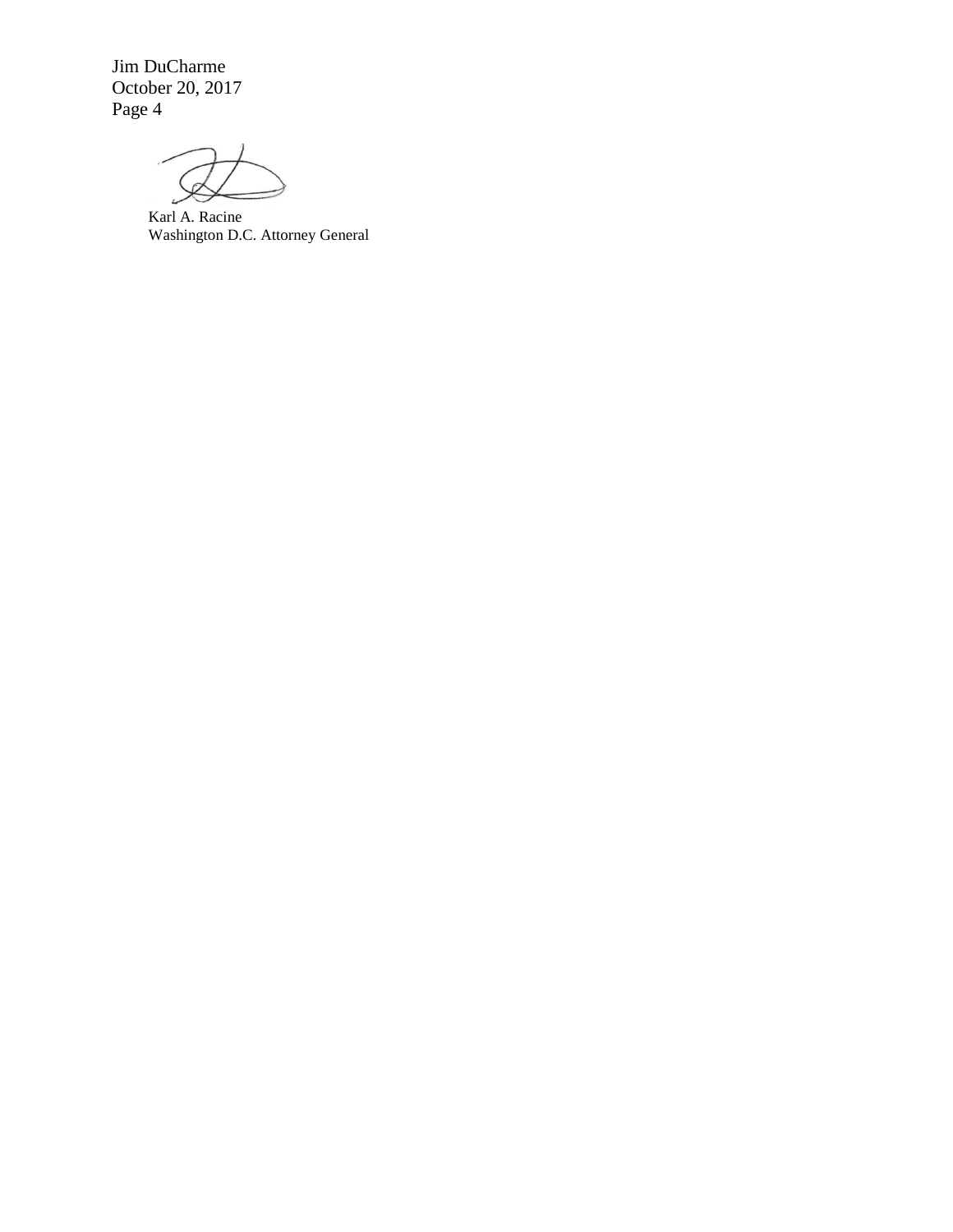# **ATTORNEYS GENERAL OF ALABAMA, CONNECTICUT, DELAWARE, GEORGIA,** IN-DIANA, IOWA, **LOUISIANA,** MAINE, MICHIGAN, MONTANA, NEW HAMPSHIRE, RHODE ISLAND, SOUTH CAROLINA, UTAH, VIRGINIA, WEST VIRGINIA, WASHINGTON, D.C., U.S. VIRGIN ISLANDS

October 19, 2017

## **VIA CERTIFIED MAIL**

Thomas Anthony Hyde RPh President ProCare LTC 111 Executive Boulevard Farmingdale, NY 11735

#### **Re: Initiatives to Mitigate Opioid Abuse Crisis**

Dear Mr. Hyde,

The undersigned Attorneys General write to urge ProCare LTC., ("ProCare") to implement a program, similar to the program recently announced by CVS Health Corporation ("CVS"), to mitigate opioid prescription abuse. Specifically, the Attorneys General urge ProCare, through its pharmacy benefit management division, to (1) limit to seven days the supply of opioids dispensed for certain acute prescriptions for patients who are new to the therapy, (2) limit the daily dosage of opioids dispensed based on the strength of the opioid, and (3) require the use of immediate-release formulations of opioids before extended-release opioids are dispensed.

In the last two decades, opioid prescribing rates have increased nearly three-fold, from 76 million prescriptions in 1991 to approximately 207 million prescriptions in 2013. Since the expansion of Medicaid, some states have seen the number of opioid prescriptions double. This type of dramatic increase in prescriptions is of grave concern and could be attributed to fraudulent activities.

Opioids – both prescription and illicit – are now the main driver of drug overdose deaths nationwide. According to the Centers for Disease Control and Prevention, opioids were involved in 33,091 deaths in 2015, and opioid overdoses have quadrupled since 1999.

The opioid epidemic is the most pressing public health crisis our country faces. It affects every state and has a devastating impact on communities – tearing apart families and stretching the budgets of local law enforcement and first responders as they do the difficult work on the front lines. For our part, Attorneys General are pooling resources and coordinating across party lines to address the crisis. Recently, there was announced a coalition of 39 states investigating various businesses for potential violations of state laws in the marketing and/or distribution practices of prescription opioids.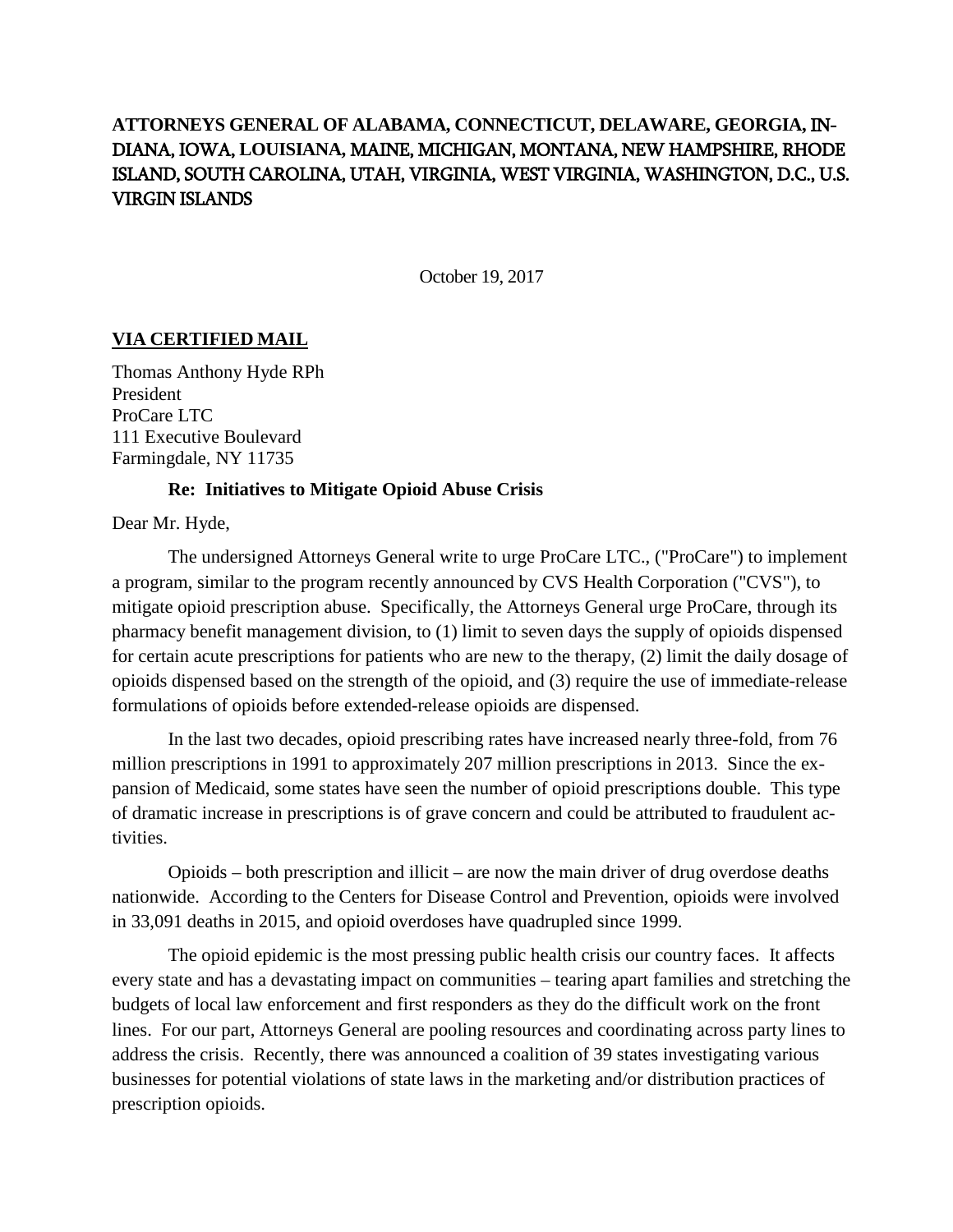Thomas Anthony Hyde October 20, 2017 Page 2

We are encouraged, however, by measures that pharmacy benefit management companies have implemented on their own initiative to mitigate the crisis. CVS's recent announcement is a significant and noteworthy example. In addition, we were pleased to note that Express Scripts launched a program under which new opioid users were limited to seven-day prescription filling, daily dosages were limited in many instances requiring dosage limitations, as well as other measures. According to reports, analysis of 106,000 patients in a year-long pilot of the program showed a 38 percent reduction in hospitalizations and a 40 percent reduction in emergency room visits, compared to a control group.

The program announced by CVS resembles the Express Scripts pilot program, but it appears to be more preventive by automatically enrolling all commercial, health plan, employer and Medicaid clients in the program. We will continue to assess the details and the effectiveness of the program as they develop, and to share our reactions with you, but we are encouraged by the program's objectives.

Some have argued that measures like these are not sufficiently deferential to prescribing physicians and patients. While we are sensitive to such concerns – including continuing consideration of appropriate means for doctors to demonstrate legitimate needs for immediate dispensing of additional or stronger prescriptions – we note that the CVS and Express Scripts programs substantially echo the opioid prescribing guidelines issued in 2016 by the Centers for Disease Control and Prevention.

The undersigned Attorneys General urge ProCare to implement a similar program with automatic client enrollment. While there are no doubt additional measures that pharmacy benefit managers could take to combat prescription opioid abuse, we believe over-prescribing of opioids could be curtailed by the implementation of a CVS-type program. Thank you for your consideration of these important issues. Government and private actors, including members of your industry, must continue to seek effective responses to the opioid crisis. While we may not always agree on what those are, it is important to recognize and applaud promising efforts like those discussed herein.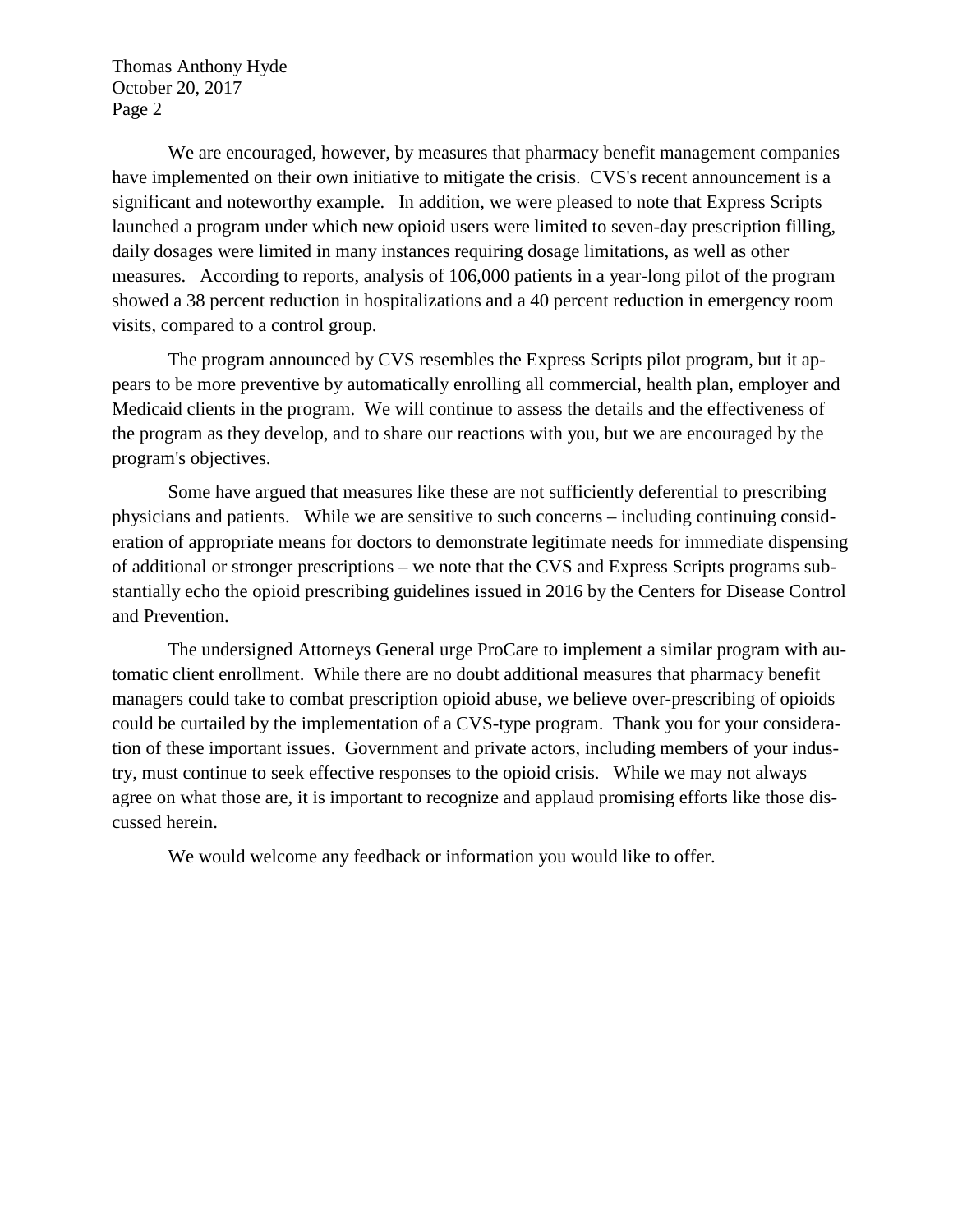Thomas Anthony Hyde October 20, 2017 Page 3

George Jepsen *Connecticut Attorney General*

Steve Marshall *Alabama Attorney General*

Matt Denn *Delaware Attorney General*

Curtis T. Hill *Indiana Attorney General*

Part of out

Janet Mills *Maine Attorney General*

Tim Fox *Montana Attorney General*

Kilmartin /clu 7

Peter F. Kilmartin *Rhode Island Attorney General*

Sean Reyes *Utah Attorney General*

PATTUCK MOMSey

Patrick Morrisey *West Virginia Attorney General*

Jeff Landry *Louisiana Attorney General*

MarkT

Mark Brnovich *Arizona Attorney General*

Urphrea

Christopher M. Carr *Georgia Attorney General*

 $\sum_{k}$ 

Tom Miller *Iowa Attorney General*

fuette

Bill Scheutte *Michigan Attorney General*

Gordon MacDonald *New Hampshire Attorney General*

 $_{am}$  Wilson

Alan Wilson *South Carolina Attorney General*

Mart R. Hennig

Mark R. Herring *Virginia Attorney General*

Claude Earl Warker

Claude E. Walker *U.S. Virgin Islands Attorney General*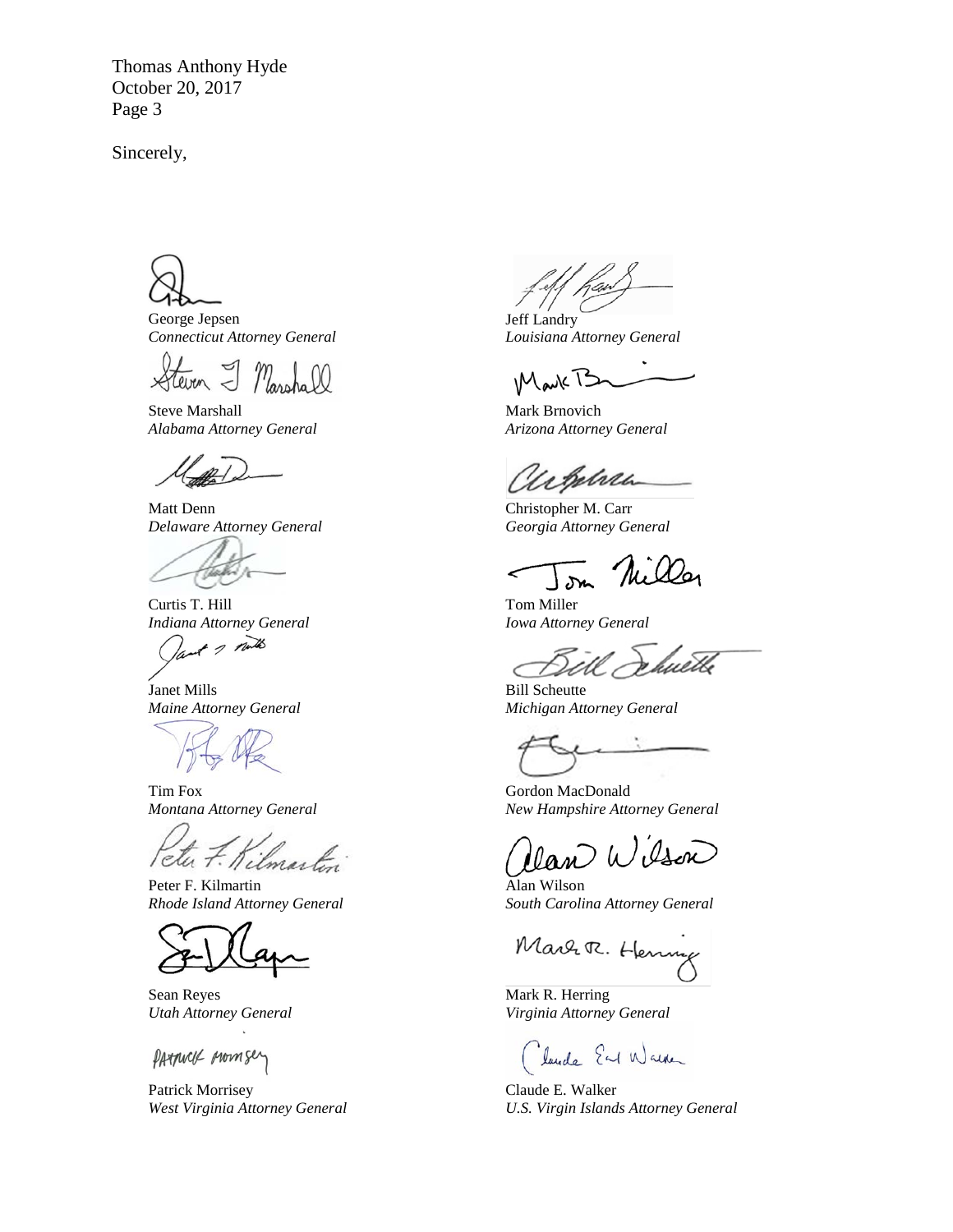Thomas Anthony Hyde October 20, 2017 Page 4

Karl A. Racine Washington D.C. Attorney General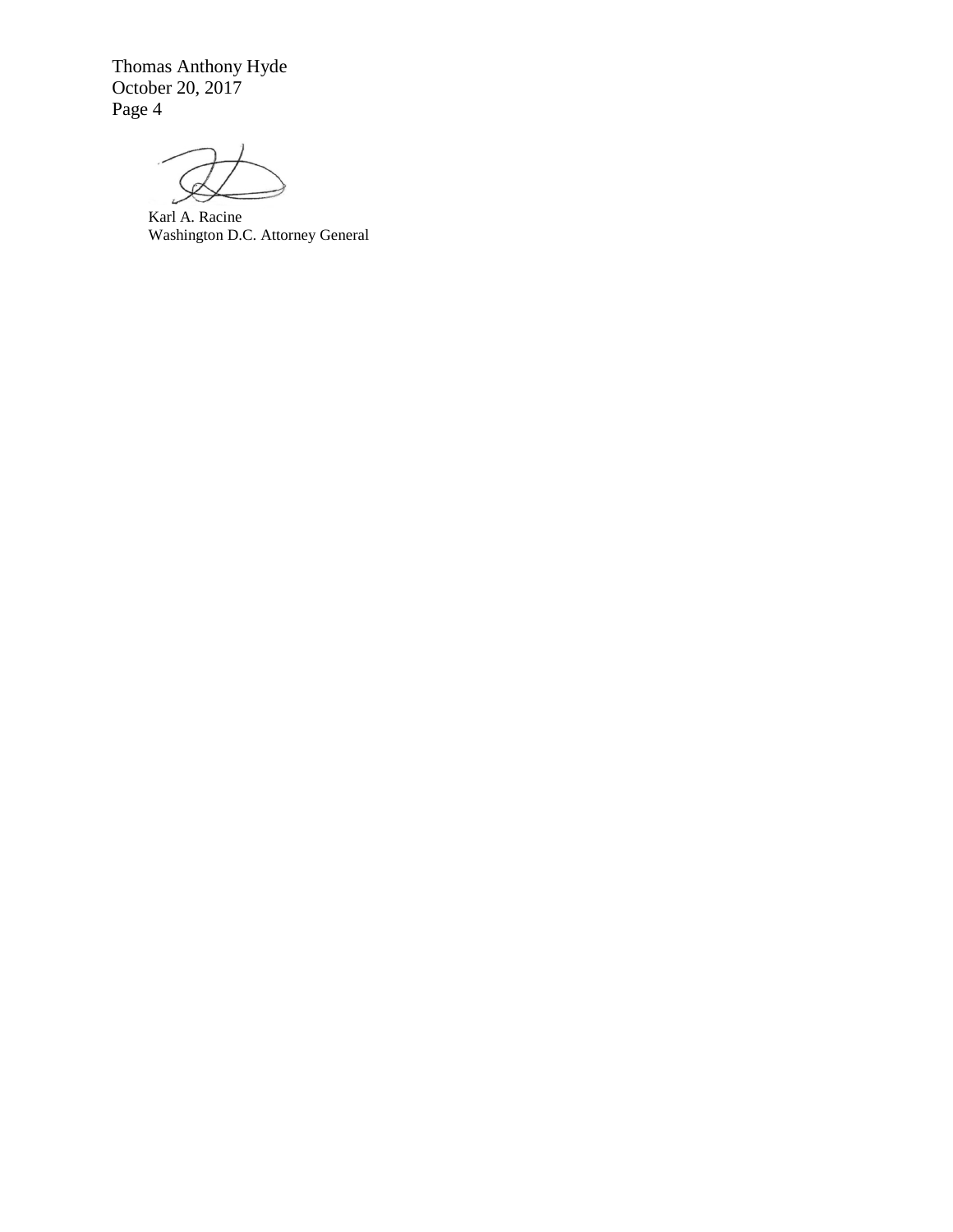# **ATTORNEYS GENERAL OF ALABAMA, CONNECTICUT, DELAWARE, GEORGIA,** IN-DIANA, IOWA, **LOUISIANA,** MAINE, MICHIGAN, MONTANA, NEW HAMPSHIRE, RHODE ISLAND, SOUTH CAROLINA, UTAH, VIRGINIA, WEST VIRGINIA, WASHINGTON, D.C., U.S. VIRGIN ISLANDS

October 19, 2017

## **VIA CERTIFIED MAIL**

Timothy C. Wentworth CEO and President Express Scripts Holding Company 1 Express Way St Louis, MO 63121

#### **Re: Initiatives to Mitigate Opioid Abuse Crisis**

Dear Mr. Wentworth,

The undersigned Attorneys General write to urge Express Scripts Holding Company, to implement a program, similar to the program recently announced by CVS Health Corporation ("CVS"), to mitigate opioid prescription abuse. Specifically, the Attorneys General urge Express Scripts Holding Company, through its pharmacy benefit management division, to (1) limit to seven days the supply of opioids dispensed for certain acute prescriptions for patients who are new to the therapy, (2) limit the daily dosage of opioids dispensed based on the strength of the opioid, and (3) require the use of immediate-release formulations of opioids before extended-release opioids are dispensed.

In the last two decades, opioid prescribing rates have increased nearly three-fold, from 76 million prescriptions in 1991 to approximately 207 million prescriptions in 2013. Since the expansion of Medicaid, some states have seen the number of opioid prescriptions double. This type of dramatic increase in prescriptions is of grave concern and could be attributed to fraudulent activities.

Opioids – both prescription and illicit – are now the main driver of drug overdose deaths nationwide. According to the Centers for Disease Control and Prevention, opioids were involved in 33,091 deaths in 2015, and opioid overdoses have quadrupled since 1999.

The opioid epidemic is the most pressing public health crisis our country faces. It affects every state and has a devastating impact on communities – tearing apart families and stretching the budgets of local law enforcement and first responders as they do the difficult work on the front lines. For our part, Attorneys General are pooling resources and coordinating across party lines to address the crisis. Recently, there was announced a coalition of 39 states investigating various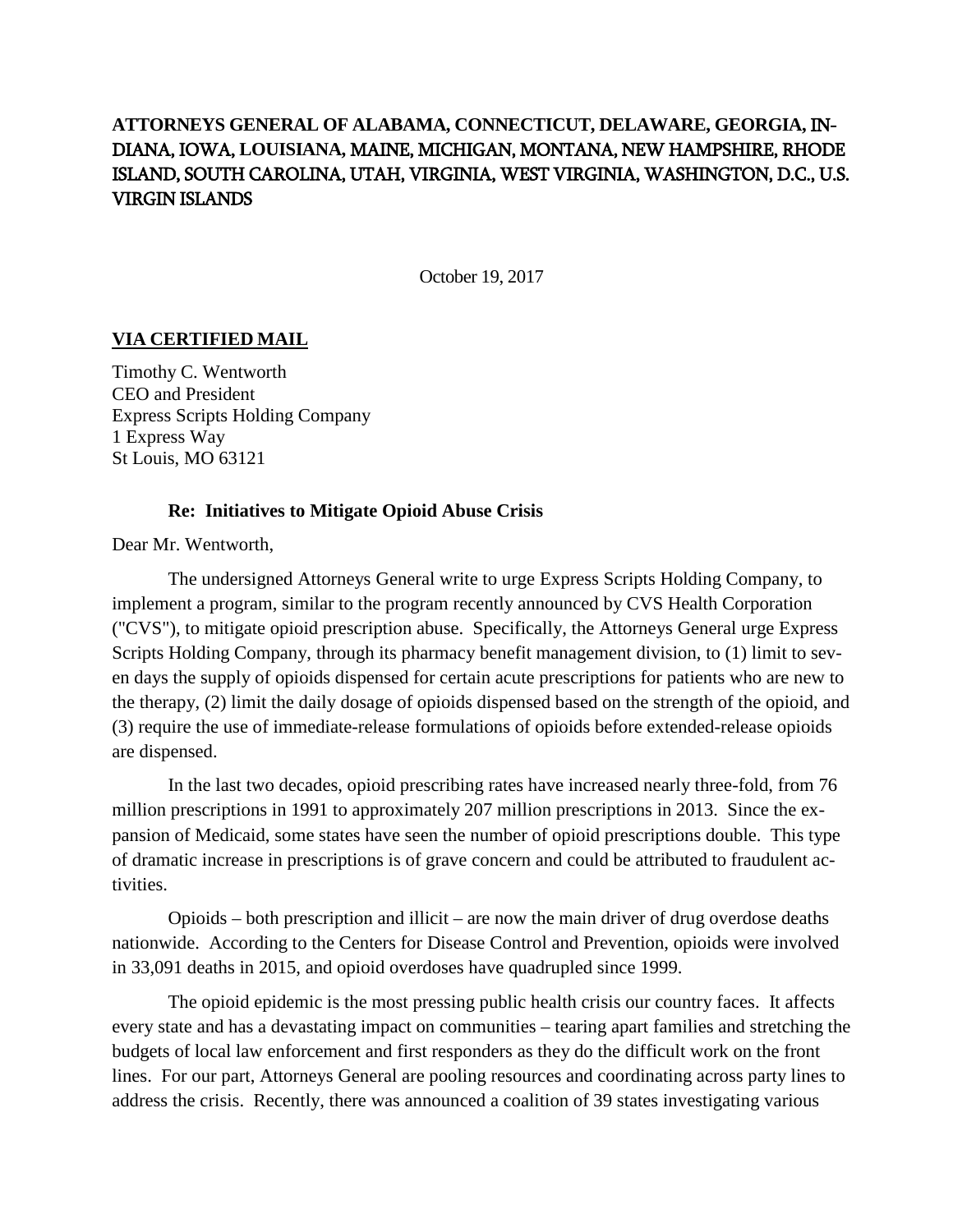Timothy C. Wentworth October 20, 2017 Page 2

businesses for potential violations of state laws in the marketing and/or distribution practices of prescription opioids.

We are encouraged, however, by measures that pharmacy benefit management companies have implemented on their own initiative to mitigate the crisis. CVS's recent announcement is a significant and noteworthy example. In addition, we were pleased to note that Express Scripts launched a program under which new opioid users were limited to seven-day prescription filling, daily dosages were limited in many instances requiring dosage limitations, as well as other measures. According to reports, analysis of 106,000 patients in a year-long pilot of the program showed a 38 percent reduction in hospitalizations and a 40 percent reduction in emergency room visits, compared to a control group.

The program announced by CVS resembles the Express Scripts pilot program, but it appears to be more preventive by automatically enrolling all commercial, health plan, employer and Medicaid clients in the program. We will continue to assess the details and the effectiveness of the program as they develop, and to share our reactions with you, but we are encouraged by the program's objectives.

Some have argued that measures like these are not sufficiently deferential to prescribing physicians and patients. While we are sensitive to such concerns – including continuing consideration of appropriate means for doctors to demonstrate legitimate needs for immediate dispensing of additional or stronger prescriptions – we note that the CVS and Express Scripts programs substantially echo the opioid prescribing guidelines issued in 2016 by the Centers for Disease Control and Prevention.

The undersigned Attorneys General urge Express Scripts Holding Company to implement a similar program with automatic client enrollment. While there are no doubt additional measures that pharmacy benefit managers could take to combat prescription opioid abuse, we believe overprescribing of opioids could be curtailed by the implementation of a CVS-type program. Thank you for your consideration of these important issues. Government and private actors, including members of your industry, must continue to seek effective responses to the opioid crisis. While we may not always agree on what those are, it is important to recognize and applaud promising efforts like those discussed herein.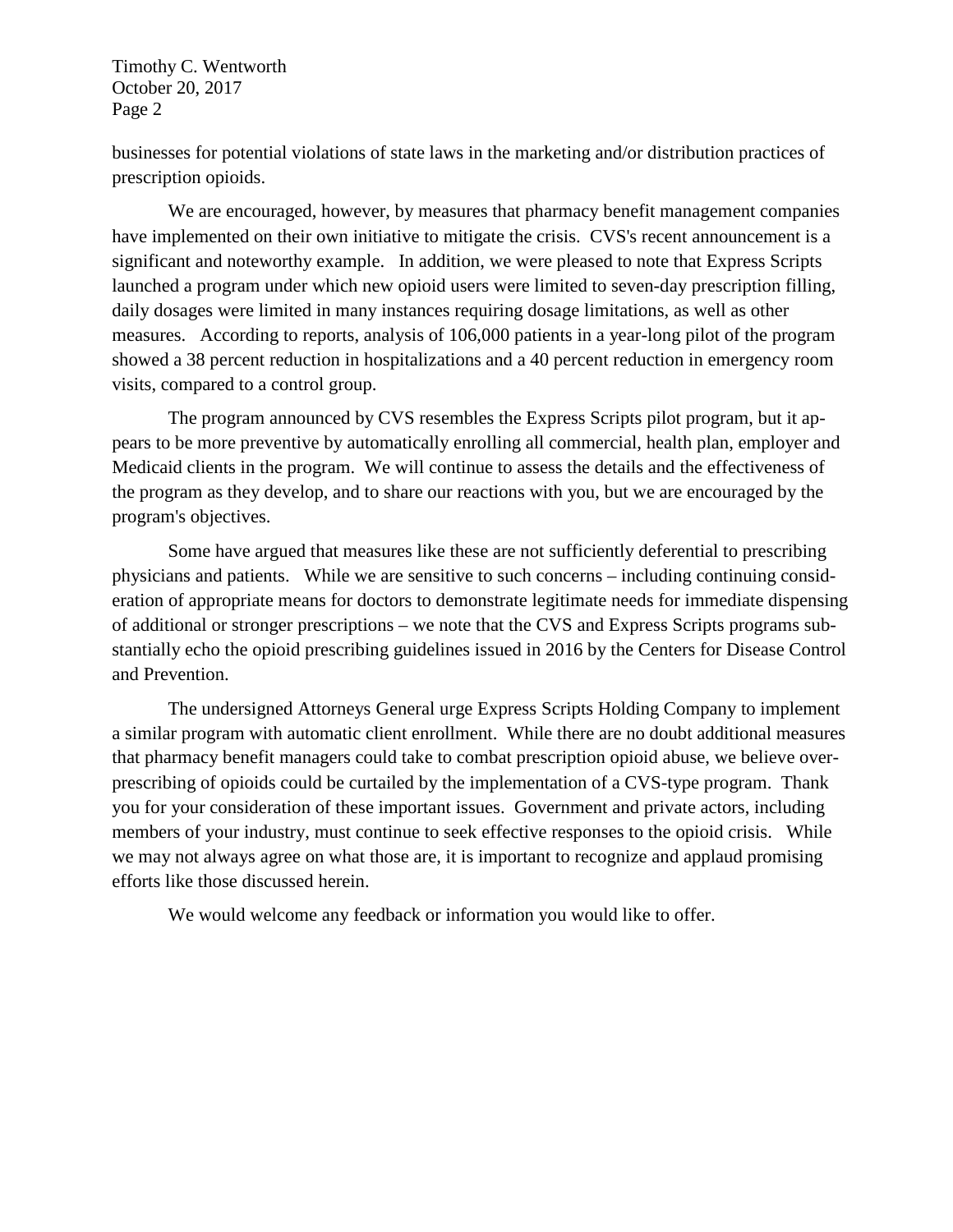Timothy C. Wentworth October 20, 2017 Page 3

George Jepsen *Connecticut Attorney General*

Steve Marshall *Alabama Attorney General*

Matt Denn *Delaware Attorney General*

Curtis T. Hill

*Indiana Attorney General*<br>*Class 1 10* 

Janet Mills *Maine Attorney General*

Tim Fox *Montana Attorney General*

Tetu 7. Kilmartin

Peter F. Kilmartin *Rhode Island Attorney General*

Sean Reyes *Utah Attorney General*

PATTUCK MOMSer

Patrick Morrisey *West Virginia Attorney General*

Jeff Landry *Louisiana Attorney General*

Mark P

Mark Brnovich *Arizona Attorney General*

Urphra

Christopher M. Carr *Georgia Attorney General*

Tom Miller *Iowa Attorney General*

wette

Bill Scheutte *Michigan Attorney General*

Gordon MacDonald *New Hampshire Attorney General*

Wilson

Alan Wilson *South Carolina Attorney General*

Marr R. Henn

Mark R. Herring *Virginia Attorney General*

Claude Earl Walker

Claude E. Walker *U.S. Virgin Islands Attorney General*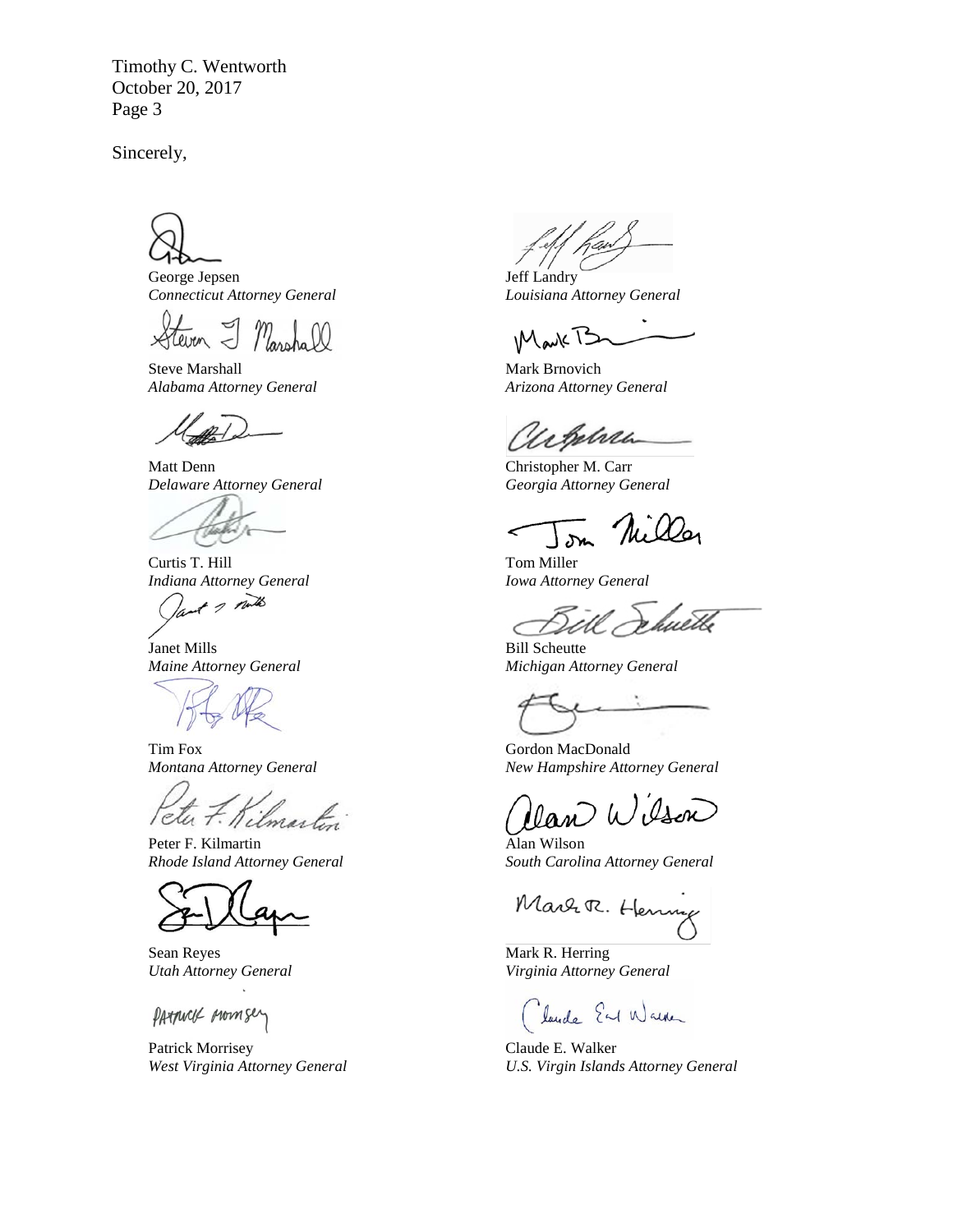Timothy C. Wentworth October 20, 2017 Page 4

Karl A. Racine Washington D.C. Attorney General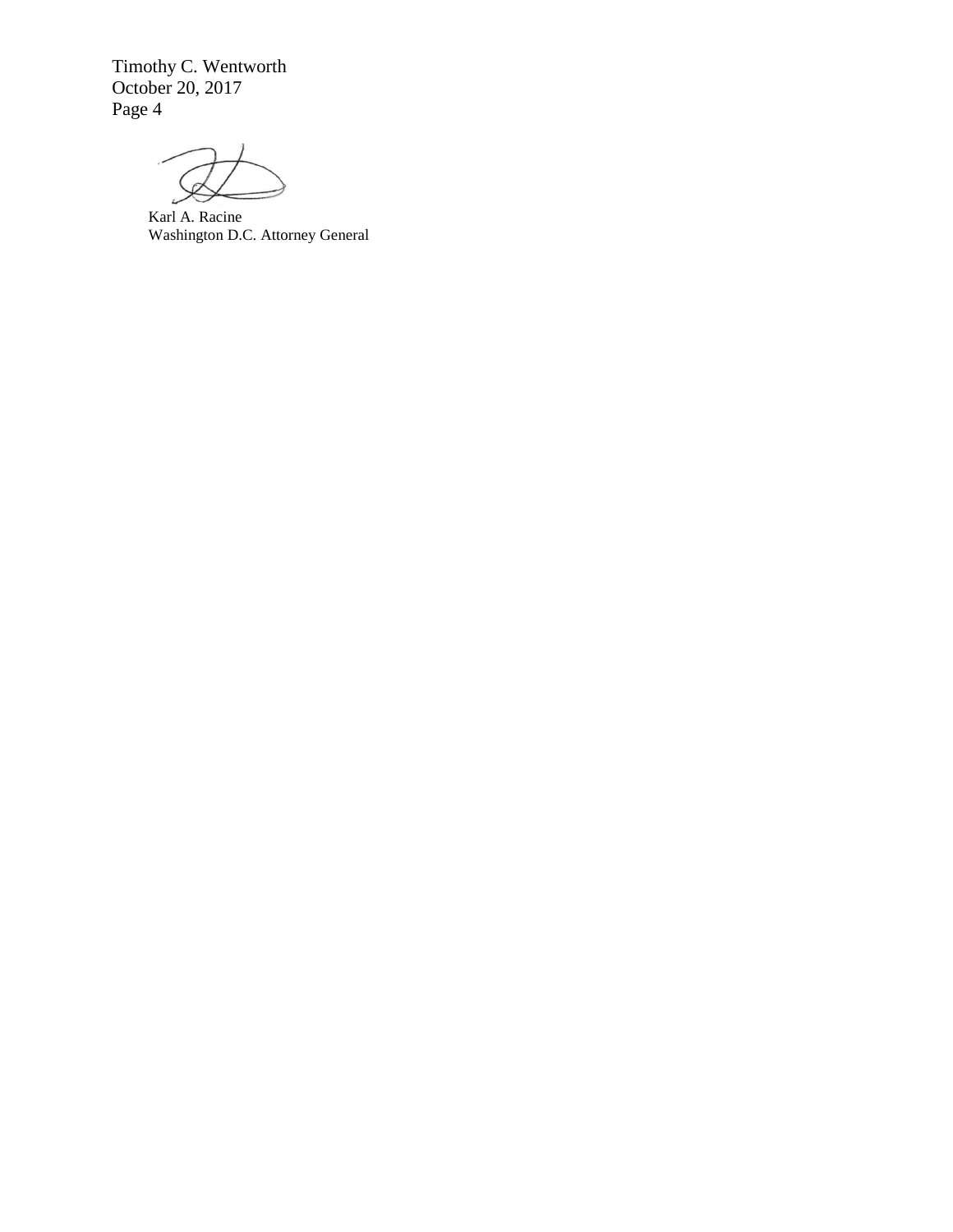# **ATTORNEYS GENERAL OF ALABAMA, CONNECTICUT, DELAWARE, GEORGIA,** IN-DIANA, IOWA, **LOUISIANA,** MAINE, MICHIGAN, MONTANA, NEW HAMPSHIRE, RHODE ISLAND, SOUTH CAROLINA, UTAH, VIRGINIA, WEST VIRGINIA,WASHINGTON D.C., U.S. VIRGIN ISLANDS

October 19, 2017

## **VIA CERTIFIED MAIL**

Barry M. Smith Chairman and CEO Magellan Health, Inc. 4800 Scottsdale Road Scottsdale, Arizona 85251

### **Re: Initiatives to Mitigate Opioid Abuse Crisis**

Dear Mr. Smith,

The undersigned Attorneys General write to urge Magellan Health, Inc., ("Magellan") to implement a program, similar to the program recently announced by CVS Health Corporation ("CVS"), to mitigate opioid prescription abuse. Specifically, the Attorneys General urge Magellan, through its pharmacy benefit management division, Magellan Rx Management, to (1) limit to seven days the supply of opioids dispensed for certain acute prescriptions for patients who are new to the therapy, (2) limit the daily dosage of opioids dispensed based on the strength of the opioid, and (3) require the use of immediate-release formulations of opioids before extended-release opioids are dispensed.

In the last two decades, opioid prescribing rates have increased nearly three-fold, from 76 million prescriptions in 1991 to approximately 207 million prescriptions in 2013. Since the expansion of Medicaid, some states have seen the number of opioid prescriptions double. This type of dramatic increase in prescriptions is of grave concern and could be attributed to fraudulent activities.

Opioids – both prescription and illicit – are now the main driver of drug overdose deaths nationwide. According to the Centers for Disease Control and Prevention, opioids were involved in 33,091 deaths in 2015, and opioid overdoses have quadrupled since 1999.

The opioid epidemic is the most pressing public health crisis our country faces. It affects every state and has a devastating impact on communities – tearing apart families and stretching the budgets of local law enforcement and first responders as they do the difficult work on the front lines. For our part, Attorneys General are pooling resources and coordinating across party lines to address the crisis. Recently, there was announced a coalition of 39 states investigating various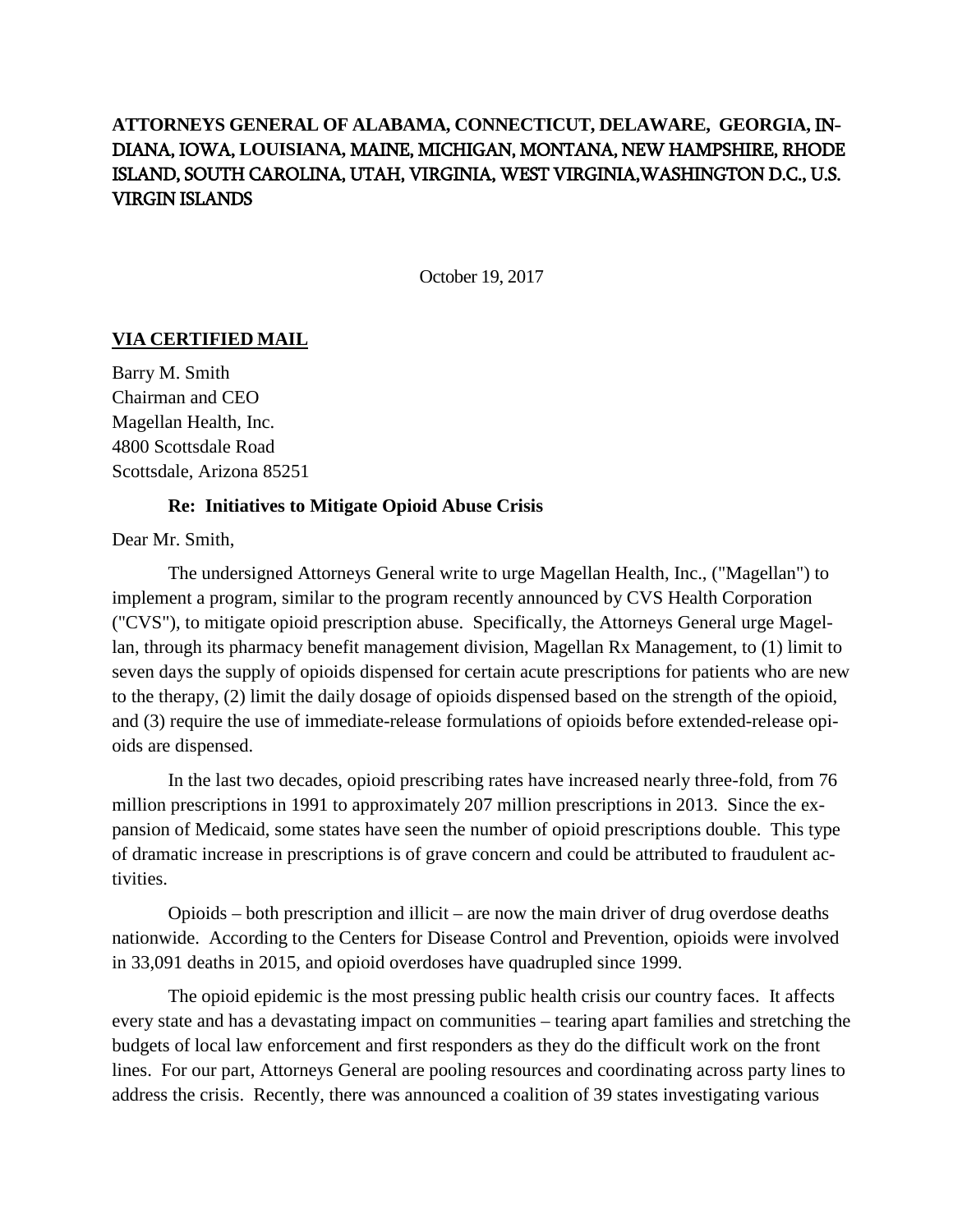Barry M. Smith October 20, 2017 Page 2

businesses for potential violations of state laws in the marketing and/or distribution practices of prescription opioids.

We are encouraged, however, by measures that pharmacy benefit management companies have implemented on their own initiative to mitigate the crisis. CVS's recent announcement is a significant and noteworthy example. In addition, we were pleased to note that Express Scripts launched a program under which new opioid users were limited to seven-day prescription filling, daily dosages were limited in many instances requiring dosage limitations, as well as other measures. According to reports, analysis of 106,000 patients in a year-long pilot of the program showed a 38 percent reduction in hospitalizations and a 40 percent reduction in emergency room visits, compared to a control group.

The program announced by CVS resembles the Express Scripts pilot program, but it appears to be more preventive by automatically enrolling all commercial, health plan, employer and Medicaid clients in the program. We will continue to assess the details and the effectiveness of the program as they develop, and to share our reactions with you, but we are encouraged by the program's objectives.

Some have argued that measures like these are not sufficiently deferential to prescribing physicians and patients. While we are sensitive to such concerns – including continuing consideration of appropriate means for doctors to demonstrate legitimate needs for immediate dispensing of additional or stronger prescriptions – we note that the CVS and Express Scripts programs substantially echo the opioid prescribing guidelines issued in 2016 by the Centers for Disease Control and Prevention.

The undersigned Attorneys General urge Magellan to implement a similar program with automatic client enrollment. While there are no doubt additional measures that pharmacy benefit managers could take to combat prescription opioid abuse, we believe over-prescribing of opioids could be curtailed by the implementation of a CVS-type program. Thank you for your consideration of these important issues. Government and private actors, including members of your industry, must continue to seek effective responses to the opioid crisis. While we may not always agree on what those are, it is important to recognize and applaud promising efforts like those discussed herein.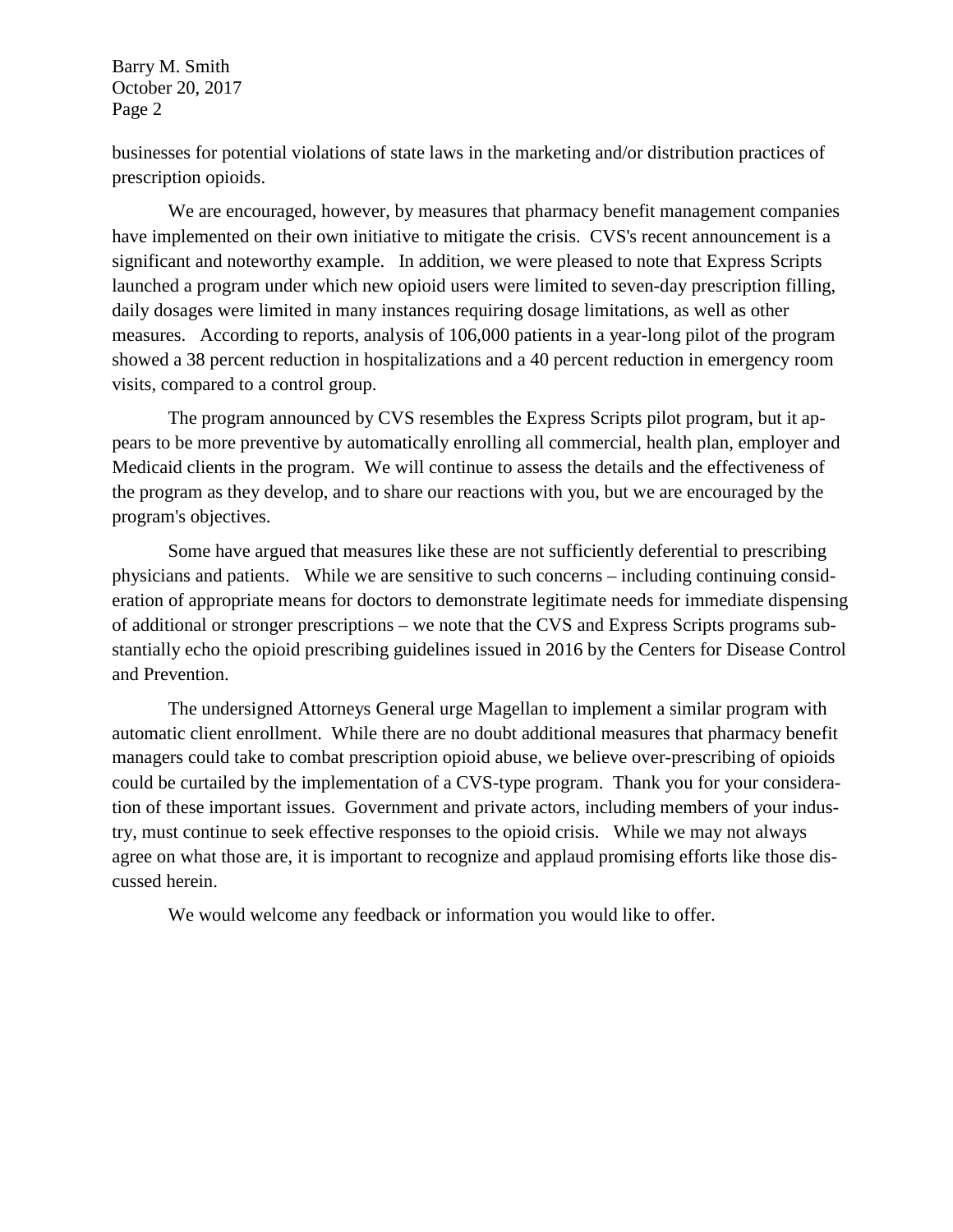Barry M. Smith October 20, 2017 Page 3

George Jepsen *Connecticut Attorney General*

Steven  $\sim$ 

Steve Marshall *Alabama Attorney General*

Matt Denn *Delaware Attorney General*

Curtis T. Hill *Indiana Attorney General*

+ 2 mills

Janet Mills *Maine Attorney General*

Tim Fox *Montana Attorney General*

Tetu 7. Kilmartin

Peter F. Kilmartin *Rhode Island Attorney General*

Sean Reyes *Utah Attorney General*

PATTUCK MOMSey

Patrick Morrisey *West Virginia Attorney General*

Jeff Landry

*Louisiana Attorney General*

MarkTS

Mark Brnovich *Arizona Attorney General*

aighne

Christopher M. Carr *Georgia Attorney General*

 $\checkmark$ om

Tom Miller *Iowa Attorney General*

n huette

Bill Scheutte *Michigan Attorney General*

Gordon MacDonald *New Hampshire Attorney General*

lan Wisson

Alan Wilson *South Carolina Attorney General*

Mart R. Hennig

Mark R. Herring *Virginia Attorney General*

Claude Earl Walker

Claude E. Walker *U.S. Virgin Islands Attorney General*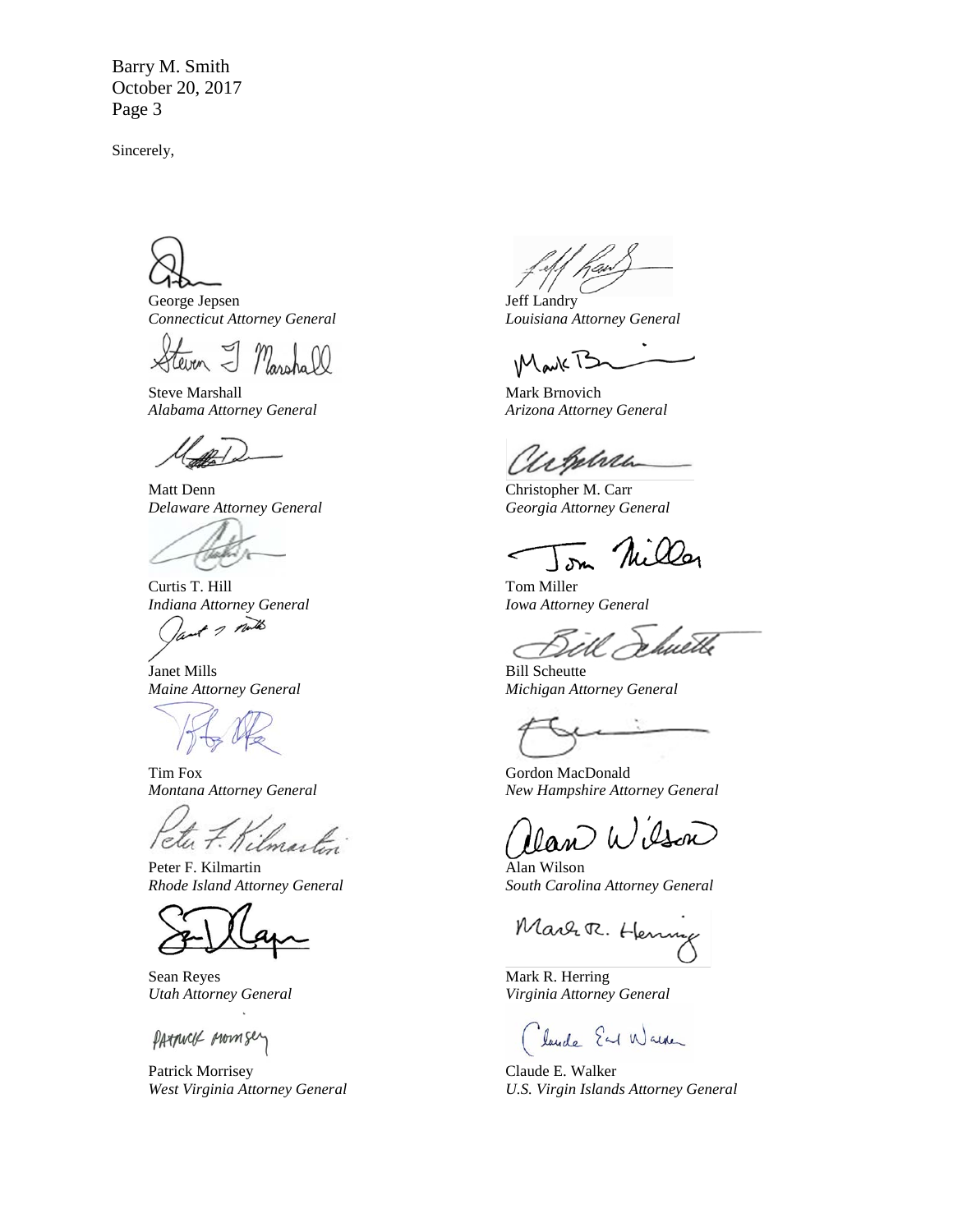Barry M. Smith October 20, 2017 Page 4

Karl A. Racine Washington D.C. Attorney General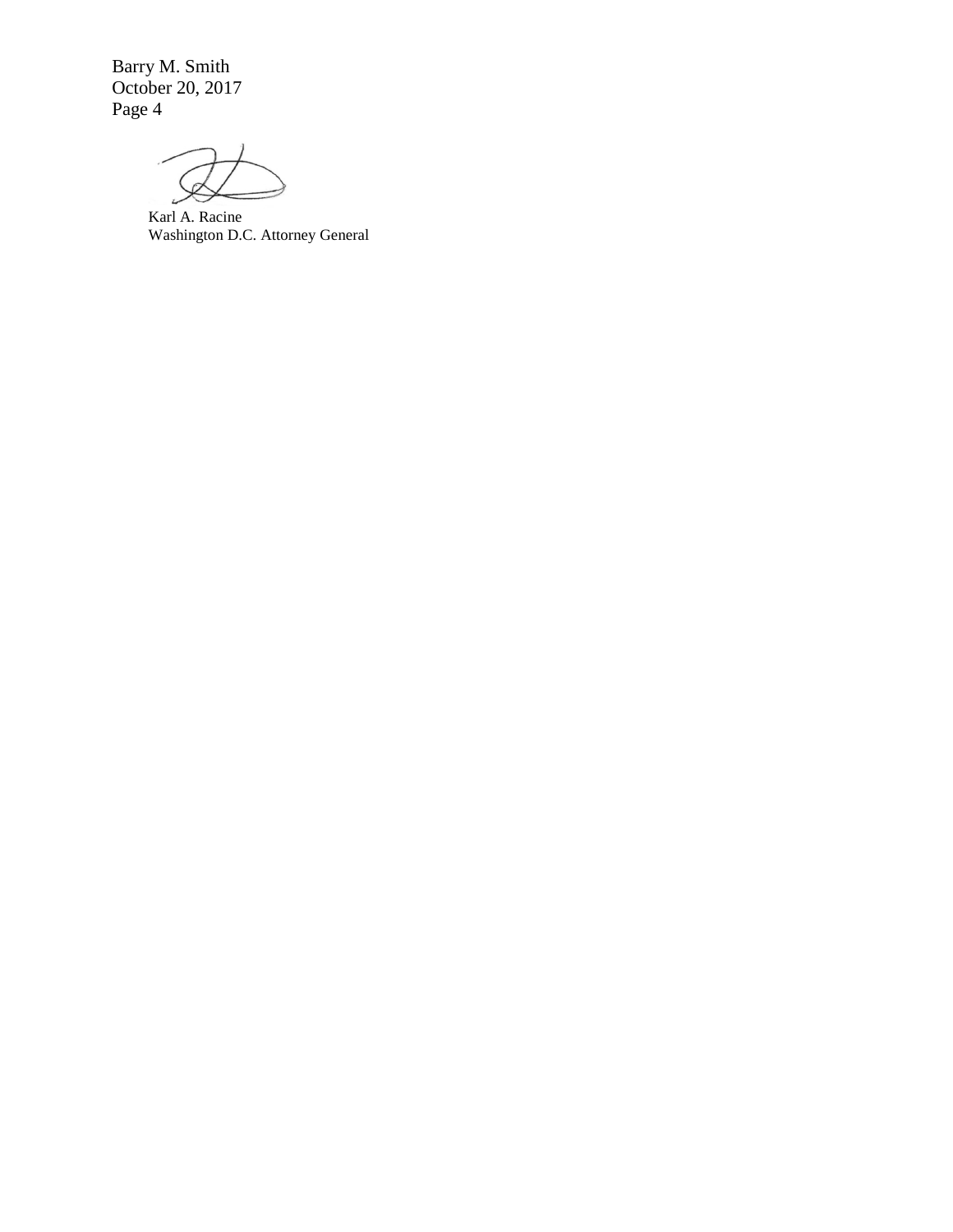# **ATTORNEYS GENERAL OF ALABAMA, CONNECTICUT, DELAWARE, GEORGIA,** IN-DIANA, IOWA, **LOUISIANA,** MAINE, MICHIGAN, MONTANA, NEW HAMPSHIRE, RHODE ISLAND, SOUTH CAROLINA, UTAH, VIRGINIA, WEST VIRGINIA, WASHINGTON, D.C., U.S. VIRGIN ISLANDS

October 19, 2017

## **VIA CERTIFIED MAIL**

Damien Lamendola President and CEO WellDyneRx 7472 S Tucscon #100 Englewood, CO 80112-3964

### **Re: Initiatives to Mitigate Opioid Abuse Crisis**

Dear Mr. Lamendola,

The undersigned Attorneys General write to urge WellDyneRx, to implement a program, similar to the program recently announced by CVS Health Corporation ("CVS"), to mitigate opioid prescription abuse. Specifically, the Attorneys General urge WellDyneRx, through its pharmacy benefit management division, to (1) limit to seven days the supply of opioids dispensed for certain acute prescriptions for patients who are new to the therapy, (2) limit the daily dosage of opioids dispensed based on the strength of the opioid, and (3) require the use of immediate-release formulations of opioids before extended-release opioids are dispensed.

In the last two decades, opioid prescribing rates have increased nearly three-fold, from 76 million prescriptions in 1991 to approximately 207 million prescriptions in 2013. Since the expansion of Medicaid, some states have seen the number of opioid prescriptions double. This type of dramatic increase in prescriptions is of grave concern and could be attributed to fraudulent activities.

Opioids – both prescription and illicit – are now the main driver of drug overdose deaths nationwide. According to the Centers for Disease Control and Prevention, opioids were involved in 33,091 deaths in 2015, and opioid overdoses have quadrupled since 1999.

The opioid epidemic is the most pressing public health crisis our country faces. It affects every state and has a devastating impact on communities – tearing apart families and stretching the budgets of local law enforcement and first responders as they do the difficult work on the front lines. For our part, Attorneys General are pooling resources and coordinating across party lines to address the crisis. Recently, there was announced a coalition of 39 states investigating various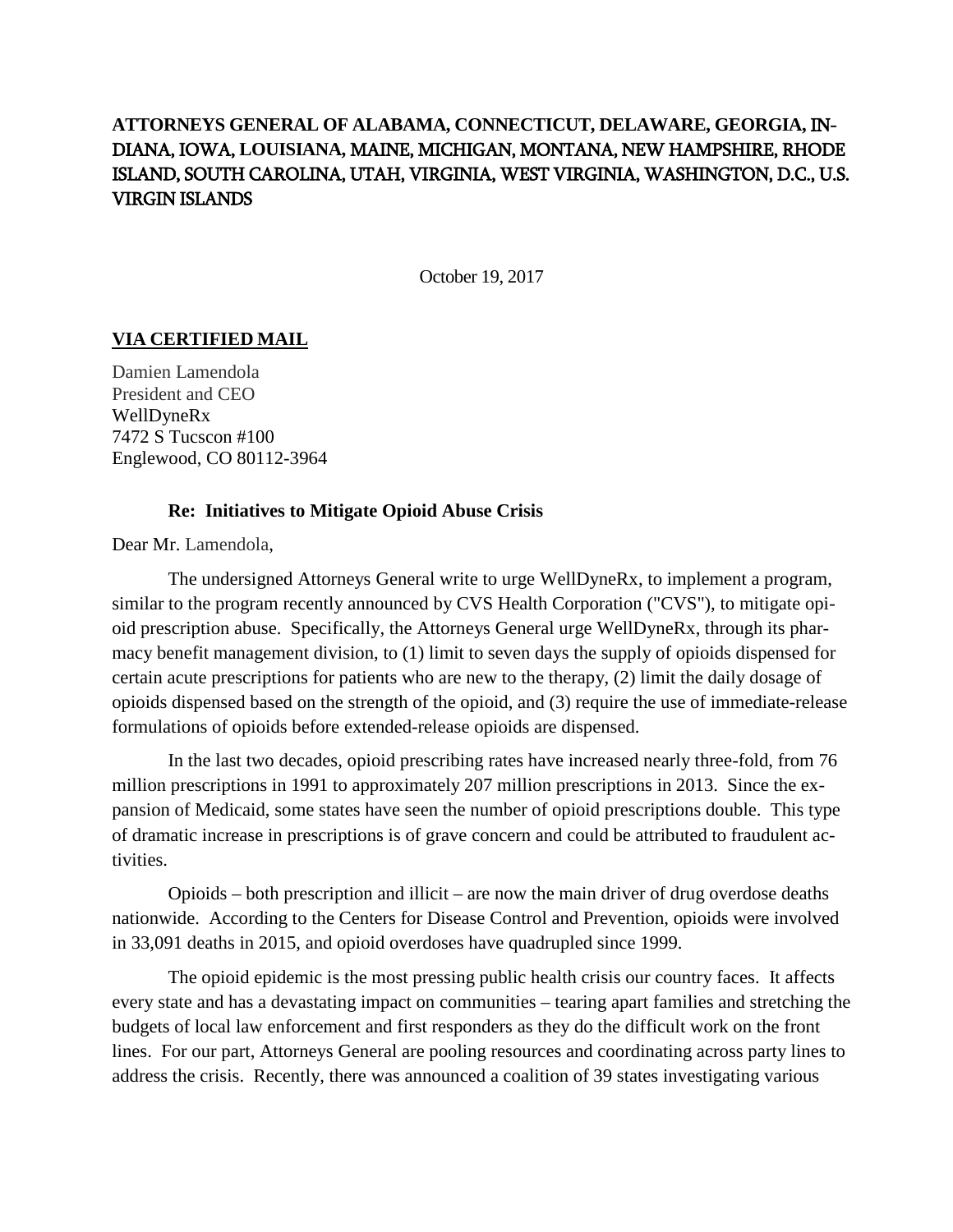Damien Lamendola October 20, 2017 Page 2

businesses for potential violations of state laws in the marketing and/or distribution practices of prescription opioids.

We are encouraged, however, by measures that pharmacy benefit management companies have implemented on their own initiative to mitigate the crisis. CVS's recent announcement is a significant and noteworthy example. In addition, we were pleased to note that Express Scripts launched a program under which new opioid users were limited to seven-day prescription filling, daily dosages were limited in many instances requiring dosage limitations, as well as other measures. According to reports, analysis of 106,000 patients in a year-long pilot of the program showed a 38 percent reduction in hospitalizations and a 40 percent reduction in emergency room visits, compared to a control group.

The program announced by CVS resembles the Express Scripts pilot program, but it appears to be more preventive by automatically enrolling all commercial, health plan, employer and Medicaid clients in the program. We will continue to assess the details and the effectiveness of the program as they develop, and to share our reactions with you, but we are encouraged by the program's objectives.

Some have argued that measures like these are not sufficiently deferential to prescribing physicians and patients. While we are sensitive to such concerns – including continuing consideration of appropriate means for doctors to demonstrate legitimate needs for immediate dispensing of additional or stronger prescriptions – we note that the CVS and Express Scripts programs substantially echo the opioid prescribing guidelines issued in 2016 by the Centers for Disease Control and Prevention.

The undersigned Attorneys General urge WellDyneRx to implement a similar program with automatic client enrollment. While there are no doubt additional measures that pharmacy benefit managers could take to combat prescription opioid abuse, we believe over-prescribing of opioids could be curtailed by the implementation of a CVS-type program. Thank you for your consideration of these important issues. Government and private actors, including members of your industry, must continue to seek effective responses to the opioid crisis. While we may not always agree on what those are, it is important to recognize and applaud promising efforts like those discussed herein.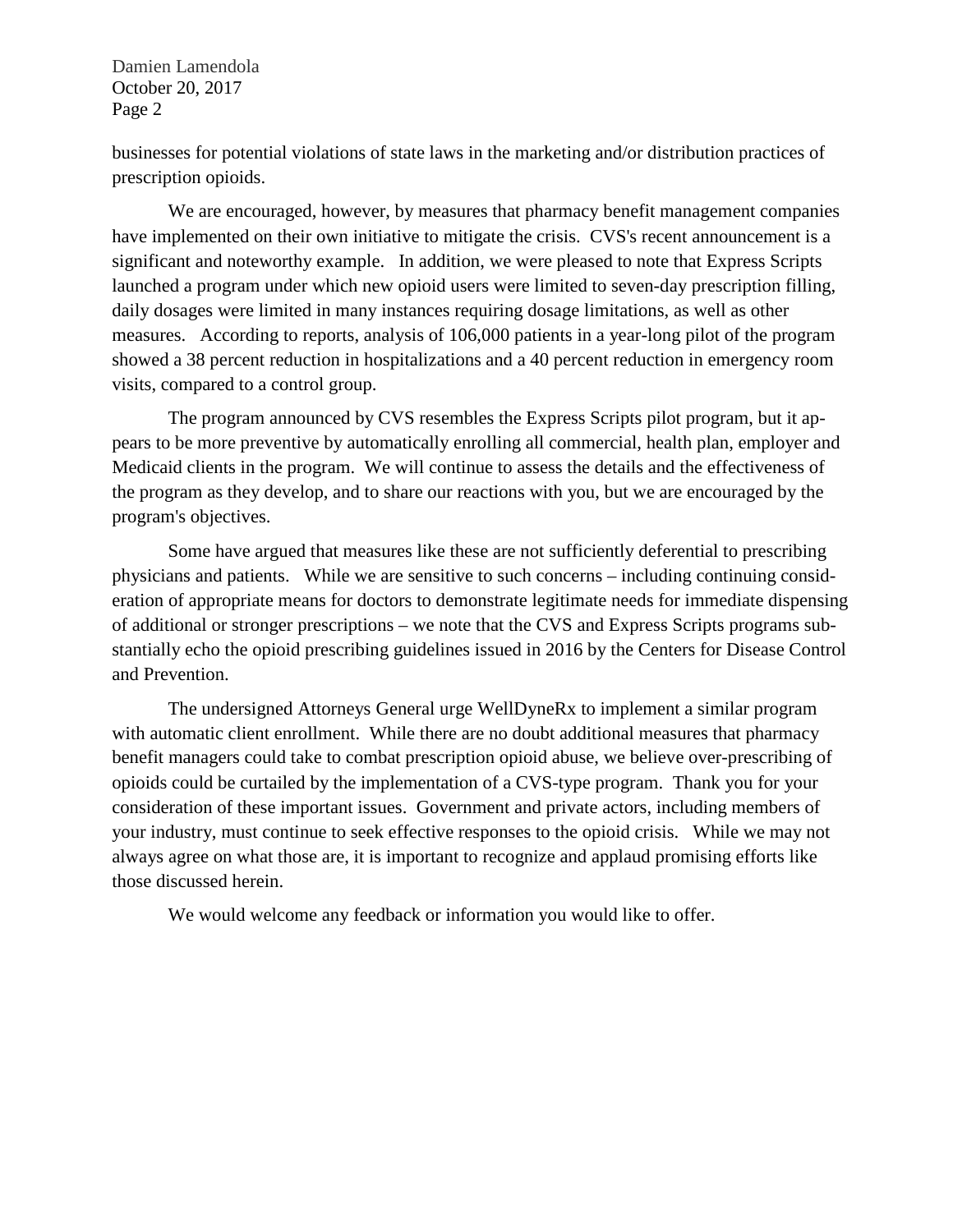Damien Lamendola October 20, 2017 Page 3

George Jepsen *Connecticut Attorney General*

Steve Marshall *Alabama Attorney General*

Matt Denn *Delaware Attorney General*

Curtis T. Hill *Indiana Attorney General*

of a nutto

Janet Mills *Maine Attorney General*

Tim Fox *Montana Attorney General*

Peter 7. Kilmartin

Peter F. Kilmartin *Rhode Island Attorney General*

Sean Reyes *Utah Attorney General*

PATTUCK MOMSey

Patrick Morrisey *West Virginia Attorney General*

Jeff Landry *Louisiana Attorney General*

Mark P

Mark Brnovich *Arizona Attorney General*

Wheles

Christopher M. Carr *Georgia Attorney General*

Miller ←

Tom Miller *Iowa Attorney General*

 $\sqrt{}$ 

Bill Scheutte *Michigan Attorney General*

Gordon MacDonald *New Hampshire Attorney General*

lan Wisson

Alan Wilson *South Carolina Attorney General*

Marr R. Henny

Mark R. Herring *Virginia Attorney General*

Claude Earl Warner

Claude E. Walker *U.S. Virgin Islands Attorney General*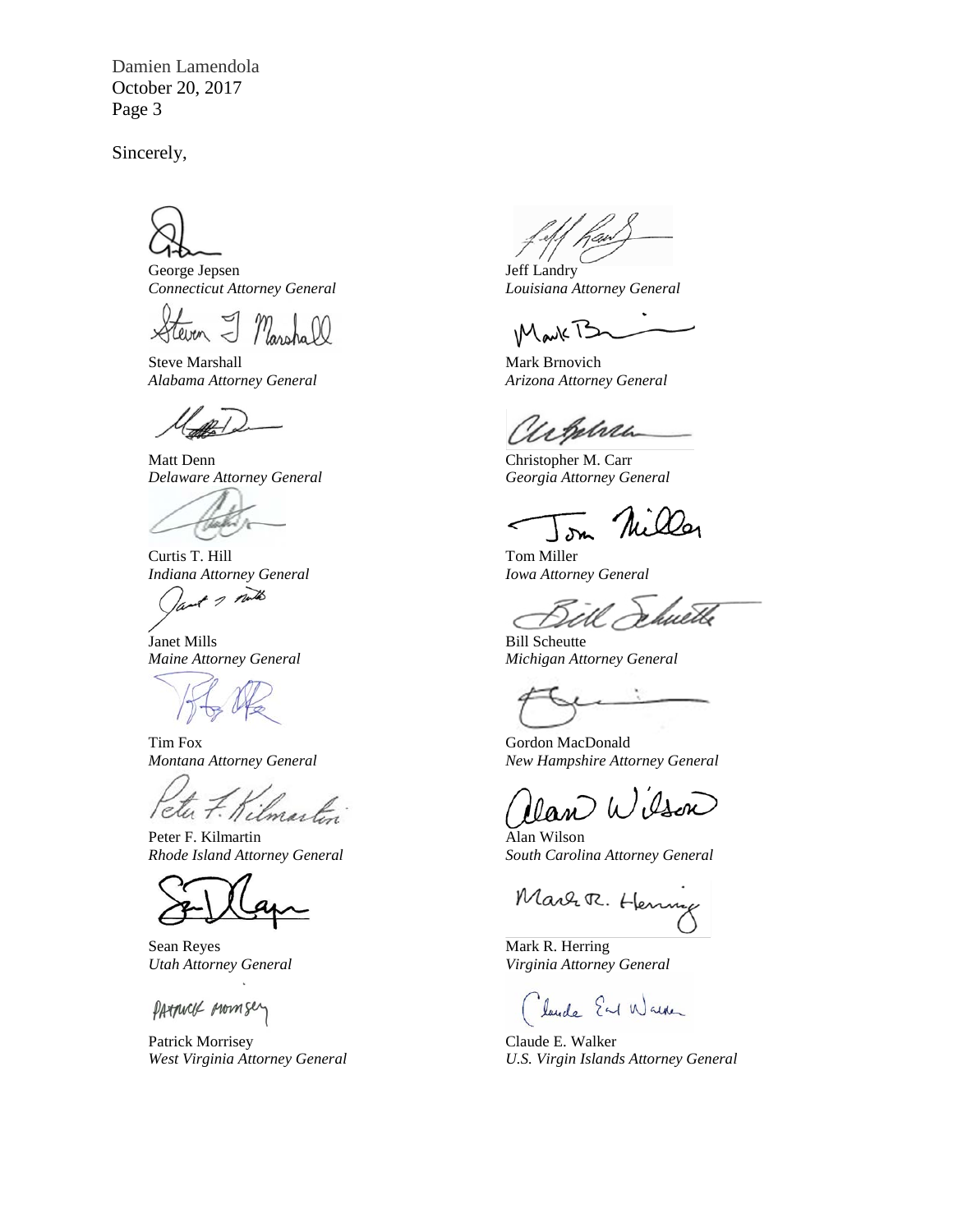Damien Lamendola October 20, 2017 Page 4

Karl A. Racine Washington D.C. Attorney General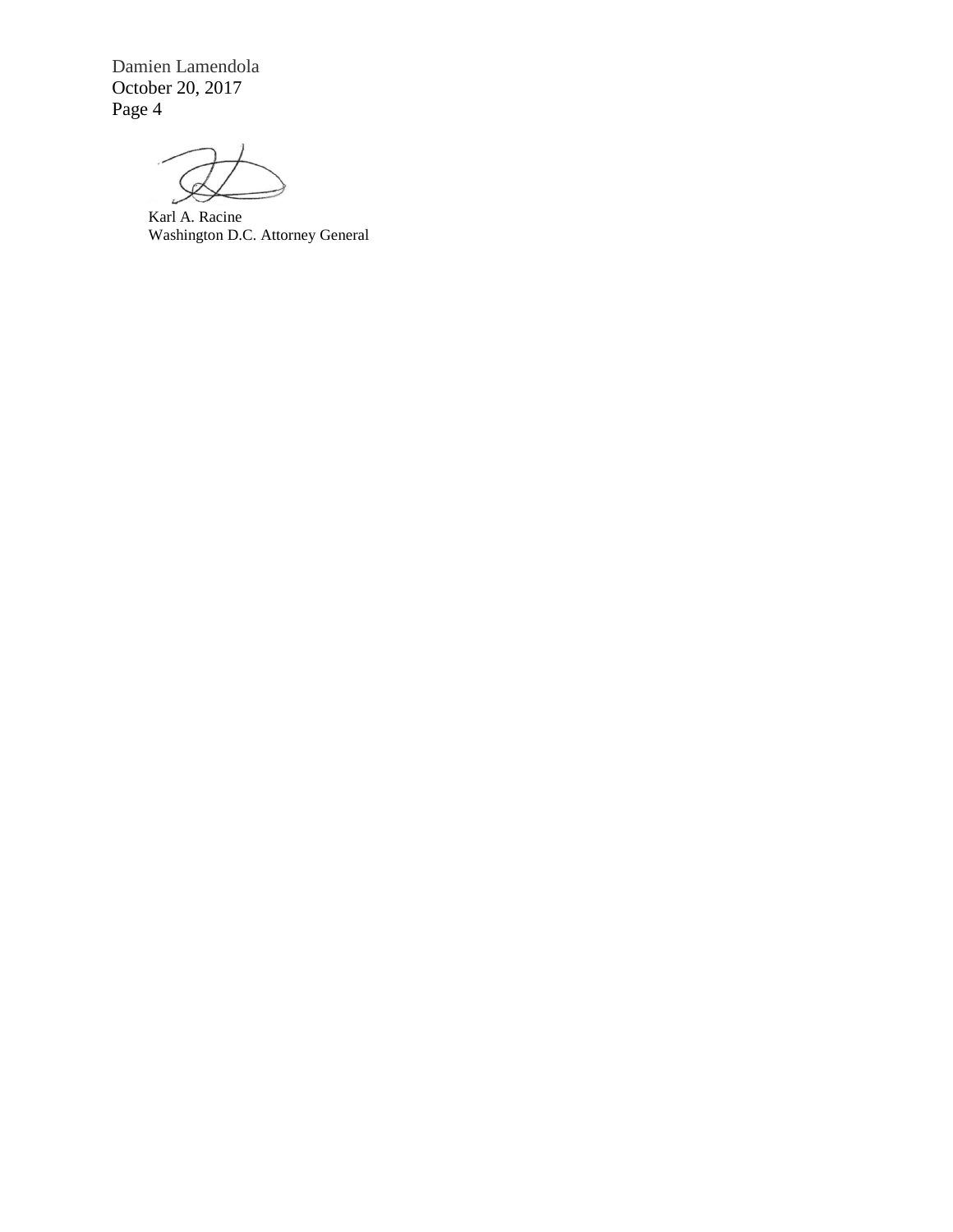# **ATTORNEYS GENERAL OF ALABAMA, CONNECTICUT, DELAWARE, GEORGIA,** IN-DIANA, IOWA, **LOUISIANA,** MAINE, MICHIGAN, MONTANA, NEW HAMPSHIRE, RHODE ISLAND, SOUTH CAROLINA, UTAH, VIRGINIA, WEST VIRGINIA, WASHINGTON, D.C., U.S. VIRGIN ISLANDS

October 19, 2017

## **VIA CERTIFIED MAIL**

Terry Seligman RPh, MBA CEO and President Navitus Health Solutions, LLC 2601 West Beltline Highway, Suite 600 Madison, WI 53713

#### **Re: Initiatives to Mitigate Opioid Abuse Crisis**

Dear Mr. Seligman,

The undersigned Attorneys General write to urge Navitus Health Solutions, LLC, ("Navitus") to implement a program, similar to the program recently announced by CVS Health Corporation ("CVS"), to mitigate opioid prescription abuse. Specifically, the Attorneys General urge Navitus, through its pharmacy benefit management division to (1) limit to seven days the supply of opioids dispensed for certain acute prescriptions for patients who are new to the therapy, (2) limit the daily dosage of opioids dispensed based on the strength of the opioid, and (3) require the use of immediate-release formulations of opioids before extended-release opioids are dispensed.

In the last two decades, opioid prescribing rates have increased nearly three-fold, from 76 million prescriptions in 1991 to approximately 207 million prescriptions in 2013. Since the expansion of Medicaid, some states have seen the number of opioid prescriptions double. This type of dramatic increase in prescriptions is of grave concern and could be attributed to fraudulent activities.

Opioids – both prescription and illicit – are now the main driver of drug overdose deaths nationwide. According to the Centers for Disease Control and Prevention, opioids were involved in 33,091 deaths in 2015, and opioid overdoses have quadrupled since 1999.

The opioid epidemic is the most pressing public health crisis our country faces. It affects every state and has a devastating impact on communities – tearing apart families and stretching the budgets of local law enforcement and first responders as they do the difficult work on the front lines. For our part, Attorneys General are pooling resources and coordinating across party lines to address the crisis. Recently, there was announced a coalition of 39 states investigating various businesses for potential violations of state laws in the marketing and/or distribution practices of prescription opioids.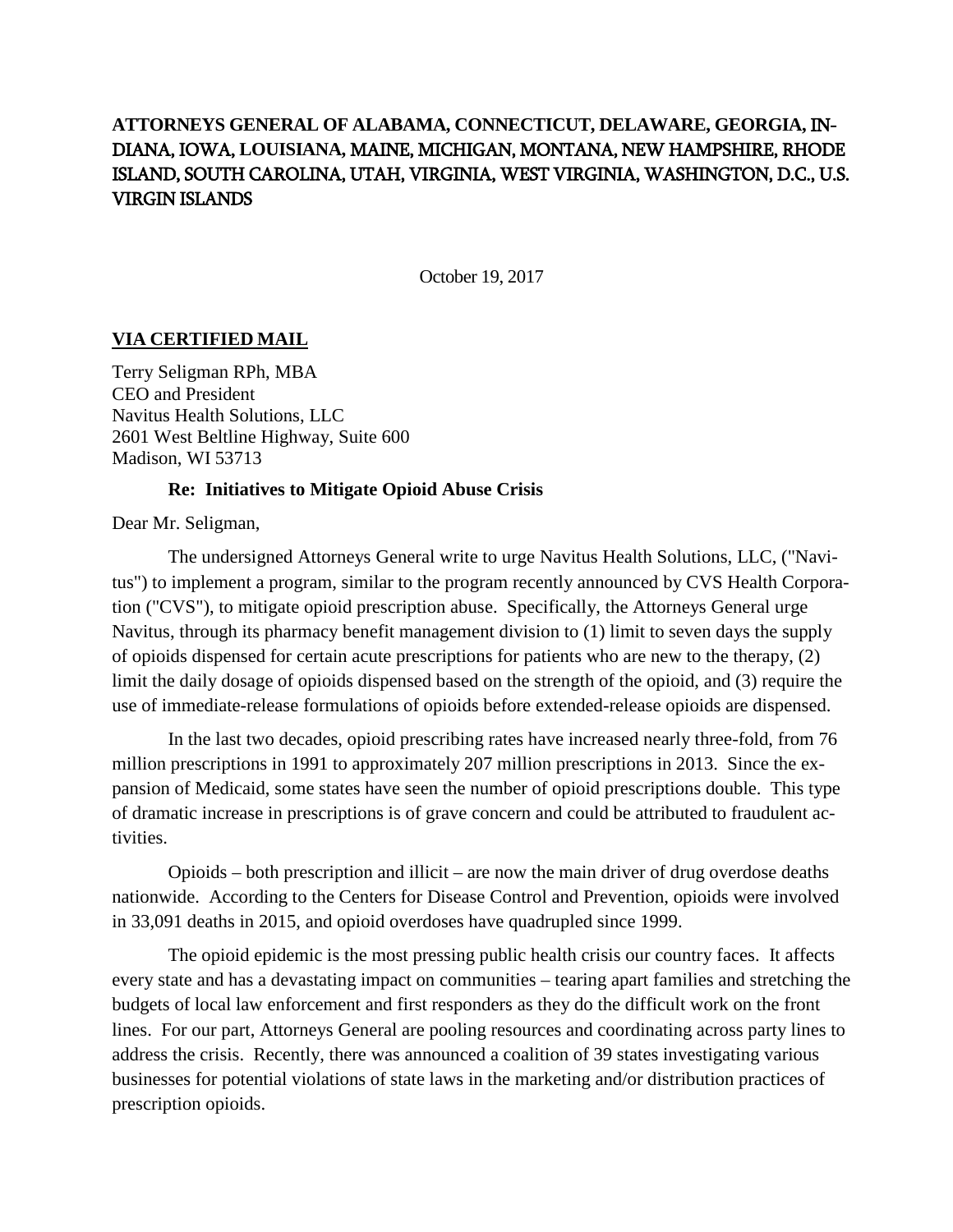Terry Seligman October 20, 2017 Page 2

We are encouraged, however, by measures that pharmacy benefit management companies have implemented on their own initiative to mitigate the crisis. CVS's recent announcement is a significant and noteworthy example. In addition, we were pleased to note that Express Scripts launched a program under which new opioid users were limited to seven-day prescription filling, daily dosages were limited in many instances requiring dosage limitations, as well as other measures. According to reports, analysis of 106,000 patients in a year-long pilot of the program showed a 38 percent reduction in hospitalizations and a 40 percent reduction in emergency room visits, compared to a control group.

The program announced by CVS resembles the Express Scripts pilot program, but it appears to be more preventive by automatically enrolling all commercial, health plan, employer and Medicaid clients in the program. We will continue to assess the details and the effectiveness of the program as they develop, and to share our reactions with you, but we are encouraged by the program's objectives.

Some have argued that measures like these are not sufficiently deferential to prescribing physicians and patients. While we are sensitive to such concerns – including continuing consideration of appropriate means for doctors to demonstrate legitimate needs for immediate dispensing of additional or stronger prescriptions – we note that the CVS and Express Scripts programs substantially echo the opioid prescribing guidelines issued in 2016 by the Centers for Disease Control and Prevention.

The undersigned Attorneys General urge Navitus to implement a similar program with automatic client enrollment. While there are no doubt additional measures that pharmacy benefit managers could take to combat prescription opioid abuse, we believe over-prescribing of opioids could be curtailed by the implementation of a CVS-type program. Thank you for your consideration of these important issues. Government and private actors, including members of your industry, must continue to seek effective responses to the opioid crisis. While we may not always agree on what those are, it is important to recognize and applaud promising efforts like those discussed herein.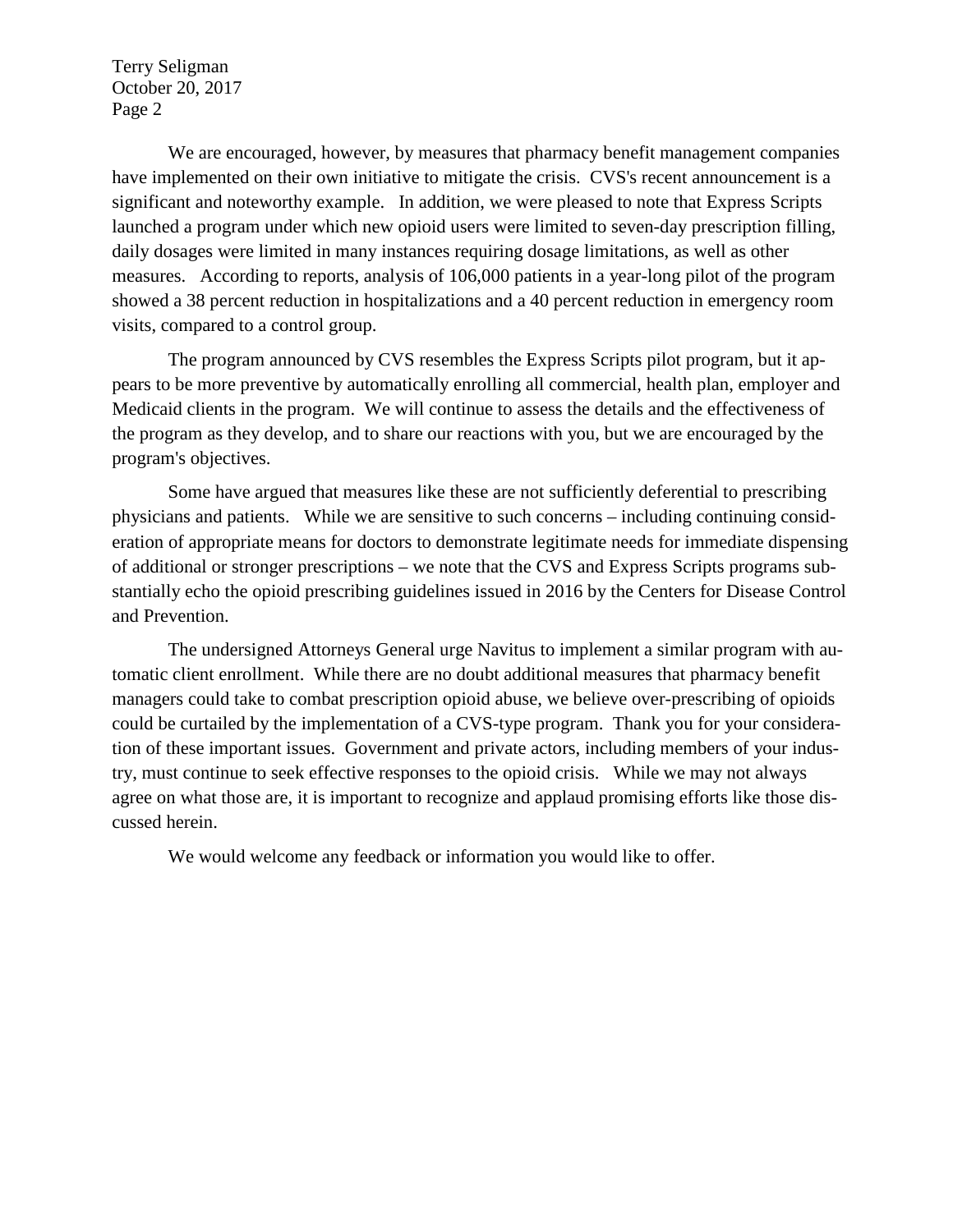Terry Seligman October 20, 2017 Page 3

George Jepsen *Connecticut Attorney General*

Steve Marshall *Alabama Attorney General*

Matt Denn *Delaware Attorney General*

Curtis T. Hill *Indiana Attorney General*

of a nutto

Janet Mills *Maine Attorney General*

Tim Fox *Montana Attorney General*

Tetu 7. Kilmartin

Peter F. Kilmartin *Rhode Island Attorney General*

Sean Reyes *Utah Attorney General*

PATTUCK MOMSey

Patrick Morrisey *West Virginia Attorney General*

Jeff Landry *Louisiana Attorney General*

**IMark** T

Mark Brnovich *Arizona Attorney General*

Urphra

Christopher M. Carr *Georgia Attorney General*

Tom Miller *Iowa Attorney General*

łuetle

Bill Scheutte *Michigan Attorney General*

Gordon MacDonald *New Hampshire Attorney General*

Wilson

Alan Wilson *South Carolina Attorney General*

Mart R. Henny

Mark R. Herring *Virginia Attorney General*

Claude Earl Warker

Claude E. Walker *U.S. Virgin Islands Attorney General*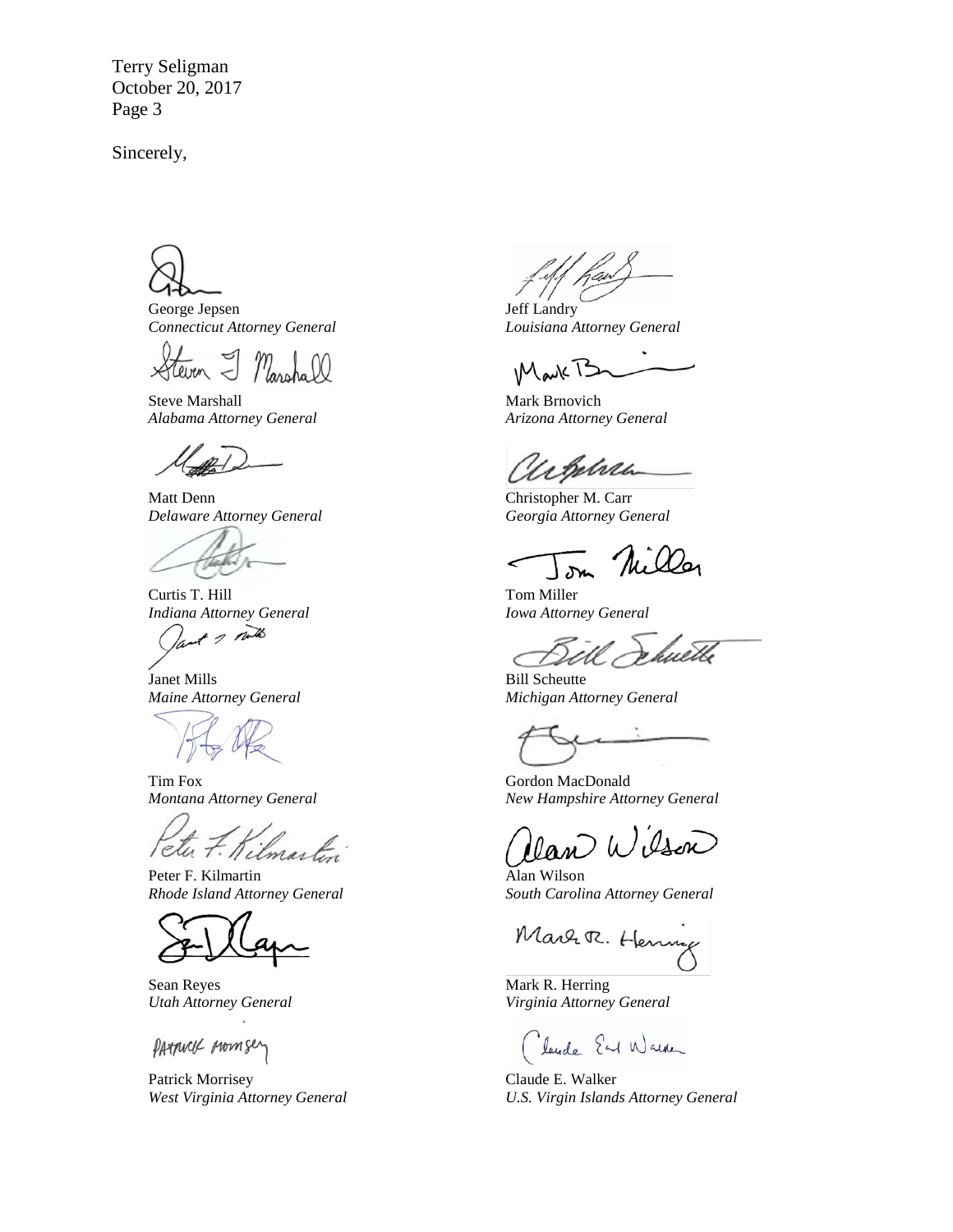Terry Seligman October 20, 2017 Page 4

Karl A. Racine Washington D.C. Attorney General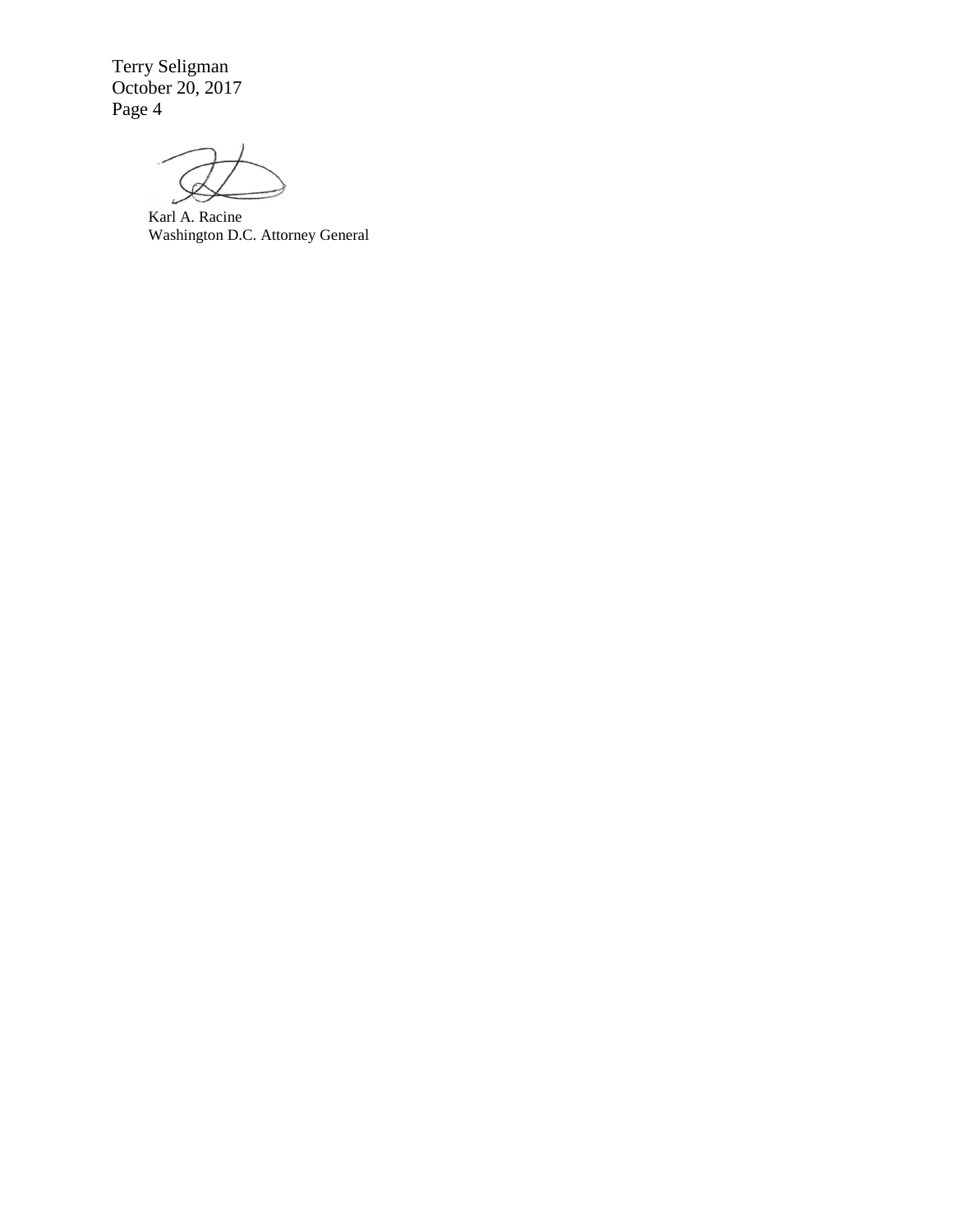# **ATTORNEYS GENERAL OF ALABAMA, CONNECTICUT, DELAWARE, GEORGIA,** IN-DIANA, IOWA, **LOUISIANA,** MAINE, MICHIGAN, MONTANA, NEW HAMPSHIRE, RHODE ISLAND, SOUTH CAROLINA, UTAH, VIRGINIA, WEST VIRGINIA, WASHINGTON, D.C., U.S. VIRGIN ISLANDS

October 19, 2017

## **VIA CERTIFIED MAIL**

Ravi Ika President and CEO RxAdvance 2 Park Central Drive Southborough, MA 01772

#### **Re: Initiatives to Mitigate Opioid Abuse Crisis**

Dear Mr. Ika,

The undersigned Attorneys General write to urge RxAdvance, to implement a program, similar to the program recently announced by CVS Health Corporation ("CVS"), to mitigate opioid prescription abuse. Specifically, the Attorneys General urge RxAdvance, through its pharmacy benefit management division, to (1) limit to seven days the supply of opioids dispensed for certain acute prescriptions for patients who are new to the therapy, (2) limit the daily dosage of opioids dispensed based on the strength of the opioid, and (3) require the use of immediate-release formulations of opioids before extended-release opioids are dispensed.

In the last two decades, opioid prescribing rates have increased nearly three-fold, from 76 million prescriptions in 1991 to approximately 207 million prescriptions in 2013. Since the expansion of Medicaid, some states have seen the number of opioid prescriptions double. This type of dramatic increase in prescriptions is of grave concern and could be attributed to fraudulent activities.

Opioids – both prescription and illicit – are now the main driver of drug overdose deaths nationwide. According to the Centers for Disease Control and Prevention, opioids were involved in 33,091 deaths in 2015, and opioid overdoses have quadrupled since 1999.

The opioid epidemic is the most pressing public health crisis our country faces. It affects every state and has a devastating impact on communities – tearing apart families and stretching the budgets of local law enforcement and first responders as they do the difficult work on the front lines. For our part, Attorneys General are pooling resources and coordinating across party lines to address the crisis. Recently, there was announced a coalition of 39 states investigating various businesses for potential violations of state laws in the marketing and/or distribution practices of prescription opioids.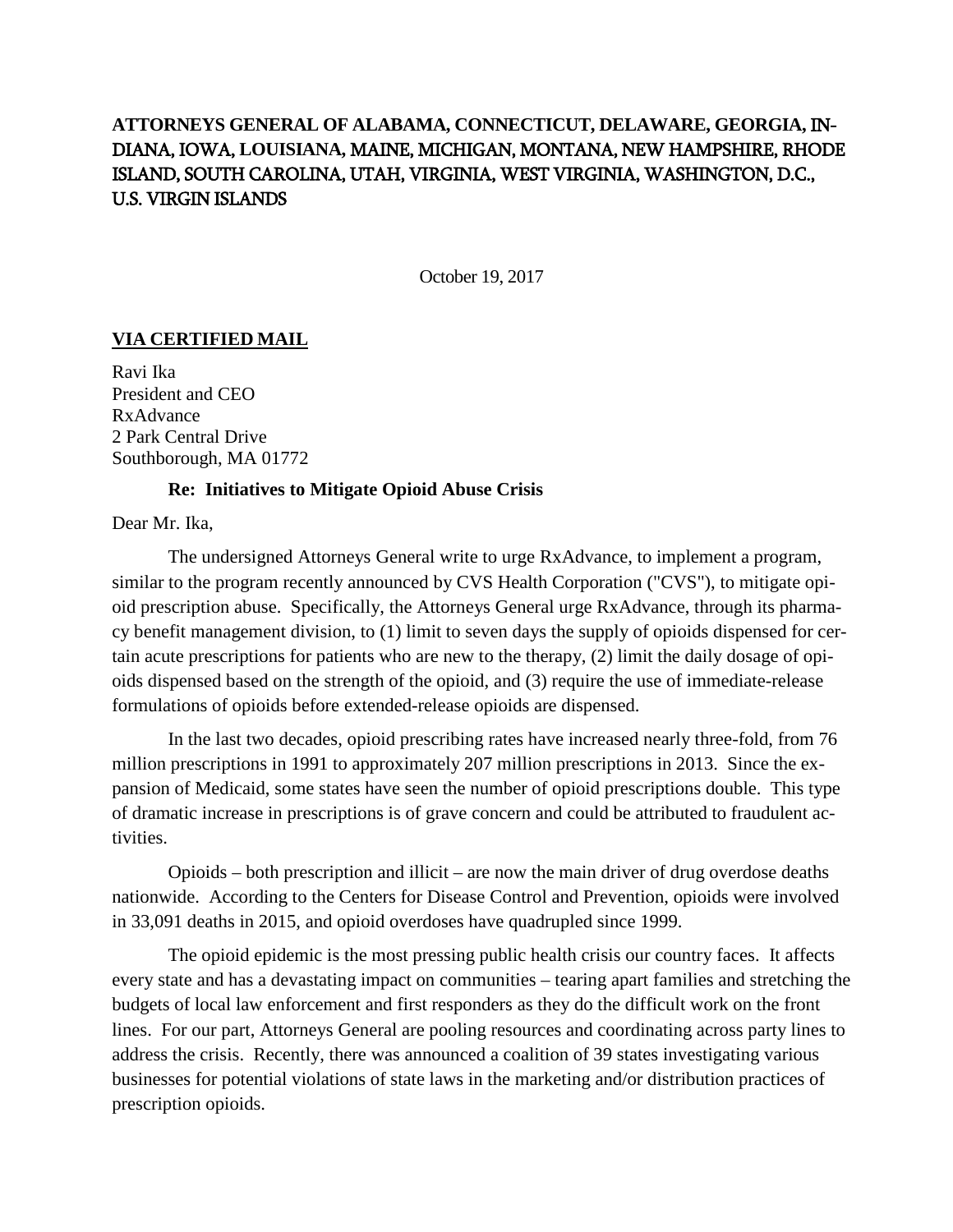Ravi Ika October 20, 2017 Page 2

We are encouraged, however, by measures that pharmacy benefit management companies have implemented on their own initiative to mitigate the crisis. CVS's recent announcement is a significant and noteworthy example. In addition, we were pleased to note that Express Scripts launched a program under which new opioid users were limited to seven-day prescription filling, daily dosages were limited in many instances requiring dosage limitations, as well as other measures. According to reports, analysis of 106,000 patients in a year-long pilot of the program showed a 38 percent reduction in hospitalizations and a 40 percent reduction in emergency room visits, compared to a control group.

The program announced by CVS resembles the Express Scripts pilot program, but it appears to be more preventive by automatically enrolling all commercial, health plan, employer and Medicaid clients in the program. We will continue to assess the details and the effectiveness of the program as they develop, and to share our reactions with you, but we are encouraged by the program's objectives.

Some have argued that measures like these are not sufficiently deferential to prescribing physicians and patients. While we are sensitive to such concerns – including continuing consideration of appropriate means for doctors to demonstrate legitimate needs for immediate dispensing of additional or stronger prescriptions – we note that the CVS and Express Scripts programs substantially echo the opioid prescribing guidelines issued in 2016 by the Centers for Disease Control and Prevention.

The undersigned Attorneys General urge RxAdvance to implement a similar program with automatic client enrollment. While there are no doubt additional measures that pharmacy benefit managers could take to combat prescription opioid abuse, we believe over-prescribing of opioids could be curtailed by the implementation of a CVS-type program. Thank you for your consideration of these important issues. Government and private actors, including members of your industry, must continue to seek effective responses to the opioid crisis. While we may not always agree on what those are, it is important to recognize and applaud promising efforts like those discussed herein.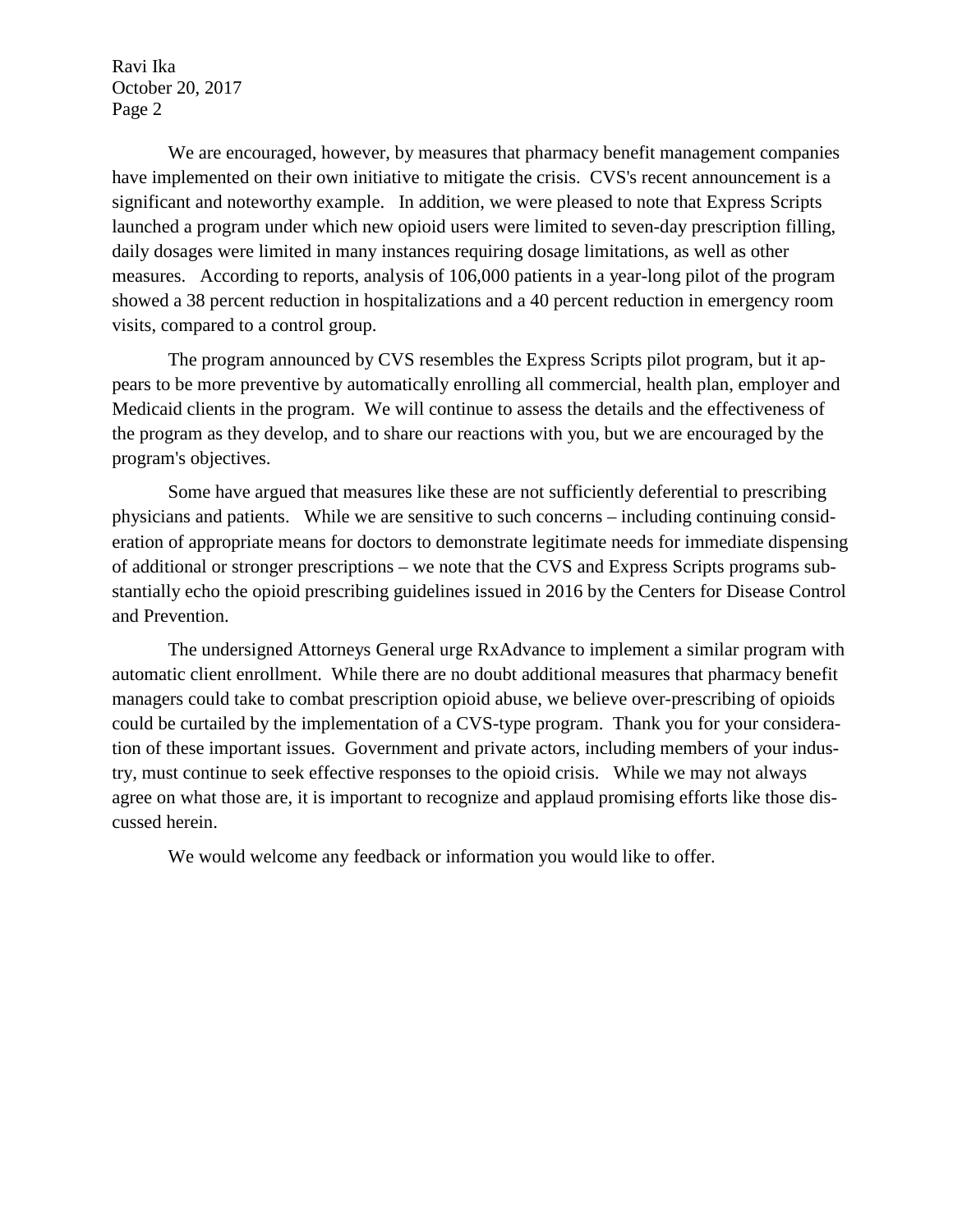Ravi Ika October 20, 2017 Page 3

George Jepsen *Connecticut Attorney General*

Steven -Massho

Steve Marshall *Alabama Attorney General*

Matt Denn *Delaware Attorney General*

Curtis T. Hill *Indiana Attorney General*

of I talk

Janet Mills *Maine Attorney General*

Tim Fox *Montana Attorney General*

Peter F. Kilmartin

Peter F. Kilmartin *Rhode Island Attorney General*

Sean Reyes *Utah Attorney General*

PATTUCK MOMSey

Patrick Morrisey *West Virginia Attorney General*

Jeff Landry

*Louisiana Attorney General*

Mark B

Mark Brnovich *Arizona Attorney General*

Whena

Christopher M. Carr *Georgia Attorney General*

Tom Miller *Iowa Attorney General*

hwetb

Bill Scheutte *Michigan Attorney General*

Gordon MacDonald *New Hampshire Attorney General*

lan Wisson

Alan Wilson *South Carolina Attorney General*

Marr R. Hennie

Mark R. Herring *Virginia Attorney General*

Claude Earl Walker

Claude E. Walker *U.S. Virgin Islands Attorney General*